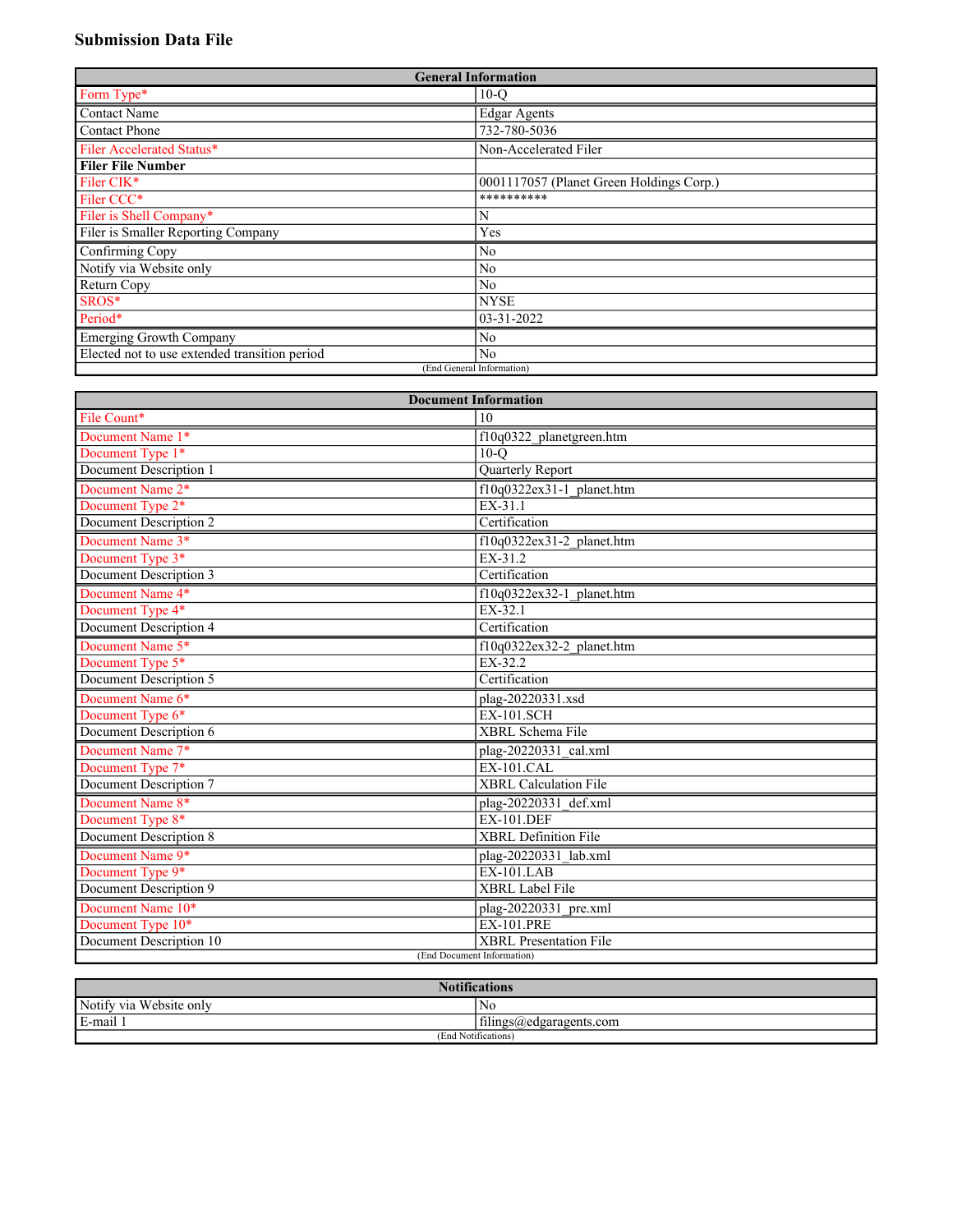| 10q0322<br>planetgreen.htm | $10 - Q$<br>Form Type:                         | Page                    |
|----------------------------|------------------------------------------------|-------------------------|
| Edgar Agents LLC           | LDINGS CORP<br><b>GREEN HOLD</b><br>ום<br>LANE | ∵PM.<br>5/13/2022 02:51 |

#### **UNITED STATES SECURITIES AND EXCHANGE COMMISSION Washington, D.C. 20549**

### **FORM 10-Q**

☒ QUARTERLY REPORT PURSUANT TO SECTION 13 OR 15(d) OF THE SECURITIES EXCHANGE ACT OF 1934

For the quarterly period ended: **March 31, 2022**

☐ TRANSITION REPORT PURSUANT TO SECTION 13 or 15(d) OF THE SECURITIES EXCHANGE ACT OF 1934

For the transition period from to

Commission File Number: **001-34449**

### **PLANET GREEN HOLDINGS CORP.**

*(Exact name of registrant as specified in its charter)*

*(State or other jurisdiction of (I.R.S. Employer incorporation or organization) Identification Number)* 

**Nevada 87-0430320** 

**36-10 Union St. 2nd Floor Flushing, NY 11345** 

*(Address of principal executive office and zip code)* 

**(718) 799-0380**

*(Registrant's telephone number, including area code)* 

Securities registered pursuant to Section 12(b) of the Act:

| $- - -$<br>`itle of<br>. class<br>' each                     | ' Symbol(s<br>rading                                                                                                                          | Name of<br>each exchange on which !<br>`registered |
|--------------------------------------------------------------|-----------------------------------------------------------------------------------------------------------------------------------------------|----------------------------------------------------|
| $$0.00^{\circ}$<br>per share<br>Common Stock.<br>. par value | DT<br>'LAC<br>$\mathcal{L}^{\text{max}}_{\text{max}}$ and $\mathcal{L}^{\text{max}}_{\text{max}}$ and $\mathcal{L}^{\text{max}}_{\text{max}}$ | American                                           |

Securities registered pursuant to Section 12(g) of the Act: **None**

Indicate by check mark if the registrant is a well-known seasoned issuer, as defined in Rule 405 of the Securities Act. Yes  $\Box$  No  $\boxtimes$ 

Indicate by check mark if the registrant is not required to file reports pursuant to Section 13 or Section 15(d) of the Act. Yes  $\Box$  No  $\boxtimes$ 

Indicate by check mark whether the registrant (1) has filed all reports required to be filed by Section 13 or 15(d) of the Securities Exchange Act of 1934 during the preceding 12 months (or for such shorter period that the issuer was required to file such reports), and (2) has been subject to such filing requirements for the past 90 days. Yes ⊠ No □

Indicate by check mark whether the registrant has submitted electronically every Interactive Data File required to be submitted pursuant to Rule 405 of Regulation S-T (§ 232.405 of this chapter) during the preceding 12 months (or for such shorter period that the registrant was required to submit such files). Yes  $\boxtimes$  No  $\square$ 

Indicate by check mark whether the registrant is a large accelerated filer, an accelerated filer, a non-accelerated filer, a smaller reporting company, or an emerging growth company. See definitions of "large accelerated filer," "accelerated filer," "smaller reporting company," and "emerging growth company" in Rule 12b-2 of the Exchange Act.

| Large accelerated filer |   | Accelerated filer         |   |
|-------------------------|---|---------------------------|---|
| Non-accelerated filer   | ⊠ | Smaller reporting company | 冈 |
|                         |   | Emerging growth company   |   |

If an emerging growth company, indicate by check mark if the registrant has elected not to use the extended transition period for complying with any new or revised financial accounting standards provided pursuant to Section 13(a) of the Exchange Act.  $\Box$ 

Indicate by check mark whether the registrant has filed a report on and attestation to its management's assessment of the effectiveness of its internal control over financial reporting under Section 404(b) of the Sarbanes-Oxley Act (15 U.S.C.7262(b)) by the registered public accounting firm that prepared or issued its audit report. ☐

Indicate by check mark whether the registrant is a shell company (as defined in Rule 12b-2 of the Exchange Act). Yes  $\Box$  No  $\boxtimes$ 

The number of outstanding shares of the registrant's common stock as of May 13, 2022 was 50,081,930.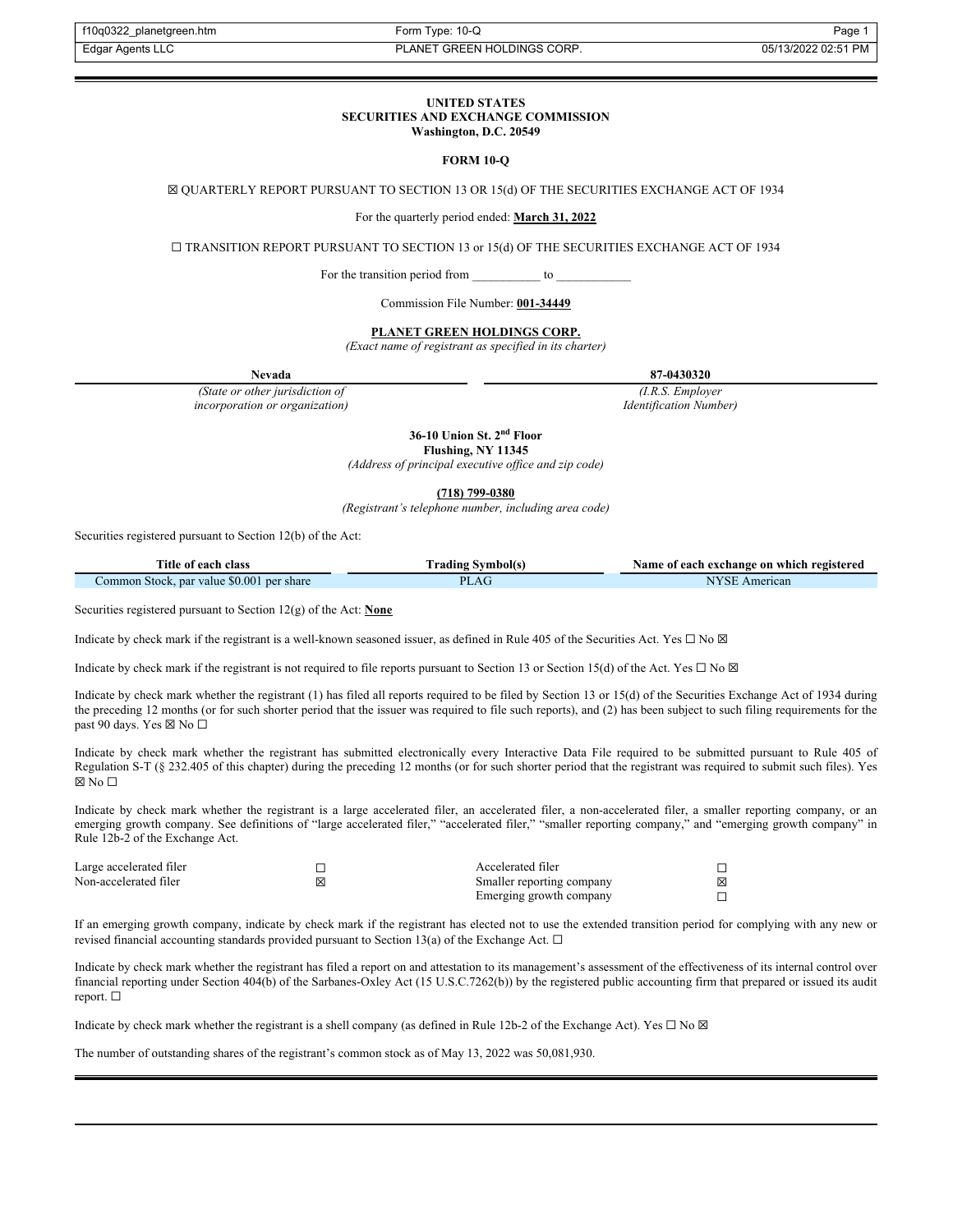| f10q0322_planetgreen.htm | Form Type: 10-Q                         | Page 2              |
|--------------------------|-----------------------------------------|---------------------|
| Edgar Agents LLC         | T GREEN HOLDINGS CORP.<br><b>PLANET</b> | 05/13/2022 02:51 PM |

# **TABLE OF CONTENT**

|                   |                                                                                       | <b>PAGE</b>     |
|-------------------|---------------------------------------------------------------------------------------|-----------------|
|                   | <b>PART I - FINANCIAL INFORMATION</b>                                                 | 1               |
| <b>ITEM1</b>      | <b>FINANCIAL STATEMENTS</b>                                                           | 2               |
| ITEM <sub>2</sub> | MANAGEMENT'S DISCUSSION AND ANALYSIS OF FINANCIAL CONDITION AND RESULTS OF OPERATIONS | 3               |
| ITEM <sub>3</sub> | QUANTITATIVE AND QUALITATIVE DISCLOSURES ABOUT MARKET RISK                            | 5               |
| <b>ITEM4</b>      | <b>CONTROLS AND PROCEDURES</b>                                                        | 5               |
|                   | <b>PART II - OTHER INFORMATION</b>                                                    | 6               |
| <b>ITEM1</b>      | <b>LEGAL PROCEEDINGS</b>                                                              | 6               |
| <b>ITEM 1A</b>    | <b>RISK FACTORS</b>                                                                   | 6               |
| <b>ITEM2</b>      | UNREGISTERED SALES OF EQUITY SECURITIES AND USE OF PROCEEDS                           | 6               |
| <b>ITEM3</b>      | DEFAULTS UPON SENIOR SECURITIES                                                       | 6               |
| <b>ITEM4</b>      | <b>MINE SAFETY DISCLOSURES</b>                                                        | 6               |
| ITEM <sub>5</sub> | <b>OTHER INFORMATION</b>                                                              | 6               |
| ITEM <sub>6</sub> | <b>EXHIBITS</b>                                                                       | $7\phantom{.0}$ |
| <b>SIGNATURES</b> |                                                                                       | 8               |
|                   |                                                                                       |                 |

i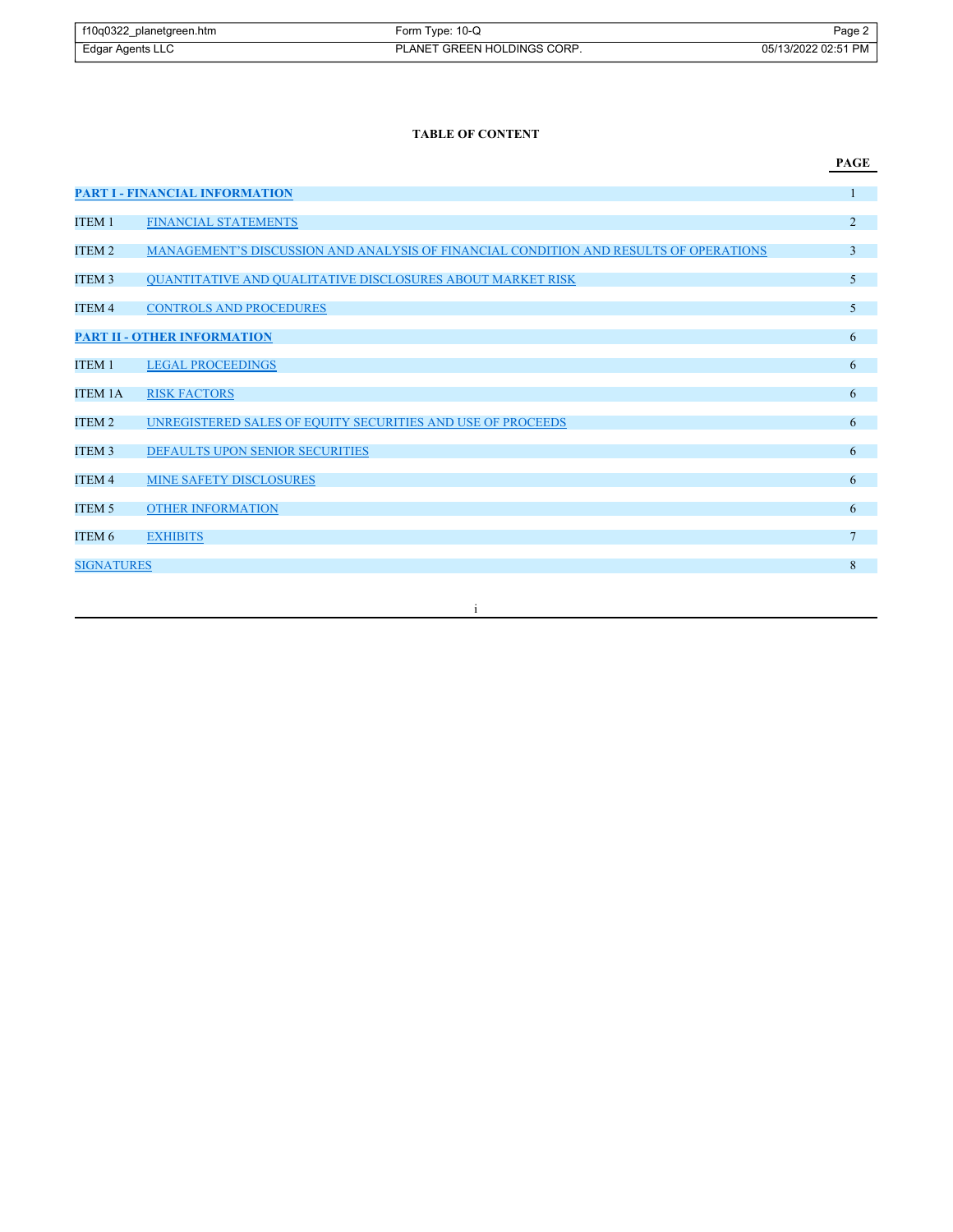| f10q0322 planetgreen.htm | Form Type: 10-Q             | Page 3              |
|--------------------------|-----------------------------|---------------------|
| Edgar Agents LLC         | PLANET GREEN HOLDINGS CORP. | 05/13/2022 02:51 PM |

### **Caution Regarding Forward-Looking Statements**

This quarterly report on Form 10-Q contains forward-looking statements. These statements involve known and unknown risks, uncertainties and other factors which may cause our actual results, performance or achievements to be materially different from any future results, performances or achievements expressed or implied by the forward-looking statements. These risks and uncertainties include, but are not limited to the factors described in the section captioned "Risk Factors" in our Annual Report on Form 10-K for the year ended December 31, 2021 filed with the Securities and Exchange Commission (the "SEC").

In some cases, you can identify forward-looking statements by terms such as "anticipates," "believes," "could," "estimates," "expects," "intends," "may," "plans," "potential," "predicts," "projects," "should," "would" or the negative of such terms or other similar expressions intended to identify forward-looking statements. Forward-looking statements reflect our current views with respect to future events and are based on assumptions and are subject to risks and uncertainties. Given these uncertainties, you should not place undue reliance on these forward-looking statements. Also, forward-looking statements represent our estimates and assumptions only as of the date of this report. You should read this report completely and with the understanding that our actual future results may be materially different from what we expect.

Except as required by law, we assume no obligation to update any forward-looking statements publicly, or to update the reasons actual results could differ materially from those anticipated in any forward-looking statements, even if new information becomes available in the future.

ii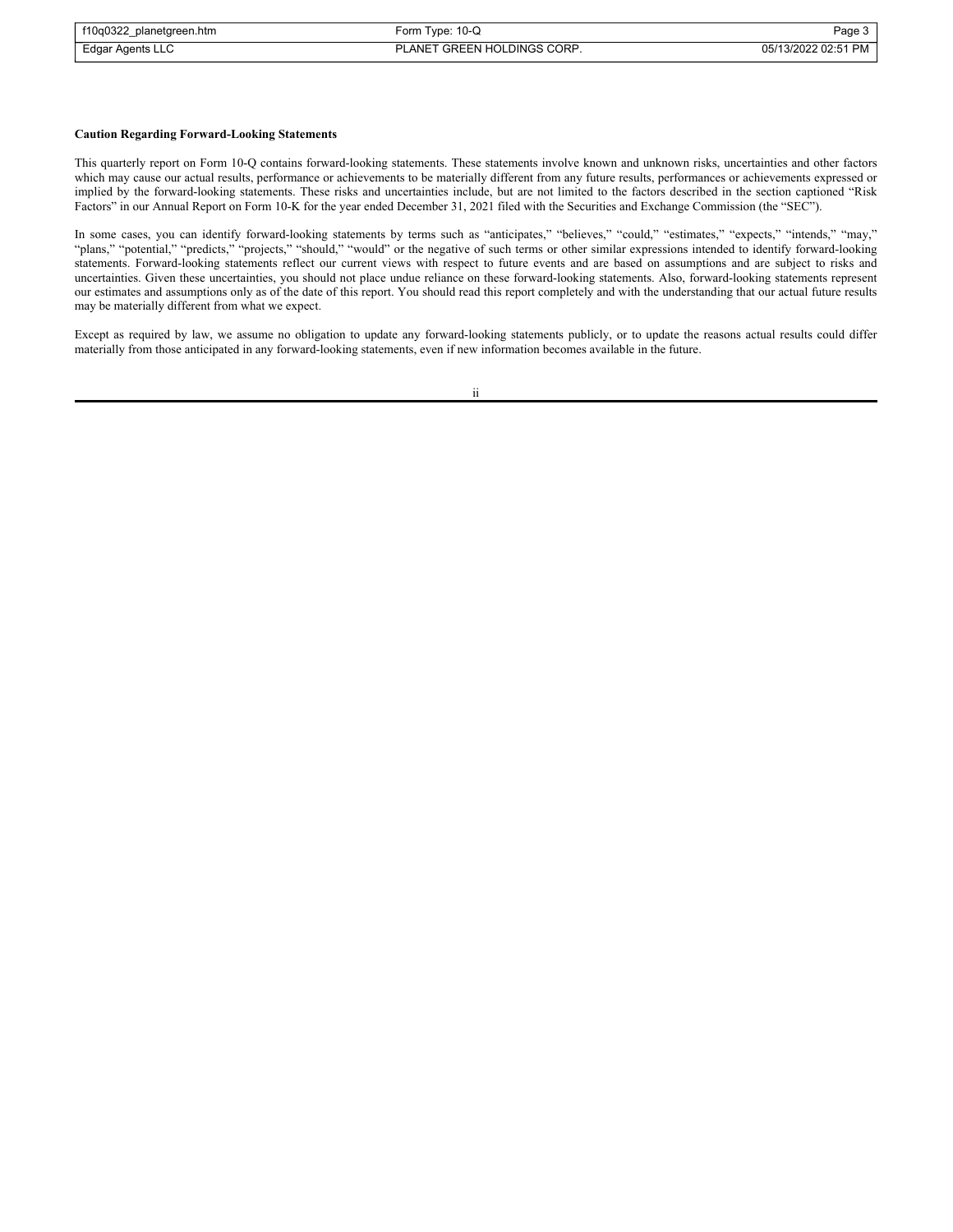## **PART I**

#### **Use of Certain Defined Terms**

Except where the context otherwise requires and for the purposes of this report only:

- "Anhui Ansheng" refers to Anhui Ansheng Petrochemical Equipment Co., Ltd., a company incorporated in China.
- "Allinyson" refers to Allinyson Ltd., a company incorporated in the State of Colorado.
- "Bless Chemical" refers to Bless Chemical Co., Ltd., a company incorporated in Hong Kong.
- "Baokuan Hong Kong" refers to Baokuan Technology (Hong Kong) Limited, a company incorporated in Hong Kong.
- "China" and "PRC" refer to the People's Republic of China (excluding Hong Kong, Macau and Taiwan for the purposes of this report only).
- "Fast Approach" refers to Fast Approach Inc., a corporation incorporated under the laws of Canada.
- "Hubei Bulaisi" Refers to Hubei Bulaisi Technology Co., Ltd., a PRC limited liability company.
- "Guangzhou Haishi" refers to Guangzhou Haishi Technology Co., Ltd., a PRC limited liability company.
- "Jiayi Technologies" or "WFOE" refers to Jiayi Technologies (Xianning) Co., Ltd, a PRC limited liability company and a wholly foreign-owned enterprise, formerly known as Lucky Sky Petrochemical Technology (Xianning) Co. Ltd.
- "Jilin Chuangyuan" refers to Jilin Chuangyuan Chemical Co., Ltd., a PRC limited liability company.
- "Jingshan Sanhe" refers to Jingshan Sanhe Luckysky New Energy Technologies Co., Ltd., a PRC limited company.
- "Lucky Sky Planet Green" refers to Lucky Sky Planet Green Holdings Co., Limited, a company incorporated in Hong Kong.
- "PLAG," "we," "us", "our," "Planet Green" and the "Company" refer to Planet Green Holdings Corp., a Nevada corporation, and except where the context requires otherwise, our wholly-owned subsidiaries and VIEs.
- "Planet Green BVI" refers to Planet Green Holdings Corporation, a British Virgin Islands company.
- "RMB" refers to Renminbi, the legal currency of China.
- "Shanghai Shuning" refers to Shanghai Shuning Advertising Co., Ltd, a PRC limited liability company.
- "Shandong Yunchu" Refers to Shandong Yunchu Supply Chain Co., Ltd., a PRC limited liability company.
- "U.S. dollar", "\$" and "US\$" refer to the legal currency of the United States.
- "VIE" refers to variable interest entity.
- "Xianning Bozhuang" refers to Xianning Bozhuang Tea Products Co., Ltd., a PRC limited liability company.
- "Shine Chemical" refers to Shine Chemical Co., Ltd., a company incorporated in British Islands.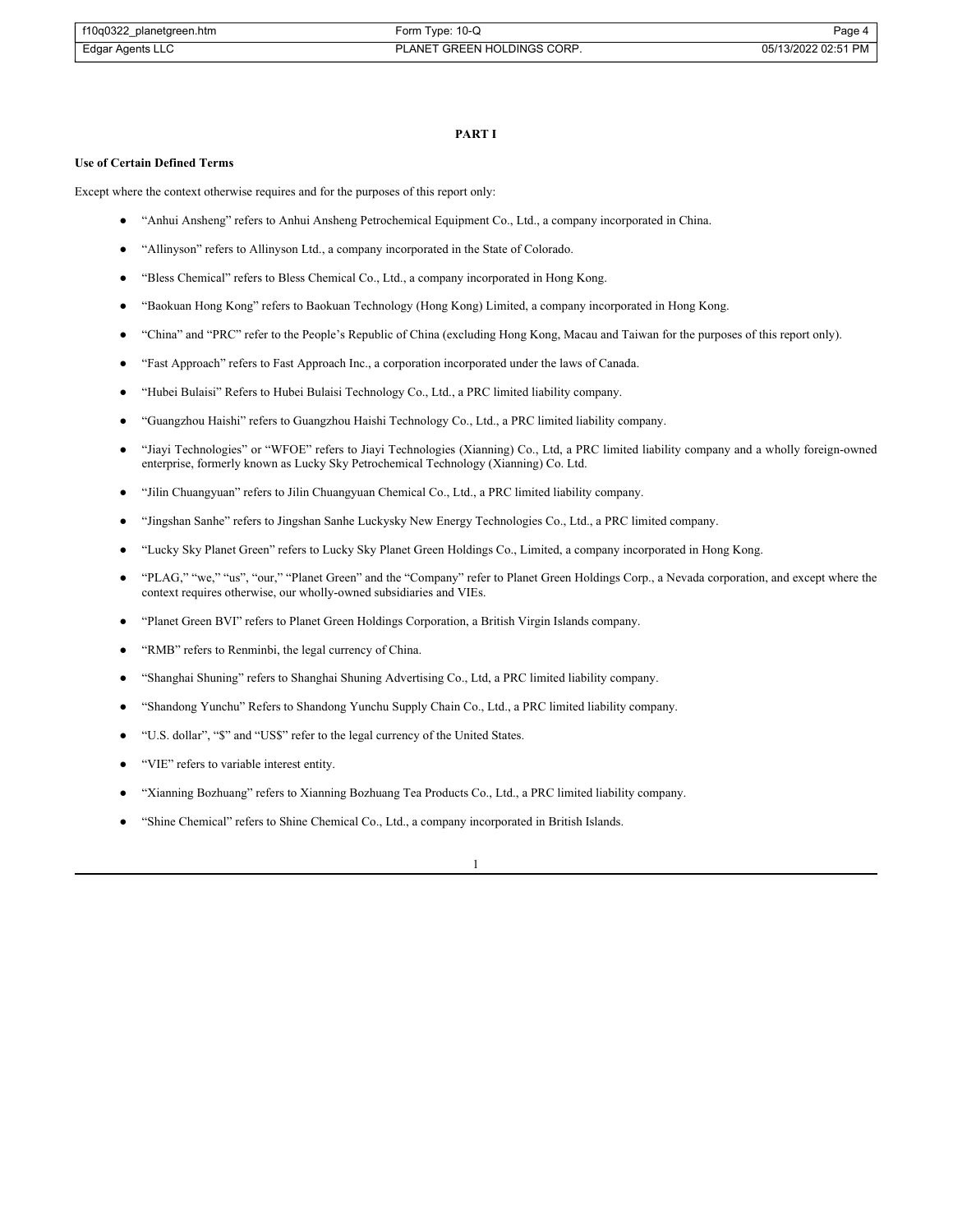| f10q0322 planetgreen.htm | Form Type: 10-Q             | Page 5              |
|--------------------------|-----------------------------|---------------------|
| Edgar Agents LLC         | PLANET GREEN HOLDINGS CORP. | 05/13/2022 02:51 PM |

# **ITEM 1. FINANCIAL STATEMENTS**

# **PLANET GREEN HOLDINGS CORP. UNAUDITED CONDENSED CONSOLIDATED FINANCIAL STATEMENTS MARCH 31, 2022 AND DECEMBER 31, 2021 (Stated in US Dollars)**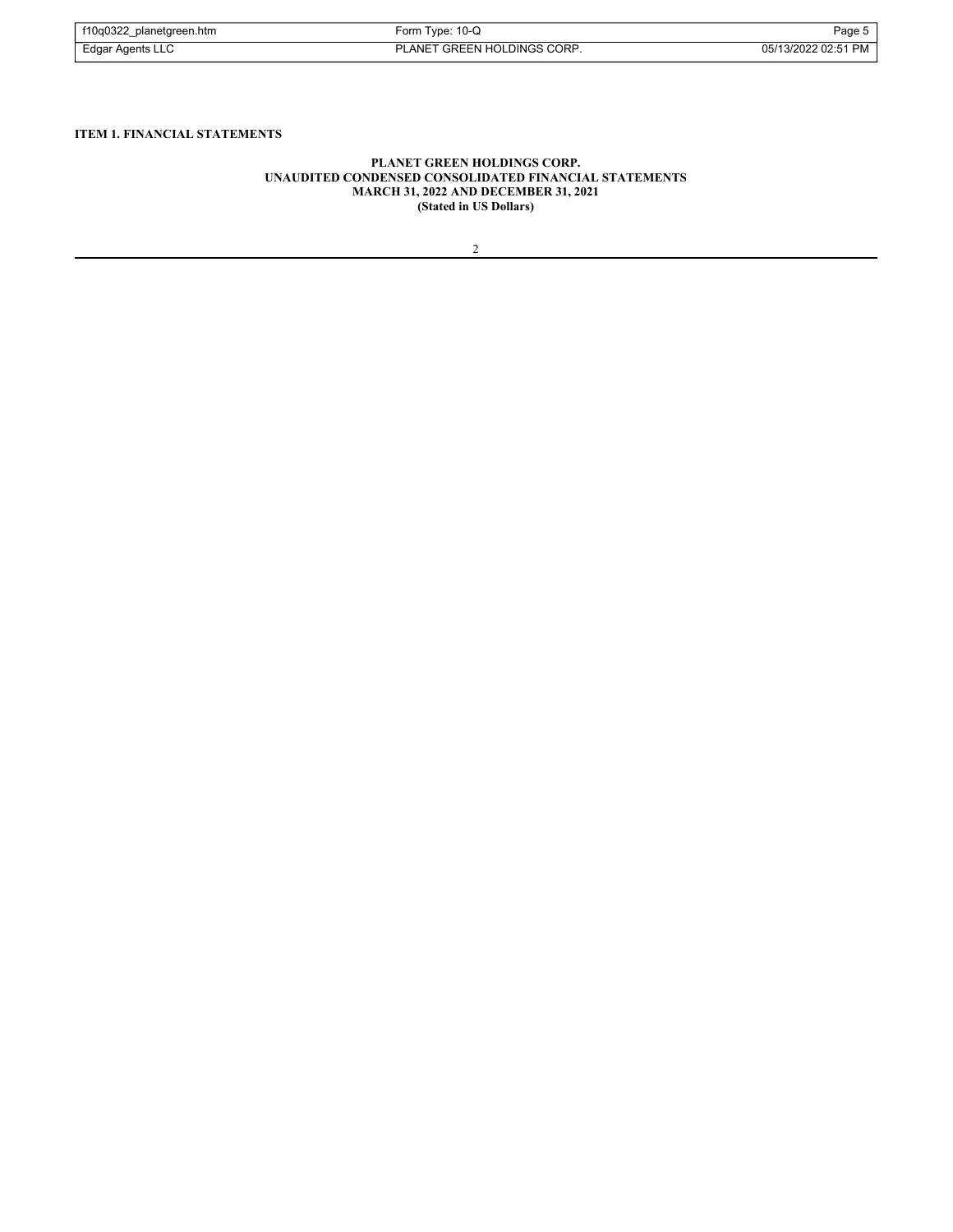| f10q0322 planetgreen.htm | Form Type: 10-Q             | Page 6              |
|--------------------------|-----------------------------|---------------------|
| Edgar Agents LLC         | PLANET GREEN HOLDINGS CORP. | 05/13/2022 02:51 PM |

| <b>CONTENTS</b>                                                                  | <b>PAGES</b>    |
|----------------------------------------------------------------------------------|-----------------|
|                                                                                  |                 |
| Unaudited Condensed Consolidated Balance Sheets                                  | $F-2$           |
|                                                                                  |                 |
| Unaudited Condensed Consolidated Statements of Operations and Comprehensive Loss | $F-3$           |
|                                                                                  |                 |
| Unaudited Condensed Consolidated Statements of Changes in Stockholders' Equity   | $F-4$           |
|                                                                                  |                 |
| Unaudited Condensed Consolidated Statements of Cash Flows                        | $F-5$           |
|                                                                                  |                 |
| <b>Notes to Financial Statements</b>                                             | $F-6$ to $F-26$ |
|                                                                                  |                 |
|                                                                                  |                 |

|--|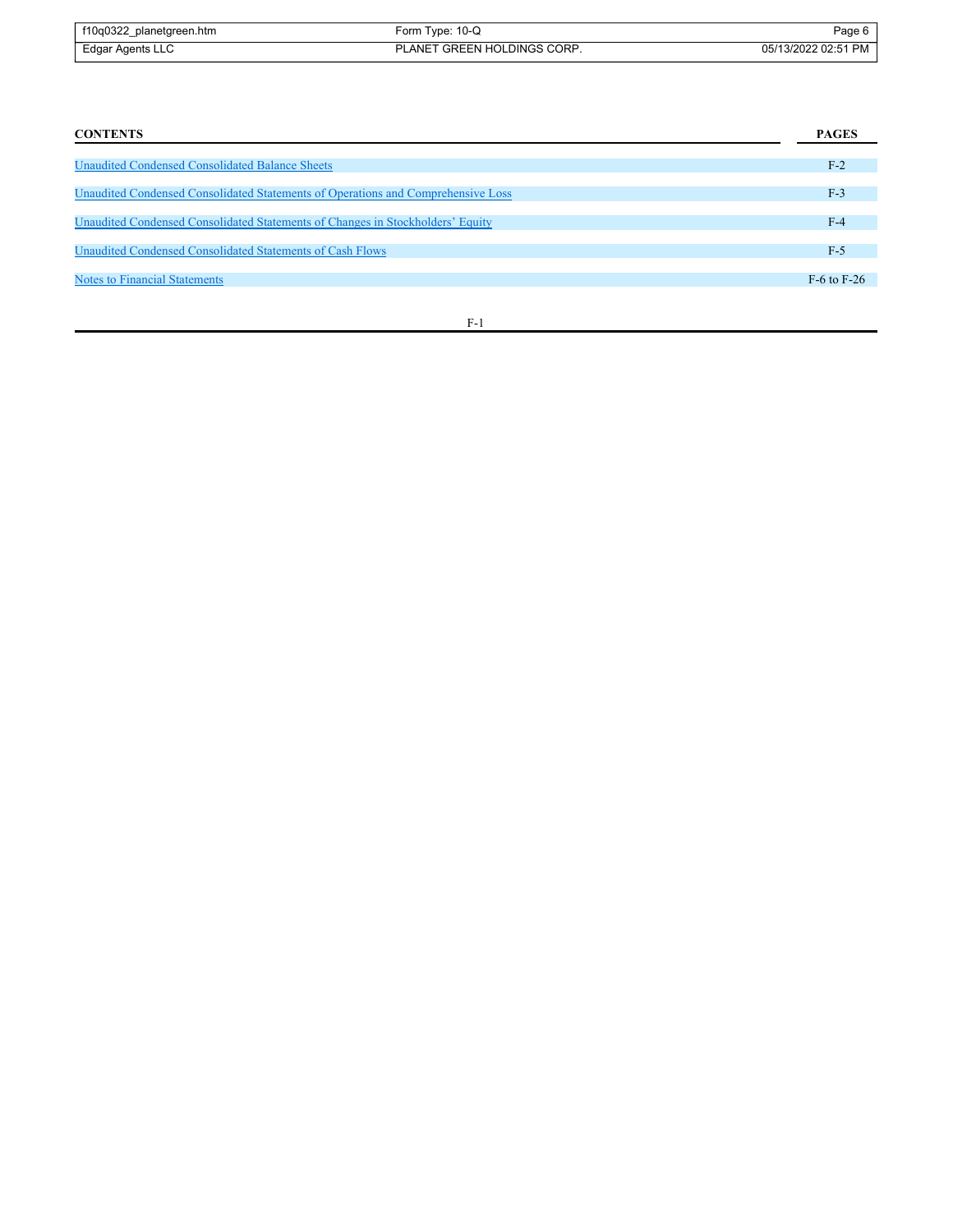| f10q0322 planetgreen.htm | Form Type: 10-Q             | Page 7              |
|--------------------------|-----------------------------|---------------------|
| Edgar Agents LLC         | PLANET GREEN HOLDINGS CORP. | 05/13/2022 02:51 PM |

#### **Planet Green Holdings Corp. Unaudited Condensed Consolidated Balance Sheets At March 31, 2022 and December 31, 2021 (Stated in US Dollars)**

|                                                                                                                                              |              | March 31,<br>2022 |              | December 31,<br>2021 |
|----------------------------------------------------------------------------------------------------------------------------------------------|--------------|-------------------|--------------|----------------------|
| Assets                                                                                                                                       |              |                   |              |                      |
| Current assets                                                                                                                               |              |                   |              |                      |
| Cash and cash equivalents                                                                                                                    | $\mathbb{S}$ | 354,289           | $\mathbb{S}$ | 750,658              |
| Restricted cash                                                                                                                              |              | 958,714           |              | 380,750              |
| Accounts receivable, net                                                                                                                     |              | 3,348,199         |              | 3,819,073            |
| Inventories                                                                                                                                  |              | 8,041,578         |              | 7,816,432            |
| Advances to suppliers                                                                                                                        |              | 6,359,651         |              | 5,681,083            |
| Other receivables                                                                                                                            |              | 1,255,891         |              | 1,185,136            |
| Other receivables-related parties                                                                                                            |              | 7,625,906         |              | 7,670,434            |
| Total current assets                                                                                                                         |              | 27,944,228        |              | 27,303,566           |
| Non-current assets                                                                                                                           |              |                   |              |                      |
| Plant and equipment, net                                                                                                                     |              | 22,459,894        |              | 20,485,449           |
| Intangible assets, net                                                                                                                       |              | 4,160,861         |              | 4,199,651            |
| Construction in progress, net                                                                                                                |              | 42,054            |              | 2,475,874            |
| Prepayment investments                                                                                                                       |              | 2,740,934         |              | 705,805              |
| Long-term investments                                                                                                                        |              | 3,150,499         |              | 3,136,910            |
| Investment in real estates                                                                                                                   |              | 7,804,606         |              | 7,770,943            |
| Deferred tax assets                                                                                                                          |              | 1,177,127         |              | 1,172,050            |
| Goodwill                                                                                                                                     |              | 18,180,532        |              | 18,180,532           |
| Right-of-use assets                                                                                                                          |              | 480,074           |              | 584,802              |
| Total non-current assets                                                                                                                     |              | 60,196,581        |              | 58,712,016           |
|                                                                                                                                              |              |                   |              |                      |
| Total assets                                                                                                                                 | S            | 88,140,809        | \$           | 86,015,582           |
| <b>Liabilities and Stockholders' Equity</b>                                                                                                  |              |                   |              |                      |
| <b>Current liabilities</b>                                                                                                                   |              |                   |              |                      |
| Short-term bank loans                                                                                                                        |              | 6,713,007         |              | 6,822,054            |
| Accounts payable                                                                                                                             |              | 6,285,729         |              | 6,237,810            |
| Advance from customers                                                                                                                       |              | 7,362,280         |              | 6,190,091            |
| Taxes payable                                                                                                                                |              | 871,823           |              | 787,593              |
| Other payables and accrued liabilities                                                                                                       |              | 5,049,640         |              | 8,635,189            |
| Other payables-related parties                                                                                                               |              | 9,071,764         |              | 5,196,227            |
| Lease liabilities-current portion                                                                                                            |              | 443,193           |              | 436,191              |
| Deferred income                                                                                                                              |              | 69,972            |              | 73,732               |
| Total current liabilities                                                                                                                    |              | 35,867,408        |              | 34,378,887           |
| Non-current liabilities                                                                                                                      |              |                   |              |                      |
|                                                                                                                                              |              |                   |              |                      |
| Long-term payables                                                                                                                           |              | 362,335           |              | 380,345              |
| Total non-current liabilities                                                                                                                |              | 362,335           |              | 380,345              |
| Total liabilities                                                                                                                            | S            | 36,229,743        |              | 34,759,232           |
| Commitments and contingencies                                                                                                                |              |                   |              |                      |
|                                                                                                                                              |              |                   |              |                      |
| Stockholders' equity<br>Preferred stock: \$0.001 par value, 5,000,000 shares authorized; none issued and outstanding as of December 31, 2021 |              |                   |              |                      |
| and 2020                                                                                                                                     |              |                   |              |                      |
| Common stock: \$0.001 par value, 200,000,000 shares authorized; 42,581,930 and 35,581,930 shares issued and                                  |              |                   |              |                      |
| outstanding as of March 31,2022 and December 31, 2021, respectively                                                                          |              | 42,582            |              | 35,582               |
| Additional paid-in capital                                                                                                                   |              | 137, 324, 482     |              | 133,232,224          |
| Accumulated deficit                                                                                                                          |              | (95,302,160)      |              | (94,072,383)         |
| Accumulated other comprehensive income                                                                                                       |              | 7,872,118         |              | 7,711,057            |
| Non-controlling interests                                                                                                                    |              | 1,974,044         |              | 4,349,870            |
|                                                                                                                                              |              |                   |              |                      |
| Total stockholders' equity                                                                                                                   | S            | 51,911,066        | S.           | 51,256,350           |
| Total liabilities and stockholders' equity                                                                                                   | \$           | 88,140,809        | \$           | 86,015,582           |

See Accompanying Notes to the Financial Statements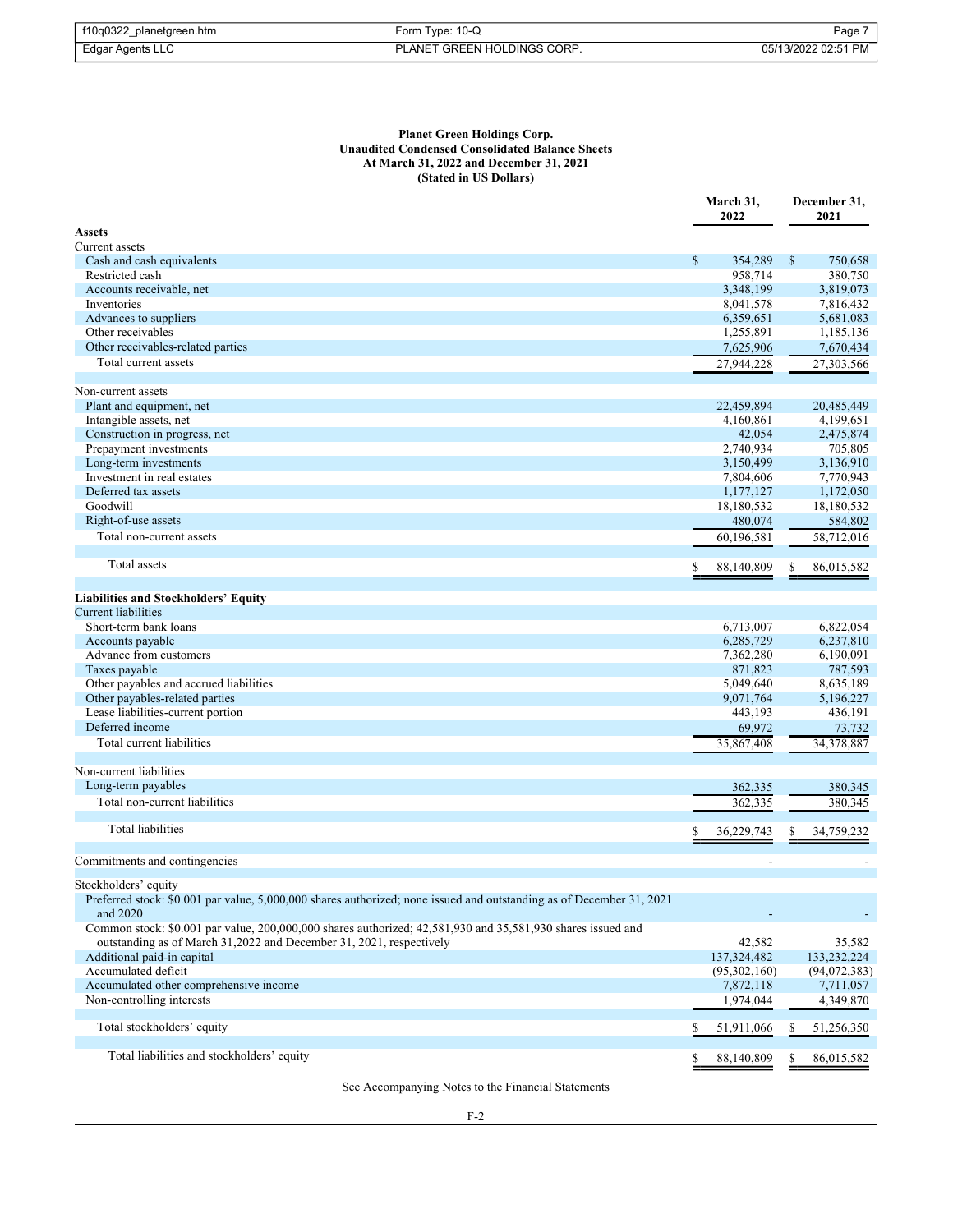| f10q0322 planetgreen.htm | Form Type: 10-Q                       | Paqe 8              |
|--------------------------|---------------------------------------|---------------------|
| Edgar Agents LLC         | <b>「GREEN HOLDINGS CORP</b><br>PLANET | 05/13/2022 02:51 PM |

### **Planet Green Holdings Corp. Unaudited Condensed Consolidated Statements of Operations and Comprehensive (Loss) Income For the Three Months Ended March 31, 2022 and 2021 (Stated in US Dollars)**

|                                                                         | For the<br><b>Three Months</b><br>Ended<br>March 31, |                          |
|-------------------------------------------------------------------------|------------------------------------------------------|--------------------------|
|                                                                         | 2022                                                 | 2021                     |
| Net revenues                                                            | 11,979,355<br>\$.                                    | $\mathbf S$<br>2,236,143 |
| Cost of revenues                                                        | 10,816,396                                           | 2,030,575                |
| Gross profit                                                            | 1,162,959                                            | 205,568                  |
| Operating expenses                                                      |                                                      |                          |
| Selling and marketing expenses                                          | 451,242                                              | 224,519                  |
| General and administrative expenses                                     | 1,802,809                                            | 1,562,213                |
| Research & Developing expenses                                          | 8,925                                                |                          |
| Total operating expenses                                                | 2,262,976                                            | 1,786,732                |
| Operating (loss) income                                                 | (1,100,017)                                          | (1,581,164)              |
| Other (expenses) income                                                 |                                                      |                          |
| Interest income                                                         | 8,541                                                | (109, 502)               |
| Interest expenses                                                       | (165,767)                                            |                          |
| Other income                                                            | 99,511                                               | 199,475                  |
| Other expenses                                                          | (14,304)                                             | (126)                    |
| Total other (expenses) income                                           | (72, 019)                                            | 89,847                   |
| (Loss) income before income taxes                                       | (1,172,036)                                          | (1,491,317)              |
| Income tax expenses                                                     | (89, 403)                                            |                          |
| Net (loss) income                                                       | (1,261,439)                                          | (1,491,317)              |
| Less: Net (loss) income attributable to non-controlling interest        | (31,662)                                             | (102, 853)               |
| Net (loss) income attributable to common shareholders                   |                                                      |                          |
|                                                                         | \$<br>(1,229,777)                                    | \$<br>(1,388,464)        |
| Net (loss) income                                                       | (1,261,439)                                          | (1,491,317)              |
| Foreign currency translation adjustment                                 | 166,157                                              | 155,543                  |
| Total comprehensive (loss) income                                       | (1,095,282)                                          | (1,335,774)              |
| Less: Comprehensive (loss) income attribute to non-controlling interest | (26, 568)                                            | (112,379)                |
| Comprehensive (loss) income attribute to common share holders           | (1,068,714)<br>\$                                    | (1,223,395)<br>\$        |
| Loss per share attributable to common shareholders - Basic and diluted  | \$<br>(0.03)                                         | \$<br>(0.08)             |
| Basic and diluted weighted average shares outstanding                   | 41,648,597                                           | 16,729,930               |

See Accompanying Notes to the Financial Statements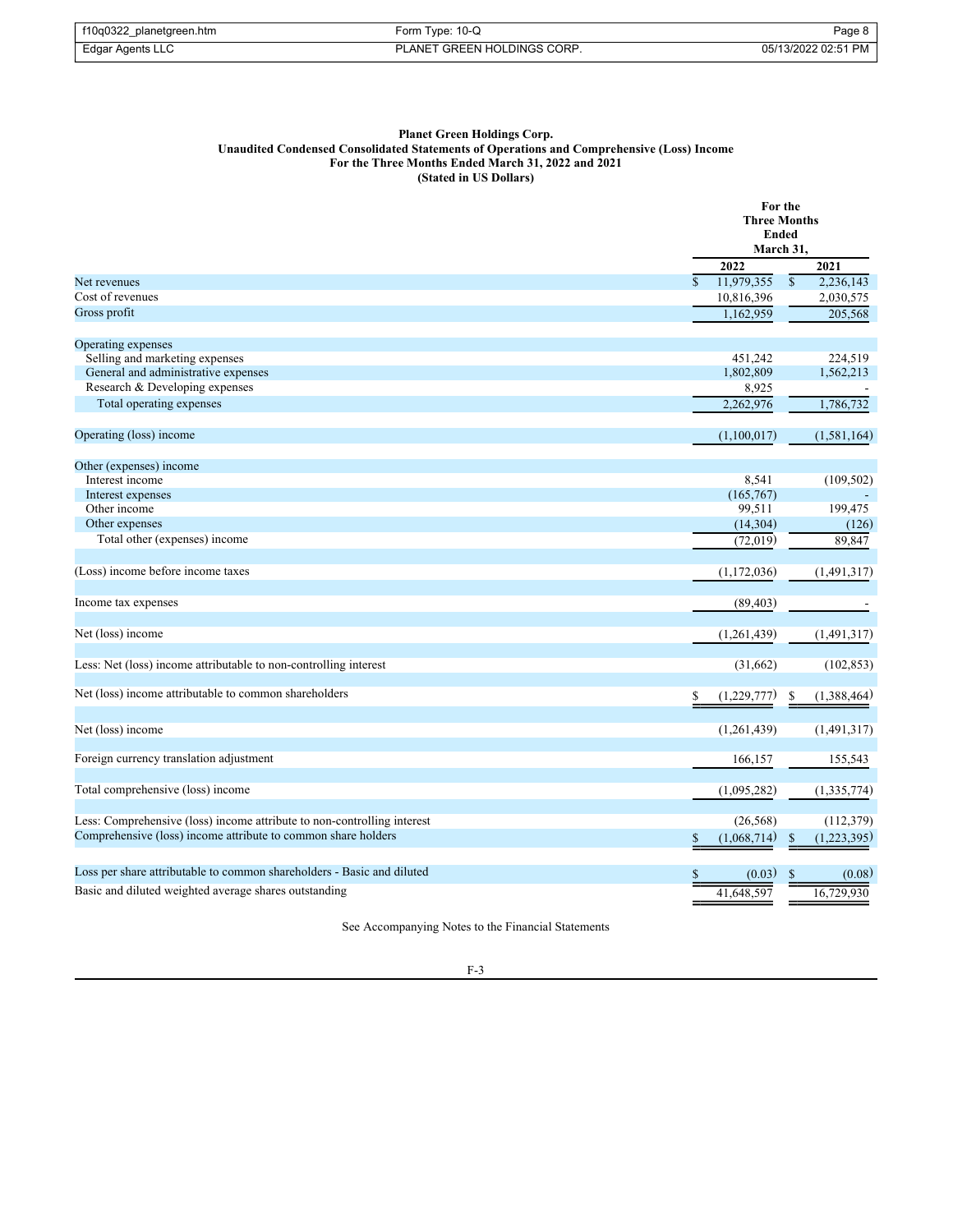| f10q0322<br>planetgreen.htm | Form Type: 10-Q                                  | Page .              |
|-----------------------------|--------------------------------------------------|---------------------|
| Edgar Agents LLC            | <b>GREEN HOLDINGS CORP</b><br>PLANE <sup>-</sup> | 05/13/2022 02:51 PM |

### **Planet Green Holdings Corp. Unaudited Condensed Consolidated Statements of Changes in Stockholders' Equity For the Three Months Ended March 31, 2022 and 2021 (Stated in US Dollars)**

|                                                                                | Number of     |          | Common       | Additional<br>Paid-in | Accumulated      |    | Accumulated<br>Other<br>Comprehensive | Non-<br>Controlling |              |
|--------------------------------------------------------------------------------|---------------|----------|--------------|-----------------------|------------------|----|---------------------------------------|---------------------|--------------|
|                                                                                | <b>Shares</b> |          | <b>Stock</b> | Capital               | Deficit          |    | Income                                | <b>Interests</b>    | Total        |
| Balance, January 1, 2021                                                       | 11,809,930    |          | 11,810       | \$95,659,360          | \$ (84,331,897)  | S. | 6,972,163                             |                     | \$18,311,436 |
| Net (loss) income                                                              |               |          |              |                       | (1,388,463)      |    |                                       | (102, 853)          | (1,491,316)  |
| Issuance of shares for acquisition                                             | 5,500,000     |          | 5,500        | 12,809,500            |                  |    |                                       | ٠                   | 12,815,000   |
| Issuance of common stock for cash                                              | 2,700,000     |          | 2,700        | 6,747,300             |                  |    |                                       |                     | 6,750,000    |
| Stock-based compensation and issue of<br>employee benefit plan stock           |               |          |              |                       |                  |    | (445, 483)                            | 2,257,118           | 1,811,635    |
| Foreign currency translation adjustment                                        |               |          |              |                       |                  |    |                                       | (9,526)             | (9,526)      |
| Balance, March 31, 2021                                                        | 20,009,930    | S        | 20,010       | \$115,216,160         | \$ (85,720,360)  | S. | 6,526,680                             | \$2,144,739         | \$38,187,229 |
| Balance, January 1, 2022                                                       | 35,581,930    | <b>S</b> | 35,582       | \$133,232,224         |                  |    | 7,711,057                             | \$4,349,870         | \$51,256,350 |
| Net (loss) income                                                              |               |          |              |                       | (1,229,777)      |    |                                       | (31,662)            | (1,261,439)  |
| Issuance of common stock for cash                                              | 7,000,000     |          | 7,000        | 6,993,000             |                  |    |                                       |                     | 7,000,000    |
| Acquiring additional shares from shareholder<br>of Anhui Ansheng Petrochemical |               |          |              |                       |                  |    |                                       |                     |              |
| Equipment Co., Ltd.                                                            |               |          |              | (2,900,742)           |                  |    |                                       | (2,349,258)         | (5,250,000)  |
| Foreign currency translation adjustment                                        |               |          |              |                       |                  |    | 161,062                               | 5,094               | 166,156      |
| Balance, March 31, 2022                                                        | 42,581,930    |          | 42,582       | \$137,324,482         | $$$ (95,302,160) |    | 7,872,119                             | \$1,974,044         | \$51,911,066 |

See Accompanying Notes to the Financial Statements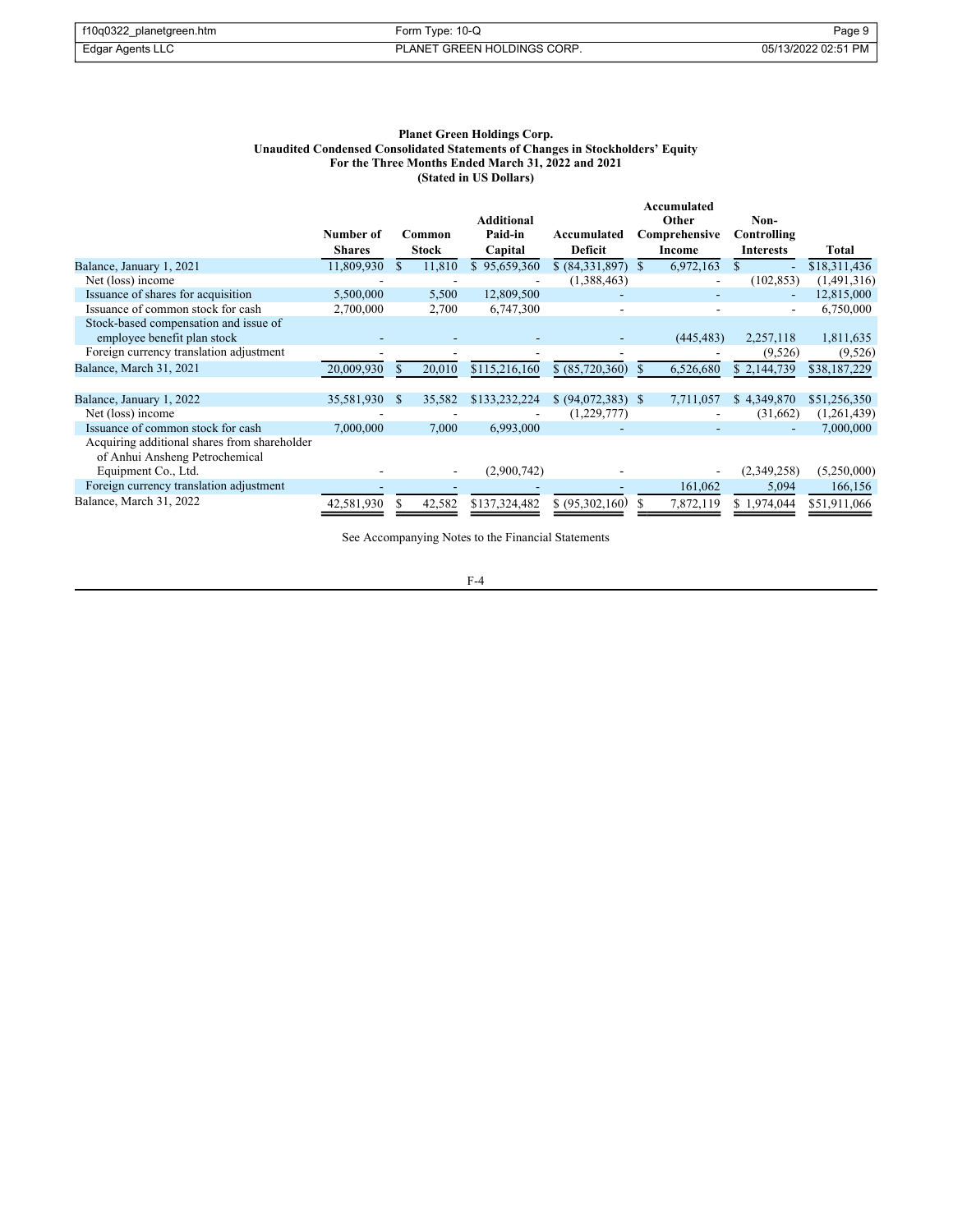| f10q0322 planetgreen.htm | Form Type: 10-Q             | Page 10             |
|--------------------------|-----------------------------|---------------------|
| Edgar Agents LLC         | PLANET GREEN HOLDINGS CORP. | 05/13/2022 02:51 PM |

### **Planet Green Holdings Corp. Unaudited Condensed Consolidated Statements of Cash Flows For the Three Months Ended March 31, 2022 and 2021 (Stated in US Dollars)**

| CASH FLOWS FROM OPFRATING ACTIVITIES:                                                 | March 31,<br>2022           | March 31,<br>2021            |
|---------------------------------------------------------------------------------------|-----------------------------|------------------------------|
| Net (loss) income                                                                     | $\mathbb{S}$<br>(1,261,439) | <b>S</b><br>(1,491,316)      |
| Adjustments to reconcile net loss to cash (used in) provided by operating activities: |                             |                              |
| Acquisition of subsidiaries                                                           |                             | (4,587,400)                  |
| Depreciation                                                                          | 580,306                     | 515,439                      |
| Amortization                                                                          | 62,176                      | 47,566                       |
| Amortization of operating lease right-of-use assets                                   | 104,692                     |                              |
| Bad debt expenses                                                                     |                             | 79,558                       |
| Impairment of equipment                                                               | 3,591                       |                              |
| Account receivables.net                                                               | 470,712                     | (3,722,118)                  |
| Inventories                                                                           | (225,068)                   | (303, 125)                   |
| Prepayments and deposit                                                               | (2,712,763)                 | (343,097)                    |
| Other receivables                                                                     | (70, 731)                   |                              |
| Accounts payables                                                                     | 47,902                      |                              |
| Advance from customer                                                                 | 1,171,786                   |                              |
| Other payables and accruals                                                           | (3,584,314)                 | 118,354                      |
| Taxes payable                                                                         | 84,201                      |                              |
| Deferred income                                                                       | (3,758)                     |                              |
| Lease liability                                                                       | 7,000                       |                              |
| Net cash used in operating activities                                                 | (5,325,707)                 | (9,686,139)                  |
| <b>CASH FLOWS FROM INVESTING ACTIVITIES:</b>                                          |                             |                              |
| Purchase of plant and equipment                                                       | (124, 681)                  | (121, 053)                   |
| Purchase of intangible assets                                                         | (23,398)                    | (47, 566)                    |
| Net cash used in investing activities                                                 | (148,079)                   | (168, 619)                   |
| CASH FLOWS FROM FINANCING ACTIVITIES:                                                 |                             |                              |
| Payments of short-term loan - bank                                                    | (127, 014)                  |                              |
| Changes in related party balances, net                                                | (1,327,669)                 | 1,633,888                    |
| Proceeds from issuance of common stock                                                | 7,000,000                   | 6,750,000                    |
| Net cash provided by financing activities                                             | 5,545,317                   | 8,383,888                    |
|                                                                                       |                             |                              |
| Net increase (decrease) in cash and cash equivalents                                  | 71,531                      | (1,470,870)                  |
| EFFECT OF EXCHANGE RATE ON CASH                                                       | 110,064                     | (477, 857)                   |
| CASH AND CASH EQUIVALENTS AT BEGINNING OF YEAR                                        |                             |                              |
|                                                                                       | 1,131,408                   | 3,415,751                    |
| CASH AND CASH EQUIVALENTS AT END OF YEAR                                              | \$<br>1,313,003             | \$<br>1,467,024              |
| SUPPLEMENTARY OF CASH FLOW INFORMATION                                                |                             |                              |
| Interest received                                                                     | \$<br>8,541                 | \$                           |
| Interest paid                                                                         | $\bar{s}$<br>165,767        | $\overline{s}$<br>109,502    |
| <b>NON-CASH TRANSACTIONS</b>                                                          |                             |                              |
| Operating lease right-of-use assets                                                   | 480,074                     | 584,802<br>\$                |
| Issuance of shares for acquisition                                                    | s<br>=<br>s                 | $\overline{s}$<br>12,815,000 |
| Issuance of common stock for employee compensation                                    | $\overline{\$}$             | $\bar{s}$<br>1,811,635       |

See Accompanying Notes to the Financial Statements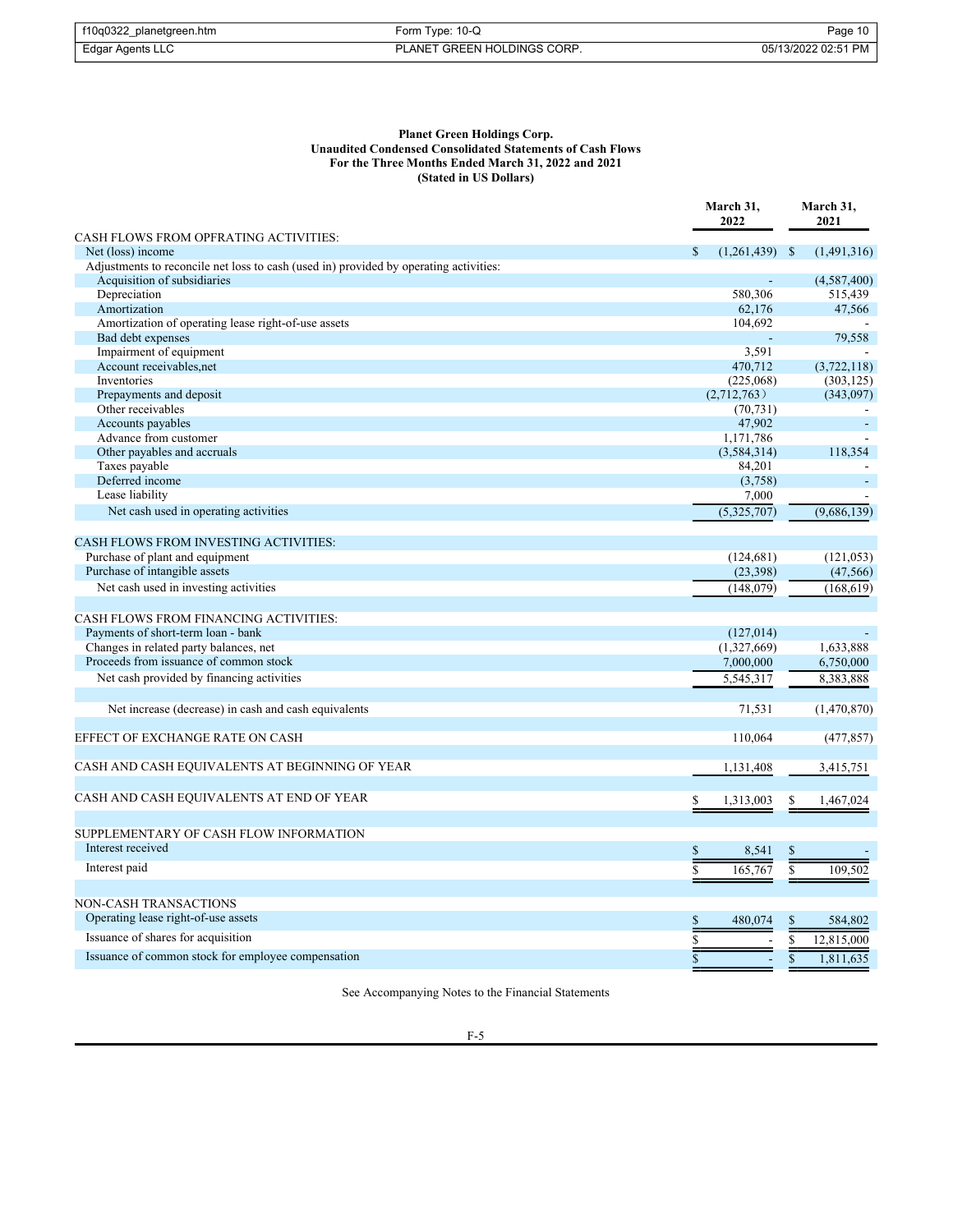| f10q0322 planetgreen.htm | Form Type: 10-Q             | Paqe 1              |
|--------------------------|-----------------------------|---------------------|
| Edgar Agents LLC         | PLANET GREEN HOLDINGS CORP. | 05/13/2022 02:51 PM |

### **PLANET GREEN HOLDINGS CORP. NOTES TO UNAUDITED CONDENSED CONSOLIDATED FINANCIAL STATEMENTS MARCH 31, 2022 AND DECEMBER 31, 2021 (Stated in US Dollars)**

### **1. Organization and Principal Activities**

Planet Green Holdings Corp. (the "Company" or "PLAG") is a holding company incorporated in Nevada. We are engaged in various businesses through our subsidiaries and controlled entities in China.

#### **Going Concern**

The accompanying unaudited condensed consolidated financial statements have been prepared assuming that the Company will continue as a going concern; however, the Company has incurred a net loss of \$1,261,439 for the three months ended March 31, 2022. As of March 31, 2022, the Company had an accumulated deficit of \$95,302,160, a working capital deficit of \$7,923,180; its net cash used in operating activities for the three months ended March 31, 2022 was \$5,325,707.

These factors raise substantial doubt on the Company's ability to continue as a going concern. The accompanying unaudited condensed consolidated financial statements do not include any adjustments that might result from the outcome of this uncertainty. Management's plan for the Company's continued existence is dependent upon management's ability to execute the business plan, develop the plan to generate profit; additionally, Management may need to continue to rely on private placements or certain related parties to provide funding for investment, for working capital and general corporate purposes. If management is unable to execute its plan, the Company may become insolvent.

### **2. Summary of Significant Accounting Policies**

#### **Method of Accounting**

Management has prepared the accompanying financial statements and these notes according to generally accepted accounting principles in the United States ("GAAP"). The Company maintains its general ledger and journals with the accrual method accounting.

### **Principles of Consolidation**

The accompanying consolidated financial statements reflect the activities of Planet Green Holdings Corp. and each of the following entities:

|                                                                   |                            | <b>Attributable</b> |                   |
|-------------------------------------------------------------------|----------------------------|---------------------|-------------------|
|                                                                   | Place of                   | equity              | <b>Registered</b> |
| <b>Name of Company</b>                                            | incorporation              | interest %          | capital           |
| <b>Planet Green Holdings Corporation</b>                          | The British Virgin Islands | 100                 | 10,000            |
| Lucky Sky Planet Green Holdings Co., Limited (H.K.)               | Hong Kong                  | 100                 |                   |
| Jiayi Technologies (Xianning) Co., Ltd.                           | PRC                        | 100                 | 2,000,000         |
| Fast Approach Inc.                                                | Canada                     | 100                 | 79                |
| Shanghai Shuning Advertising Co., Ltd. (a subsidiary of FAST)     | <b>PRC</b>                 | 100                 |                   |
| Jingshan Sanhe Luckysky New Energy Technologies Co., Ltd.         | <b>PRC</b>                 | 85                  | 4,710,254         |
| Xianning Bozhuang Tea Products Co., Ltd.                          | <b>PRC</b>                 | 100                 | 6.277.922         |
| Jilin Chuangyuan Chemical Co., Ltd.                               | <b>PRC</b>                 | VIE                 | 9,280,493         |
| Anhui Ansheng Petrochemical Equipment Co., Ltd.                   | <b>PRC</b>                 | <b>VIE</b>          | 3,045,776         |
| Shine Chemical Co., Ltd.                                          | The British Virgin Islands | 100                 | 8,000             |
| Bless Chemical Co., Ltd. (a subsidiary of Shine Chemical)         | Hong Kong                  | 100                 | 10,000            |
| Hubei Bryce Technology Co., Ltd. (a subsidiary of Bless Chemical) | <b>PRC</b>                 | 100                 | 30,000,000        |
| Shandong Yunchu Supply Chain Co., Ltd.                            | <b>PRC</b>                 | 100                 | 5,000,000         |

Management has eliminated all significant inter-company balances and transactions in preparing the accompanying consolidated financial statements. Ownership interests of subsidiaries that the Company does not wholly own are accounted for as non-controlling interests.

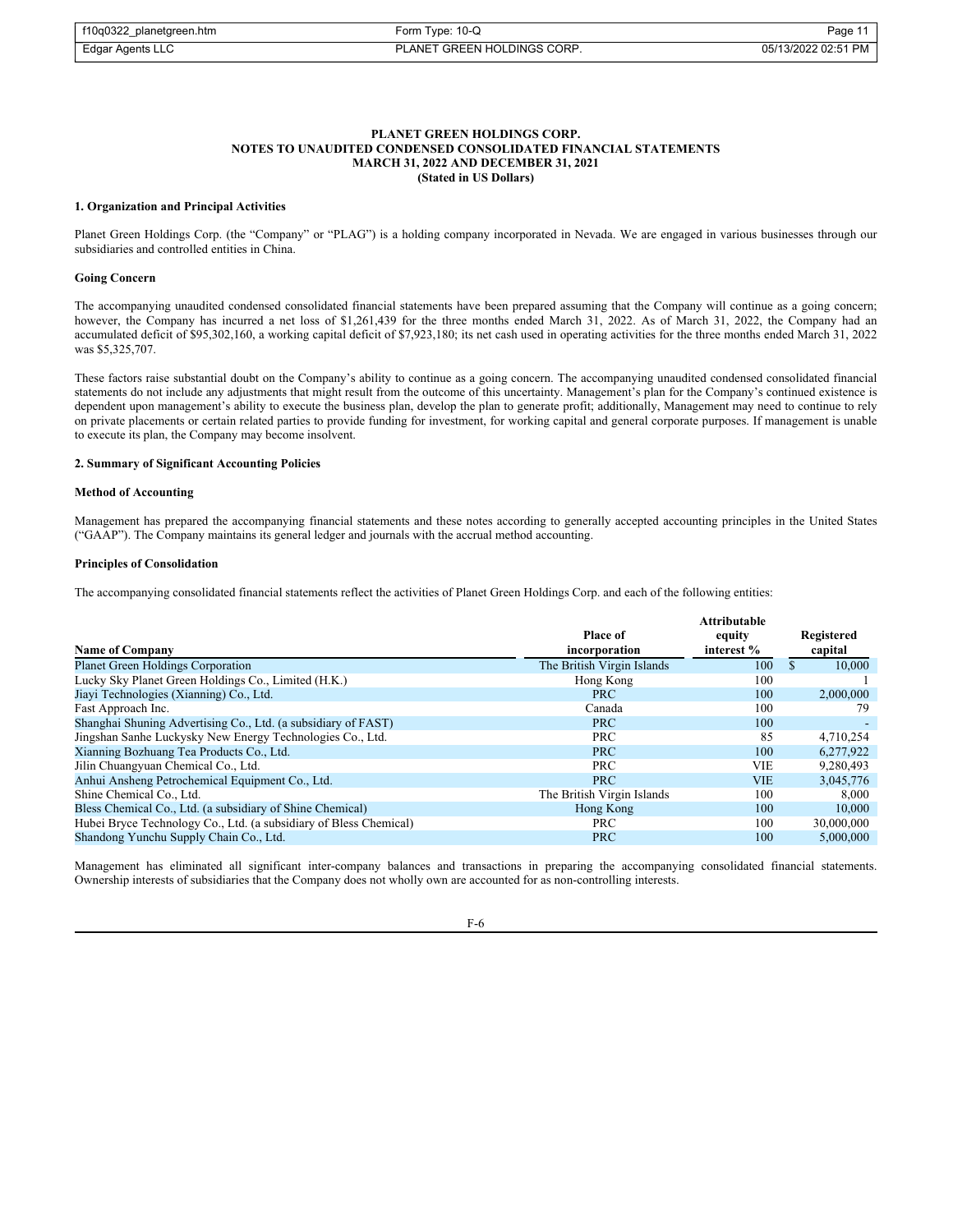| f10q0322<br>planetgreen.htm | Form Type: 10-Q                            | Page 12             |
|-----------------------------|--------------------------------------------|---------------------|
| Edgar Agents LLC            | <sup>-</sup> GREEN HOLDINGS CORP<br>PLANET | 05/13/2022 02:51 PM |

On May 29, 2020, the Planet Green Holdings Corporation (BVI) incorporated Lucky Sky Planet Green Holdings Co., Limited, a limited company incorporated in Hong Kong.

On June 5, 2020, the Planet Green Holdings Corporation (BVI) acquired all of the outstanding equity interests of Fast Approach Inc. It was incorporated under Canada's laws and the operation of a demand-side platform targeting the Chinese education market in North America.

On June 16, 2020, Lucky Sky Holdings Corporations (H.K.) transferred its 100% equity interest in Lucky Sky Petrochemical to Lucky Sky Planet Green Holdings Co., Limited (H.K.).

On December 9, 2020, Lucky Sky Petrochemical Technology (Xianning) Co., Ltd. changed its name to Jiayi Technologies (Xianning) Co., Ltd.

On January 6, 2021, Planet Green Holdings Corporation (Nevada) issued an aggregate of 2,200,000 shares of common stock of the Company to the equity holders of Jingshan Sanhe Luckysky New Energy Technologies Co., Ltd in exchange for the transfer of 85% of the equity interest of Jingshan Sanhe Luckysky New Energy Technologies Co., Ltd. to the Jiayi Technologies (Xianning) Co., Ltd.

On March 9, 2021, Planet Green Holdings Corporation (Nevada) issued an aggregate of 3,300,000 shares of common stock of the Company to the equity holders of Jilin Chuangyuan Chemical Co., Ltd in exchange for the transfer of 75% of the equity interest of Jilin Chuangyuan Chemical Co., Ltd to the Jiayi Technologies (Xianning) Co., Ltd.

On August 1, 2021, Jiayi Technologies (Xianning) Co., Ltd has terminated the VIE agreements with Xianning Bozhuang Tea Products Co., Ltd and acquired 100% equity of Xianning Bozhuang Tea Products Co., Ltd. As a result, Xianning Bozhuang Tea Products Co., Ltd has been wholly-owned subsidiaries of the Jiayi Technologies (Xianning) Co., Ltd.

On August 3, 2021, the Planet Green Holding Corp has acquired 8,000,000 ordinary shares of the Shine Chemical Co., Ltd. As a result, Shine Chemical Co., Ltd., Bless Chemical Co., Ltd. and Hubei Bryce Technology Co., Ltd. have been wholly-owned subsidiaries of the Planet Green Holding Corp.

On September 1st, 2021, Jingshan Sanhe Luckysky New Energy Technologies Co., Ltd. has changed its major shareholder from Mr. Feng Chao to Hubei Bryce Technology Co., Ltd. and Hubei Bryce Technology Co., Ltd. has hold 85% shares of Jingshan Sanhe Luckysky New Energy Technologies Co., Ltd. after the alteration of shareholders.

On December 9, 2021, Planet Green Holdings Corporation (Nevada) issued an aggregate of 5,900,000 shares of common stock to the equity holders of A Shandong Yunchu Supply Chain Co., Ltd. for the transfer to 100% of the equity interest of Shandong Yunchu Supply Chain Co., Ltd. to the Jiayi Technologies (Xianning) Co., Ltd.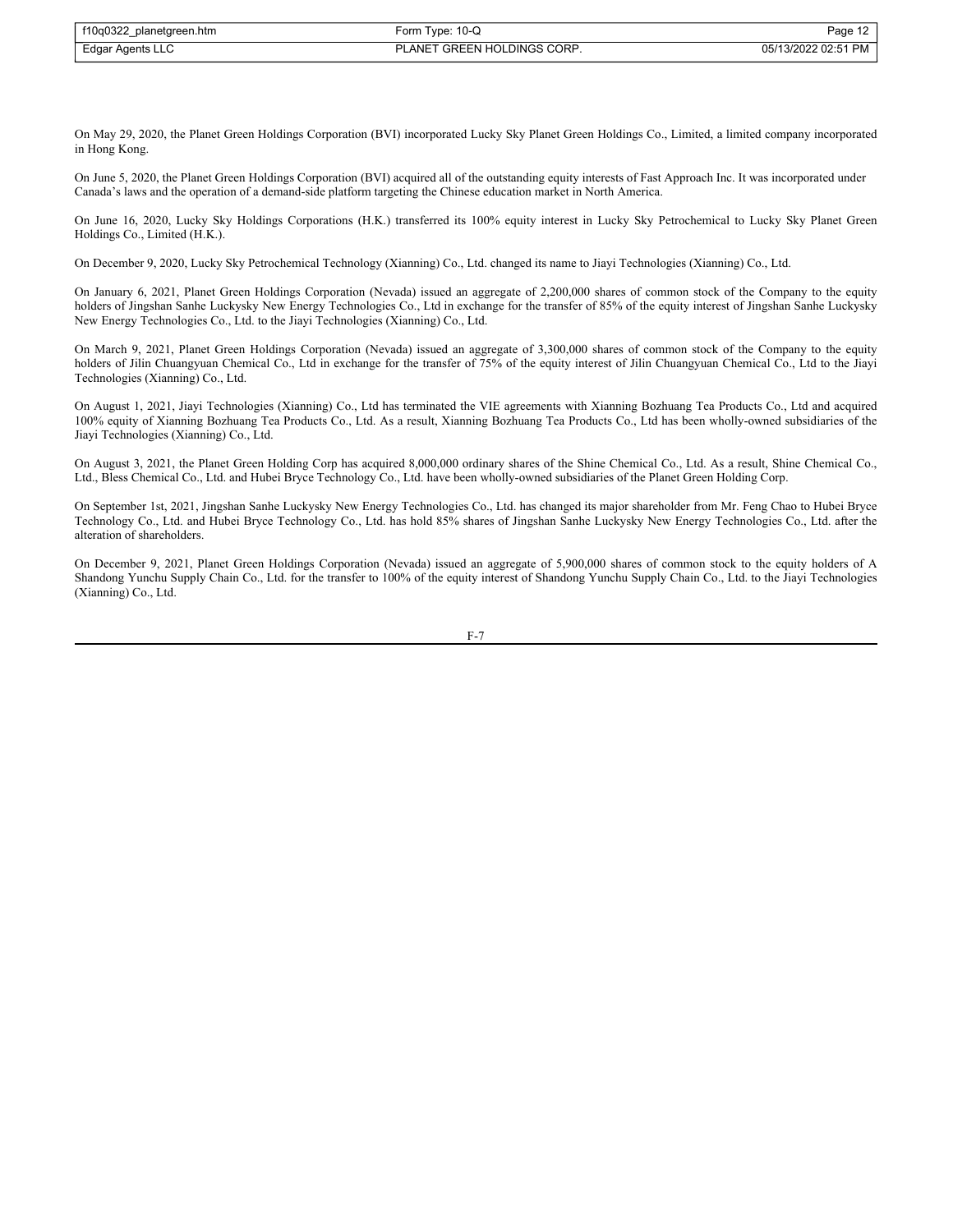# *Consolidation of Variable Interest Entity*

On March 9, 2021, through Jiayi Technologies (Xianning) Co., Ltd., formerly known as Lucky Sky Petrochemical Technology (Xianning) Co., Ltd., the Company entered into exclusive VIE agreements ("VIE Agreements") with Jilin Chuangyuan Chemical Co., Ltd., as well as their shareholders, which give the Company the ability to substantially influence those companies' daily operations and financial affairs and appoint their senior executives. The Company is considered the primary beneficiary of these operating companies, and it consolidates their accounts as VIEs.

On July 15, through Jiayi Technologies (Xianning) Co., Ltd., formerly known as Lucky Sky Petrochemical Technology (Xianning) Co., Ltd., the Company entered into exclusive VIE agreements ("VIE Agreements") with Anhui Ansheng Petrochemical Equipment Co., Ltd, as well as their shareholders, which give the Company the ability to substantially influence those companies' daily operations and financial affairs and appoint their senior executives. The Company is considered the primary beneficiary of these operating companies, and it consolidates their accounts as VIEs.

On August 1, 2021, Jiayi Technologies (Xianning) Co., Ltd. has terminated the VIE agreements with Xianning Bozhuang Tea Products Co., Ltd.

On February 11, 2022, Planet Green Holdings Corp. (Nevada) and Jiayi Technologies (Xianning) Co., Ltd., a subsidiary of the Company, entered into a Share Purchase Agreement with Xiaodong Cai, a shareholder of Anhui Ansheng Petrochemical Equipment Co., Ltd., pursuant to which, among other things and subject to the terms and conditions contained therein, the Purchaser agreed to effect share purchase from the Seller of 20.58% of the outstanding equity interests of Ansheng, and the Company shall pay to the Seller an aggregate of U.S. \$5,250,000 in exchange for 20.58% of the issued and outstanding shares. Before the closing of this Share Purchase transaction, the Company owned 66% equity interest of Ansheng through the Purchaser. On February 11, 2022, the Company closed the Share Purchase transaction. In connection with the closing of the share purchase transaction, the Company entered into a number of amended agreements with the Ansheng and the Seller which are customary for variable interest entities. The industrial and commercial modification procedures, as well as the shareholders registration process in the local government agencies, are in progress.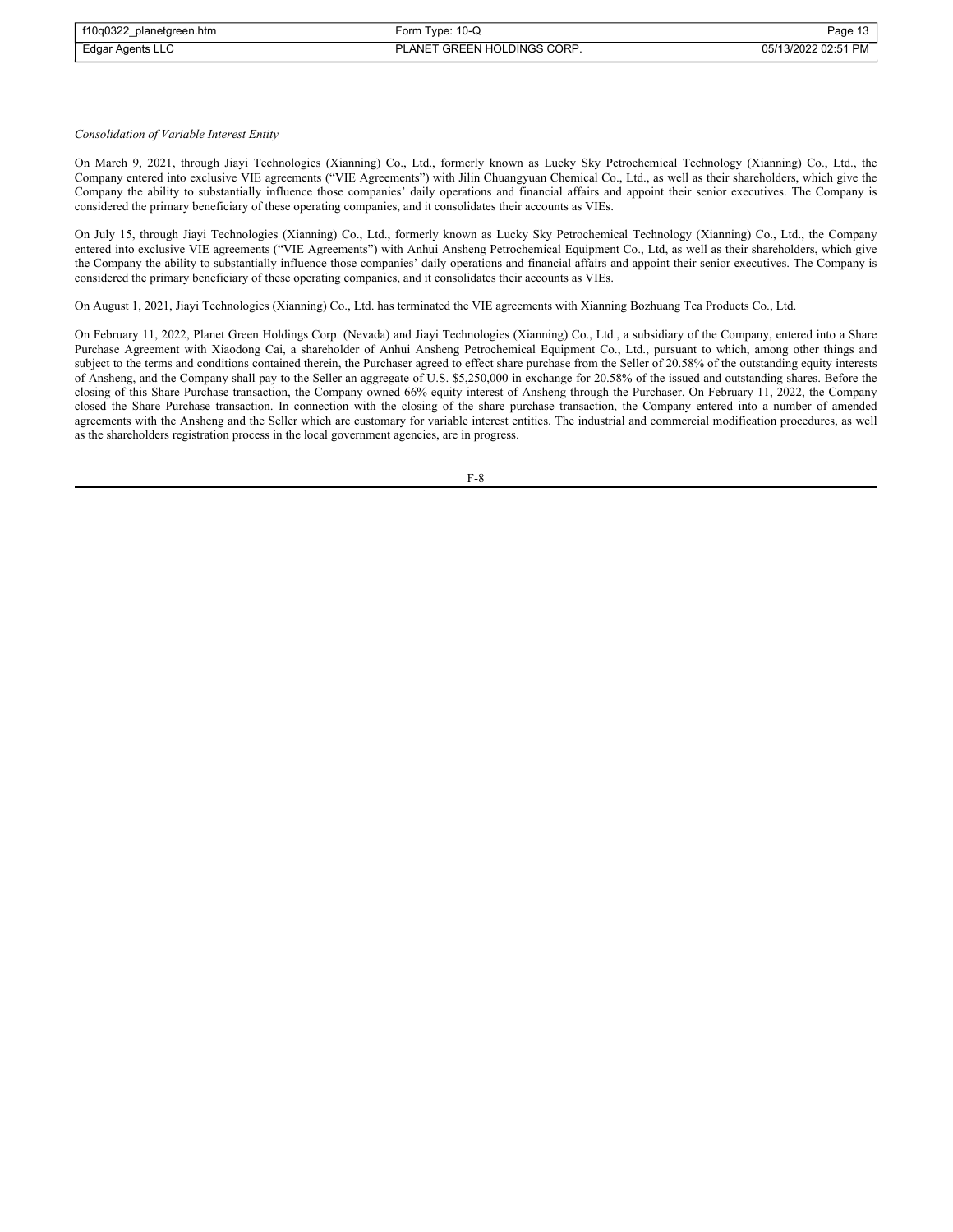| f10q0322 planetgreen.htm | Form Type: 10-Q             | Page 14             |
|--------------------------|-----------------------------|---------------------|
| Edgar Agents LLC         | PLANET GREEN HOLDINGS CORP. | 05/13/2022 02:51 PM |

### **Each of the VIE Agreements is described in detail below**

#### **Consultation and Service Agreement**

Under the Consultation and Service Agreement, WFOE has the exclusive right to provide consultation and services to the operating entities in China in business management, human resource, technology, and intellectual property rights. WFOE exclusively owns any intellectual property rights arising from the performance of this Consultation and Service Agreement. The number of service fees and payment terms can be amended by the WFOE and operating companies' consultation and implementation. The duration of the Consultation and Service Agreement is 20 years. WFOE may terminate this agreement at any time by giving 30 day's prior written notice. Under the Consultation and Service Agreement, WFOE has the exclusive right to provide consultation and services to the operating entities in China in business management, human resource, technology, and intellectual property rights. WFOE exclusively owns any intellectual property rights arising from the performance of this Consultation and Service Agreement. The number of service fees and payment terms can be amended by the WFOE and operating companies' consultation and implementation. The duration of the Consultation and Service Agreement is 20 years. WFOE may terminate this agreement at any time by giving 30 day's prior written notice.

#### **Business Cooperation Agreement**

Pursuant to the Business Cooperation Agreement, WFOE has the exclusive right to provide complete technical support, business support, and related consulting services, including but not limited to specialized services, business consultations, equipment or property leasing, marketing consultancy, system integration, product research and development, and system maintenance. WFOE exclusively owns any intellectual property rights arising from the performance of this Business Cooperation Agreement. The rate of service fees may be adjusted based on the services rendered by WFOE in that month and the operational needs of the operating entities. The Business Cooperation Agreement shall maintain effective unless it was terminated or was compelled to release under applicable PRC laws and regulations. WFOE may terminate this Business Cooperation Agreement at any time by giving 30 day's prior written notice.

### **Equity Pledge Agreements**

According to the Equity Pledge Agreements among WFOE, operating entities, and each of operating entities' shareholders, shareholders of the operating entities pledge all of their equity interests in the functional entities to WFOE to guarantee their performance of relevant obligations and indebtedness under the Technical Consultation and Service Agreement and other control agreements. Besides, shareholders of the operating entities are in the process of registering the equity pledge with the competent local authority.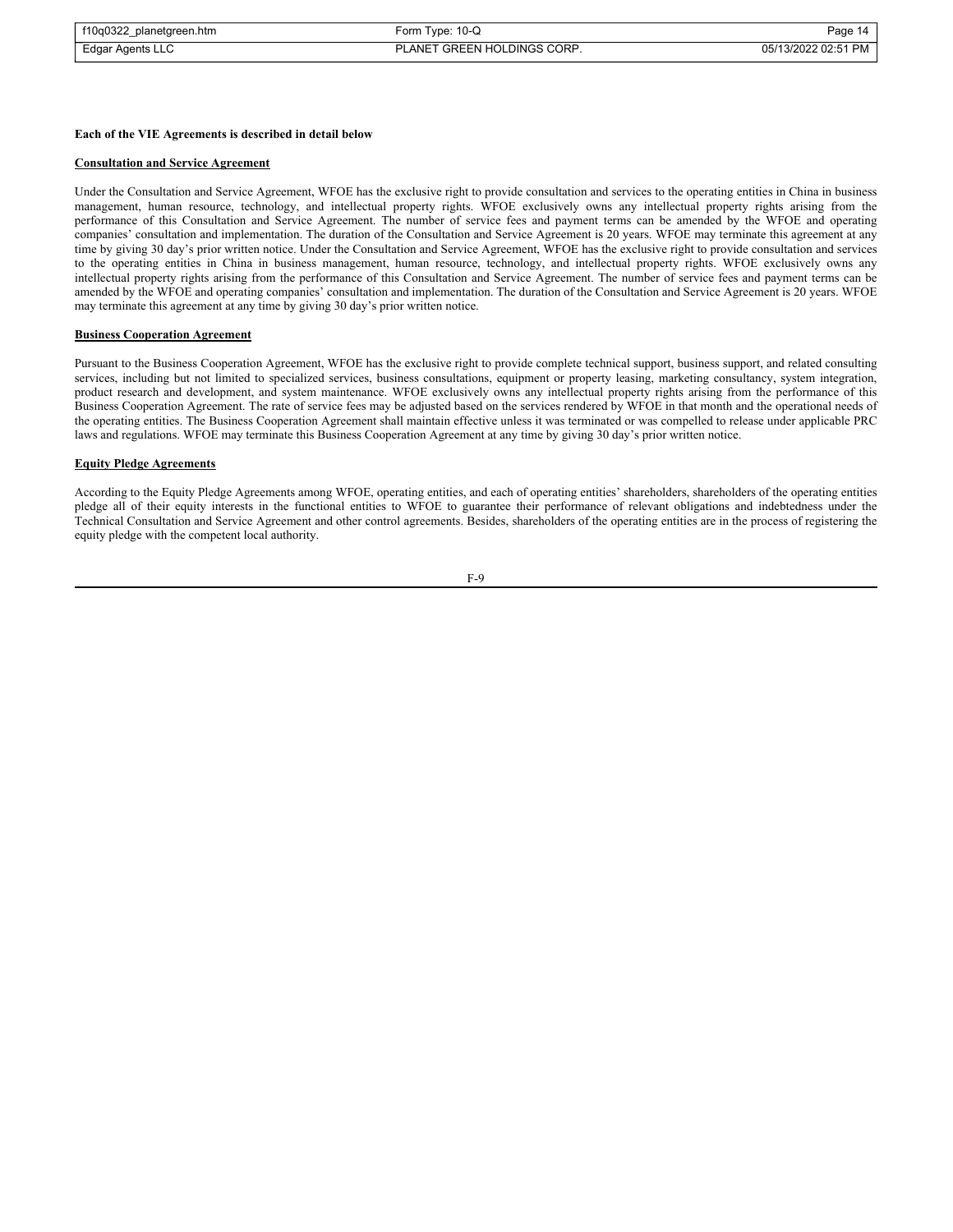| f10q0322_planetgreen.htm | Form Type: 10-Q             | Page 15             |
|--------------------------|-----------------------------|---------------------|
| Edgar Agents LLC         | PLANET GREEN HOLDINGS CORP. | 05/13/2022 02:51 PM |

# **Equity Option Agreements**

According to the Equity Option Agreements, WFOE has the exclusive right to require each shareholder of the operating companies to fulfill and complete all approval and registration procedures required under PRC laws for WFOE to purchase or designate one or more persons to buy, each shareholder's equity interests in the operating companies, once or at multiple times at any time in part or in whole at WFOE's sole and absolute discretion. The purchase price shall be the lowest price allowed by PRC laws. The Equity Option Agreements shall remain effective until all the equity interest owned by each operating entity shareholder has been legally transferred to WFOE or its designee(s).

### **Voting Rights Proxy Agreements**

According to the Voting Rights Proxy Agreements, each shareholder irrevocably appointed WFOE or WFOE's designee to exercise all his or her rights as the shareholders of the operating entities under the Articles of Association of each operating entity, including but not limited to the power to exercise all shareholder's voting rights concerning all matters to be discussed and voted in the shareholders' meeting. The term of each Voting Rights Proxy Agreement is 20 years. WOFE has the right to extend each Voting Proxy Agreement by giving written notification.

Based on the foregoing contractual arrangements, The Company consolidates the accounts of Anhui Ansheng Petrochemical Equipment Co., Ltd and Jilin Chuangyuan Chemical Co., Ltd. in accordance with Regulation S-X-3A-02 promulgated by the Securities Exchange Commission ("SEC"), and Accounting Standards Codification ("ASC") 810-10, Consolidation.

### **Use of Estimates**

The financial statements preparation requires management to make estimates and assumptions that affect the reported amounts of assets and liabilities and the disclosure of contingent assets and liabilities at the date of the financial statements, and the reported amounts of revenues and expenses during the reporting periods. Management makes these estimates using the best information available when the calculations are made; however, actual results could differ materially from those estimates.

#### **Cash and Cash Equivalents**

The Company considers all highly liquid investments purchased with original maturities of three months or less to be cash equivalents.

### **Investment Securities**

The Company classifies securities it holds for investment purposes into trading or available-for-sale. Trading securities are bought and held principally for the purpose of selling them in the near term. All deposits not included in trading securities are classified as available for sale.

Trading and available-for-sale securities are recorded at fair value. Unrealized holding gains and losses on trading securities are included in the net income. Unrealized holding gains and losses, net of the related tax effect, on available for sale securities are excluded from net income. They are reported as a separate component of other comprehensive income until realized. Realized gains and losses from the sale of available-for-sale securities are determined on a specific identification basis.

A decline in the market value of any available-for-sale security below cost that is deemed to be other-than-temporary results in a reduction in carrying amount to fair value. The impairment is charged as an expense to the statement of income and comprehensive income, and a new cost basis for the security is established. To determine whether the impairment is other-than-temporary, the Company considers whether it has the ability and intent to hold the investment until a market price recovery and believes whether evidence indicating the cost of the asset is recoverable outweighs evidence to the contrary. Evidence considered in this assessment includes the reasons for the impairment, the severity and duration of the impairment, changes in value after year-end, and forecasted performance of the investee.

Premiums and discounts are amortized or accreted over the life of the related available-for-sale security as an adjustment to yield using the effective-interest method. Dividend and interest income are recognized when earned.

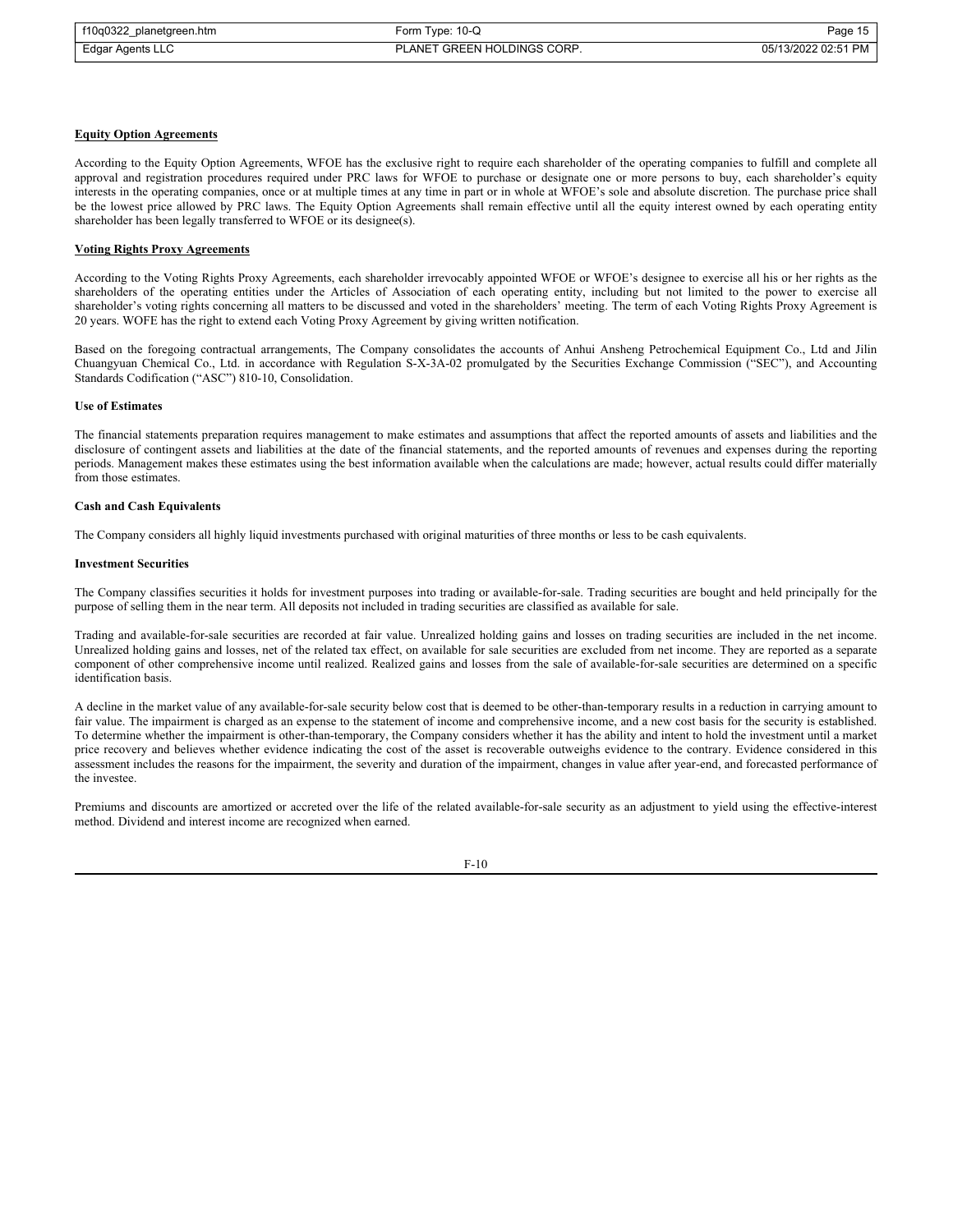| f10q0322_planetgreen.htm | Form Type: 10-Q             | Page 16             |
|--------------------------|-----------------------------|---------------------|
| Edgar Agents LLC         | PLANET GREEN HOLDINGS CORP. | 05/13/2022 02:51 PM |

### **Accounts Receivables**

Accounts receivables are recognized and carried at the original invoice amount less allowance for any uncollectible amounts. An estimate for doubtful accounts is made when the collection of the total amount is no longer probable. Bad debts are written off as incurred.

### **Inventories**

Inventories consist of raw materials and finished goods, stated at the lower of cost or market value. Finished goods are comprised of direct materials, direct labor, inbound shipping costs, and allocated overhead. The Company applies the weighted average cost method to its inventory.

#### **Advances and Prepayments to Suppliers**

The Company makes an advance payment to suppliers and vendors for the procurement of raw materials. Upon physical receipt and inspection of the raw materials from suppliers, the applicable amount is reclassified from advances and prepayments to suppliers to inventory.

## **Plant and Equipment**

Plant and equipment are carried at cost less accumulated depreciation. Depreciation is provided over their estimated useful lives, using the straight-line method. The Company typically applies a salvage value of 0% to 10%. The estimated useful lives of the plant and equipment are as follows:

| <b>Buildings</b>             | $20-40$ years |
|------------------------------|---------------|
| Landscaping, plant, and tree | 30 years      |
| Machinery and equipment      | $1-10$ years  |
| Motor vehicles               | $5-10$ years  |
| Office equipment             | $5-20$ vears  |

The cost and related accumulated depreciation of assets sold or otherwise retired are eliminated from the accounts, and any gain or loss is included in the Company's results of operations. The costs of maintenance and repairs are recognized as incurred; significant renewals and betterments are capitalized.

### **Intangible Assets**

Intangible assets are carried at cost less accumulated amortization. Amortization is provided over their useful lives, using the straight-line method. The estimated useful lives of the intangible assets are as follows:

| Land use rights   | vears     |
|-------------------|-----------|
| Software licenses | 2 years   |
| Trademarks        | $0$ vears |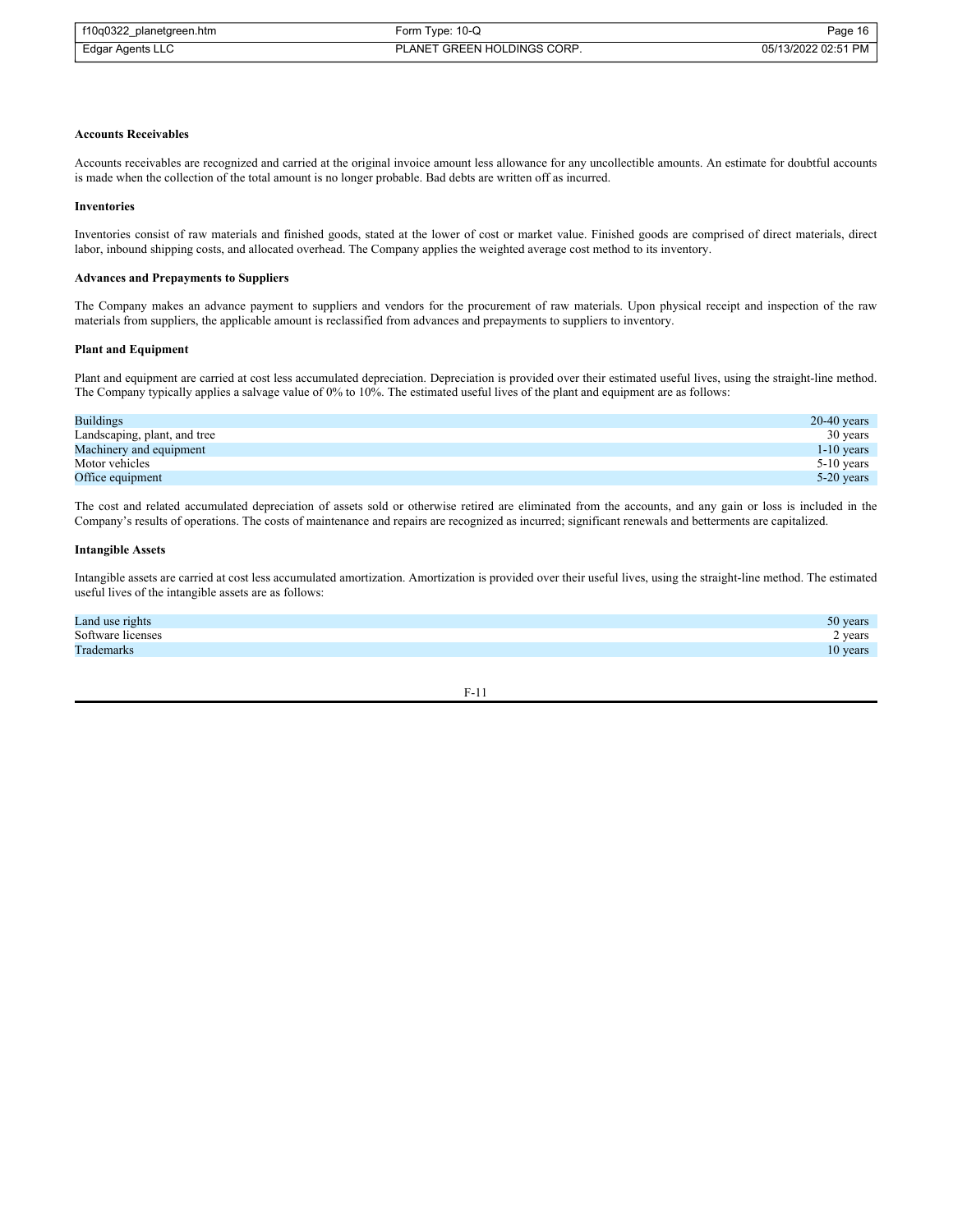| f10q0322 planetgreen.htm | Form Type: 10-Q             | Page 17             |
|--------------------------|-----------------------------|---------------------|
| Edgar Agents LLC         | PLANET GREEN HOLDINGS CORP. | 05/13/2022 02:51 PM |

### **Construction in Progress and Prepayments for Equipment**

Construction in progress and prepayments for equipment represent direct and indirect acquisition and construction costs for plants and fees of purchase and installation of related equipment. Amounts classified as construction in progress and prepayments for equipment are transferred to plant and equipment when substantially all the activities necessary to prepare the assets for their intended use are completed. Depreciation is not provided for assets classified in this account.

### **Goodwill**

Goodwill represents the excess of the purchase price over the fair value of the net identifiable assets acquired in a business combination. The Company conducts an annual assessment of its goodwill for impairment. If the carrying value of its goodwill exceeds its fair value, then impairment has been incurred; accordingly, a charge to the Company's operations results will be recognized during the period. Impairment losses on goodwill are not reversed. Fair value is generally determined using a discounted expected future cash flow analysis.

#### **Accounting for the Impairment of Long-lived Assets**

The Company annually reviews its long-lived assets for impairment or whenever events or changes in circumstances indicate that the carrying amount of assets may not be recoverable. Impairment may become obsolete from a difference in the industry, introduction of new technologies, or if the Company has inadequate working capital to utilize the long-lived assets to generate adequate profits. Impairment is present if the carrying amount of an asset is less than its expected future undiscounted cash flows.

If an asset is considered impaired, a loss is recognized based on the amount by which the carrying amount exceeds the fair market value of the asset. Assets to be disposed of are reported lower the carrying amount or fair value fewer costs to selling.

### **Statutory Reserves**

Statutory reserves refer to the amount appropriated from the net income following laws or regulations, which can be used to recover losses and increase capital, as approved, and are to be used to expand production or operations. PRC laws prescribe that an enterprise operating at a profit must appropriate and reserve, on an annual basis, an amount equal to 10% of its profit. Such an appropriation is necessary until the reserve reaches a maximum equal to 50% of the enterprise's PRC registered capital.

#### **Foreign Currency Translation**

The accompanying financial statements are presented in United States dollars. The functional currency of the Company is the Renminbi (RMB). The Company's assets and liabilities are translated into United States dollars from RMB at year-end exchange rates. Its revenues and expenses are translated at the average exchange rate during the period. Capital accounts are translated at their historical exchange rates when the capital transactions occurred.

|                                          | 03/31/2022 | 12/31/2021 | 03/31/2021 |
|------------------------------------------|------------|------------|------------|
| Period-end US\$: CAD\$ exchange rate     | 1.2484     | 1.2740     | 1.2624     |
| Period-end US\$: RMB exchange rate       | 6.3482     | 6.3757     | 6.5713     |
| Period-end US\$: HK\$ exchange rate      | 7.8275     | 7.7981     | 7.7742     |
| Period average US\$: CAD\$ exchange rate | 1.2668     | 1.2531     | 1.2658     |
| Period average US\$: RMB exchange rate   | 6.3504     | 6.4515     | 6.4844     |
| Period average US\$: HK\$ exchange rate  | 7.8062     | 7.7729     | 7.7569     |

The RMB is not freely convertible into foreign currencies, and all foreign exchange transactions must be conducted through authorized financial institutions.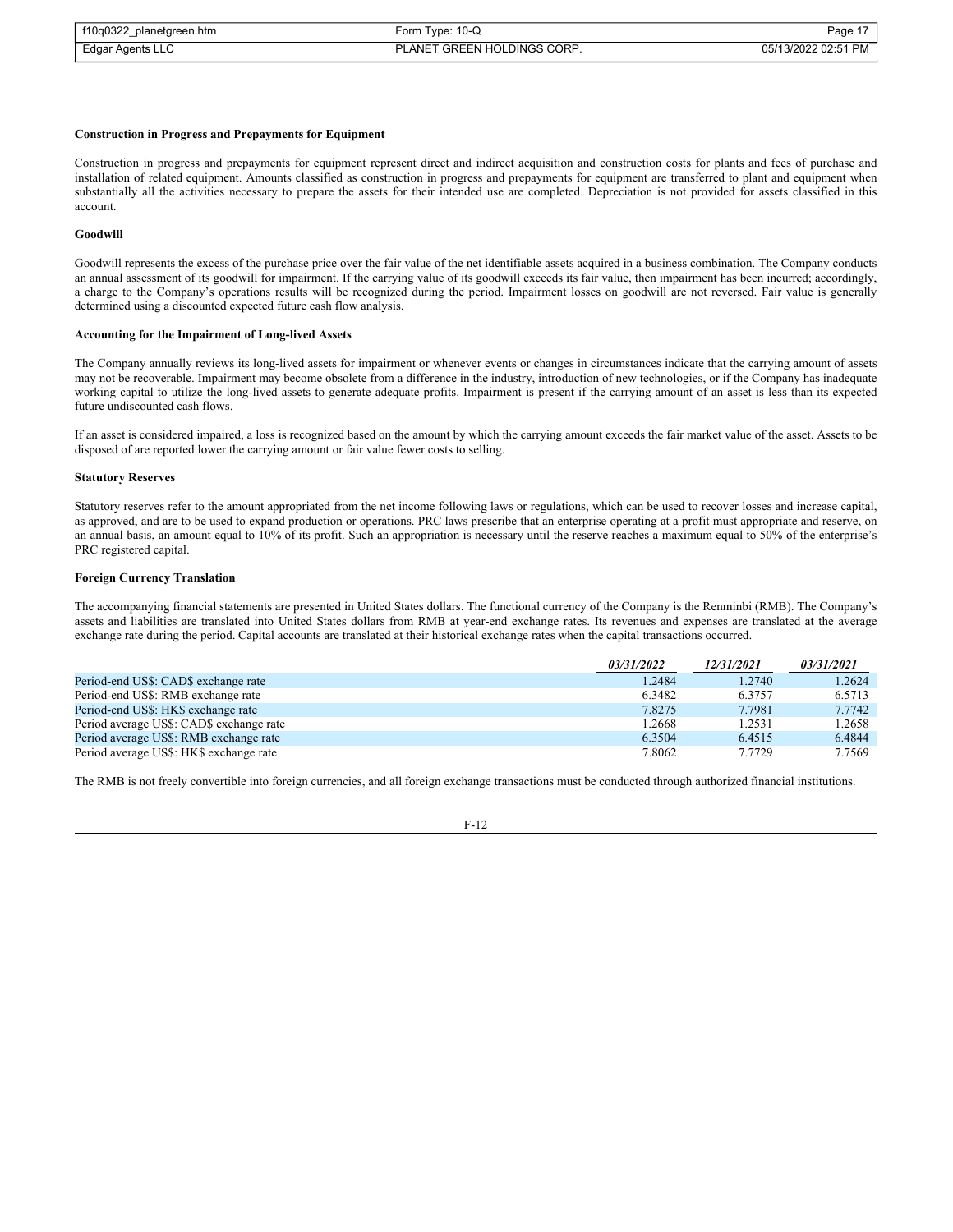| f10q0322_planetgreen.htm | Form Type: 10-Q             | Page 18             |
|--------------------------|-----------------------------|---------------------|
| Edgar Agents LLC         | PLANET GREEN HOLDINGS CORP. | 05/13/2022 02:51 PM |

### **Revenue Recognition**

The Company adopted ASC 606 "Revenue Recognition." It recognizes revenue when control of the promised goods or services is transferred to customers, in an amount that reflects the consideration we expect to be entitled to in exchange for those goods or services.

The Company derives its revenues from selling explosion-proof skid-mounted refueling device, SF double-layer buried oil storage tank, high-grade synthetic fuel products, industrial formaldehyde solution, urea-formaldehyde pre-condensate (UFC), methylal, urea-formaldehyde glue for environment-friendly artificial board chemicals, food products like frozen fruits, beef & mutton products and vegetables and tea products. The Company applies the following five steps to determine the appropriate amount of revenue to be recognized as it fulfills its obligations under each of its agreements:

- identify the contract with a customer;
- identify the performance obligations in the contract;
- determine the transaction price;
- allocate the transaction price to performance obligations in the contract; and;
- Recognize revenue as the performance obligation is satisfied.

#### **Advertising**

All advertising costs are expensed as incurred.

#### **Shipping and Handling**

All outbound shipping and handling costs are expensed as incurred.

#### **Research and Development**

All research and development costs are expensed as incurred.

### **Retirement Benefits**

Retirement benefits in the form of mandatory government-sponsored defined contribution plans are charged to either expense as incurred or allocated to inventory as part of overhead.

# **Stock-Based Compensation**

The Company records stock compensation expense for employees at fair value on the grant date and recognizes the expense one time because there is no employee's requisite service period requirement.

### **Income Taxes**

The Company accounts for income tax using an asset and liability approach and recognizes deferred tax benefits in future years. Under the asset and liability approach, deferred taxes are provided for the net tax effects of temporary differences between the carrying amounts of assets and liabilities for financial reporting purposes and the amounts used for income tax purposes. A valuation allowance is provided for deferred tax assets. If it is more likely than not, these items will either expire before the Company can realize their benefits or uncertain future realization.

#### **Comprehensive Income**

The Company uses Financial Accounting Standards Board ("FASB") ASC Topic 220, "Reporting Comprehensive Income." Comprehensive income is comprised of net income and all changes to the statements of stockholders' equity, except the changes in paid-in capital and distributions to stockholders due to investments by stockholders.

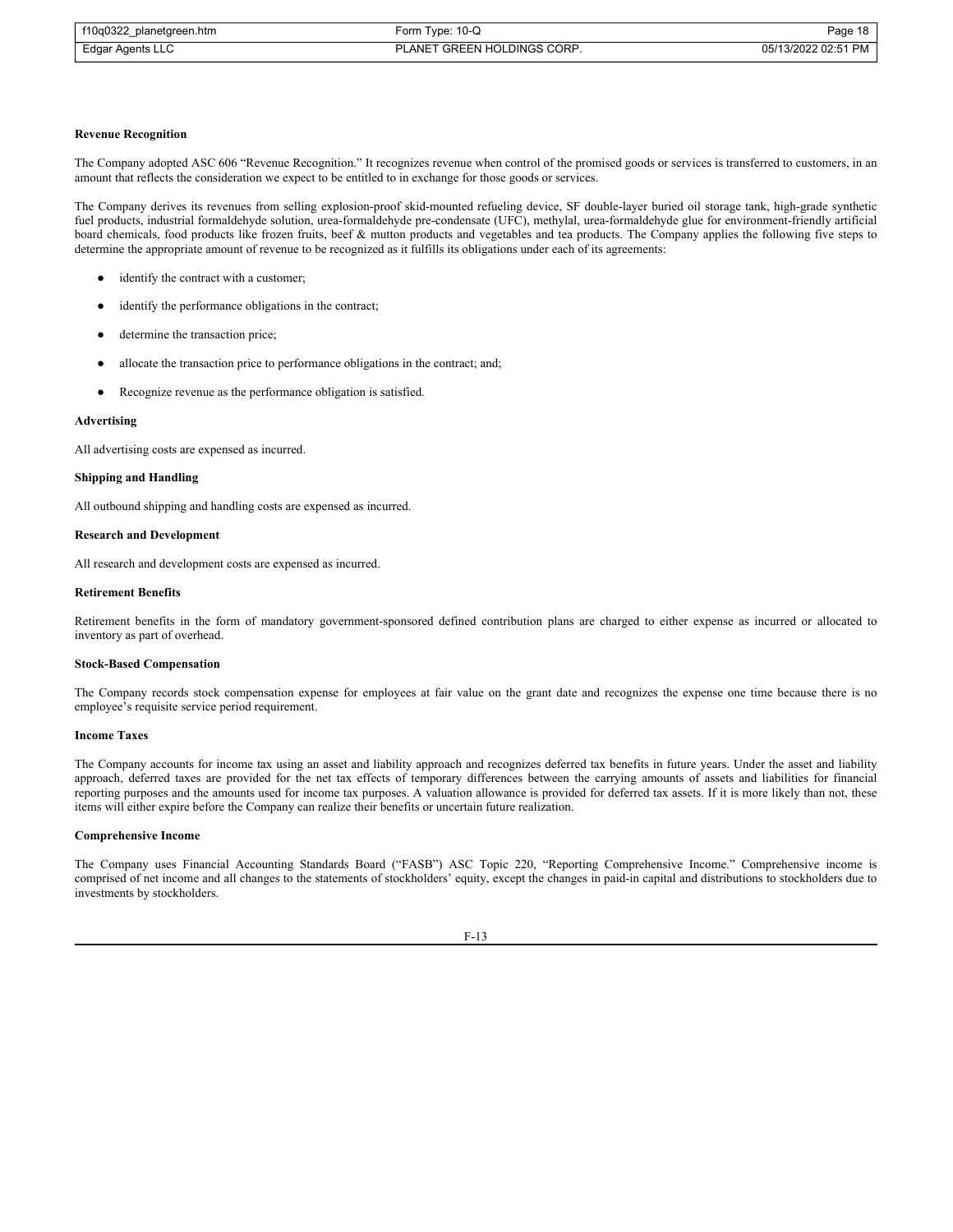| f10q0322_planetgreen.htm | Form Type: 10-Q             | Page 19             |
|--------------------------|-----------------------------|---------------------|
| Edgar Agents LLC         | PLANET GREEN HOLDINGS CORP. | 05/13/2022 02:51 PM |

### **Earnings Per Share**

The Company computes earnings per share ("EPS") following ASC Topic 260, "Earnings per share." Basic EPS is measured as the income or loss available to common shareholders divided by the weighted average common shares outstanding for the period. Diluted EPS presents the dilutive effect on a per-share basis from the potential conversion of convertible securities or the exercise of options and or warrants; the dilutive impacts of potentially convertible securities are calculated using the as-if method; the potentially dilutive effect of options or warranties are computed using the treasury stock method. Potentially anti-dilutive securities (i.e., those that increase income per share or decrease loss per share) are excluded from diluted EPS calculation.

### **Financial Instruments**

The Company's financial instruments, including cash and equivalents, accounts and other receivables, accounts and other payables, accrued liabilities, and short-term debt, have carrying amounts that approximate their fair values due to their short maturities. ASC Topic 820, "Fair Value Measurements and Disclosures," requires disclosing the Company's fair value of financial instruments. ASC Topic 825, "Financial Instruments," defines fair value and establishes a three-level valuation hierarchy for disclosures of fair value measurement that enhances disclosure requirements for fair value measures. The carrying amounts reported in the consolidated balance sheets for receivables and current liabilities qualify as financial instruments and are a reasonable estimate of their fair values because of the short period between the origination of such instruments and their expected realization and their current market rate of interest. The three levels of valuation hierarchy are defined as follows:

- Level 1 inputs to the valuation methodology used quoted prices for identical assets or liabilities in active markets.
- Level 2 inputs to the valuation methodology include quoted prices for similar assets and liabilities in active markets and information that are observable for the asset or liability, either directly or indirectly, for substantially the financial instrument's full term.
- Level 3 inputs to the valuation methodology are unobservable and significant to the fair value measurement.

The Company analyzes all financial instruments with features of both liabilities and equity under ASC 480, "Distinguishing Liabilities from Equity," and ASC 815.

#### **Lease**

Effective December 31, 2018, Jingshan Sanhe Luckysky New Energy Technologies Co., Ltd. adopted ASU 2016-02, "Leases" (Topic 842), and elected the practical expedients that do not require us to reassess: (1) whether any expired or existing contracts are, or contain, leases, (2) lease classification for any expired or existing leases and (3) initial direct costs for any expired or existing leases. For lease terms of twelve months or fewer, a lessee is permitted to make an accounting policy election not to recognize lease assets and liabilities. The Company also adopted the practical expedient that allows lessees to treat the lease and non-lease components of a lease as a single lease component.

Lease terms used to calculate the present value of lease payments generally do not include any options to extend, renew, or terminate the lease, as the Company does not have reasonable certainty at lease inception that these options will be exercised. The Company generally considers the economic life of its operating lease ROU assets to be comparable to the useful life of similar owned assets. The Company has elected the short-term lease exception, therefore operating lease ROU assets and liabilities do not include leases with a lease term of twelve months or less. Its leases generally do not provide a residual guarantee. The operating lease ROU asset also excludes lease incentives. Lease expense is recognized on a straight-line basis over the lease term.

The Company reviews the impairment of its ROU assets consistent with the approach applied for its other long-lived assets. The Company reviews the recoverability of its long-lived assets when events or changes in circumstances occur that indicate that the carrying value of the asset may not be recoverable. The assessment of possible impairment is based on its ability to recover the carrying value of the asset from the expected undiscounted future pre-tax cash flows of the related operations. The Company has elected to include the carrying amount of operating lease liabilities in any tested asset group and it includes the associated operating lease payments in the undiscounted future pre-tax cash flows.

As of March 31, 2022, there were approximately \$0.48 million right of use ("ROU") assets and approximately \$0.44 million lease liabilities based on the present value of the future minimum rental payments of leases, using an incremental borrowing rate of 4.75% and 4.90% based on the duration of lease terms.

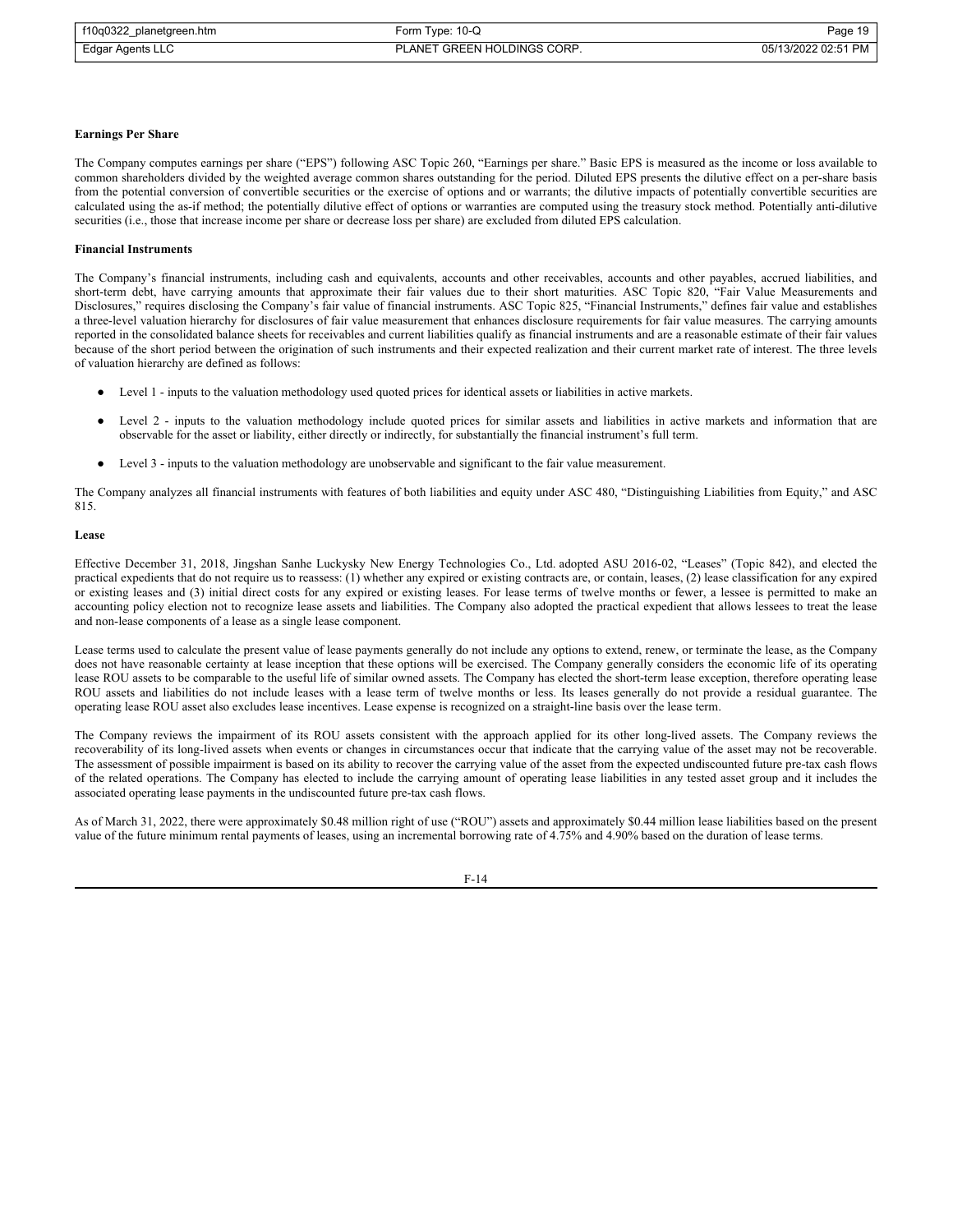| f10q0322_planetgreen.htm | Form Type: 10-Q             | Page 20             |
|--------------------------|-----------------------------|---------------------|
| Edgar Agents LLC         | PLANET GREEN HOLDINGS CORP. | 05/13/2022 02:51 PM |

### **Commitments and Contingencies**

From time to time, the Company is a party to various legal actions arising in the ordinary course of business. The majority of these claims and proceedings related to or arise from commercial disputes. The Company first determine whether a loss from a claim is probable, and if it is reasonable to estimate the potential loss. The Company accrues costs associated with these matters when they become probable, and the amount can be reasonably estimated. Legal costs incurred in connection with loss contingencies are expensed as incurred. Also, the Company disclose a range of possible losses, if a loss from a claim is probable but the amount of loss cannot be reasonably estimated, which is in line with the applicable requirements of Accounting Standard Codification 450. The Company's management does not expect any liability from the disposition of such claims and litigation individually or in the aggregate would have a material adverse impact on the Company's consolidated financial position, results of operations and cash flows.

### **Recent Accounting Pronouncements**

In February 2018, the FASB issued ASU 2018-02, Income Statement - Reporting Comprehensive Income (Topic 220): Reclassification of Certain Tax Effects from Accumulated Other Comprehensive Income. The amendments in this Update affect any entity required to apply the provisions of Topic 220, Income Statement – Reporting Comprehensive Income, and has items of other comprehensive income for which the related tax effects are presented in other comprehensive income required by GAAP. The amendments in this Update are effective for all entities for fiscal years beginning after December 15, 2018, and interim periods within those fiscal years. Early adoption of the amendments in this Update is permitted, including adoption in any interim period, (1) for public business entities for reporting periods for which financial statements have not yet been issued, and (2) for all other entities for reporting periods for which financial statements have not however been made available for issuance. The amendments in this Update should be applied either in the period of adoption or retrospectively to each period (or periods) in which the effect of the change in the U.S. federal corporate income tax rate in the Tax Cuts and Jobs Act is recognized. The Company does not believe the adoption of this ASU would affect the Company's financial statements.

In August 2018, the FASB issued ASU 2018-13, "*Fair Value Measurement (Topic 820), – Disclosure Framework – Changes to the Disclosure Requirements for Fair Value Measurement*," which makes several changes meant to add, modify or remove specific disclosure requirements associated with the movement amongst or hierarchy associated with Level 1, Level 2 and Level 3 fair value measurements. The amendments in this Update modify the disclosure requirements on fair value measurements based on the concepts in FASB Concepts Statement, Conceptual Framework for Financial Reporting—Chapter 8: Notes to Financial Statements, including the consideration of costs and benefits. The amendments on changes in unrealized gains and losses, the range and weighted average of significant unobservable inputs used to develop Level 3 fair value measurements, and the narrative description of measurement uncertainty should be applied prospectively for only the most recent interim or annual period presented in the initial fiscal year of adoption. All other amendments should be applied retrospectively to all periods presented upon their effective date. The modifications are effective for all entities for fiscal years beginning after December 15, 2019, and interim periods within those fiscal years, with early adoption permitted. The Company does not believe the adoption of this ASU would have a material effect on the Company's condensed financial statements.

The Company does not believe other recently issued but not yet effective accounting standards, if currently adopted, would have a material effect on the Company's balance sheets, statements of income, and comprehensive income and statements of cash flows.

### **3. Variable Interest Entity ("VIE")**

A VIE is an entity that has either a total equity investment that is insufficient to permit the entity to finance its activities without additional subordinated financial support or whose equity investors lack the characteristics of a controlling financial interest, such as through voting rights, right to receive the expected residual returns of the entity or obligation to absorb the expected losses of the entity. If any, the variable interest holder with a controlling financial interest in a VIE is deemed the primary beneficiary and must consolidate the VIE. PLAG WOFE is deemed to have the controlling financial interest and be the primary beneficiary of Anhui Ansheng Petrochemical Equipment Co., Ltd. and Jilin Chuangyuan Chemical Co., Ltd. because it has both of the following characteristics:

1) The power to direct activities at Anhui Ansheng Petrochemical Equipment Co., Ltd. and Jilin Chuangyuan Chemical Co., Ltd. that most significantly impact such entity's economic performance, and

2) The obligation to absorb losses and the right to receive benefits from Anhui Ansheng Petrochemical Equipment Co., Ltd and Jilin Chuangyuan Chemical Co., Ltd. that could potentially be significant to such entity. Under the Contractual Arrangements, Anhui Ansheng Petrochemical Equipment Co., Ltd and Jilin Chuangyuan Chemical Co., Ltd. pay service fees equal to all of its net income to PLAG WFOE. At the same time, PLAG WFOE is obligated to absorb all of the Anhui Ansheng Petrochemical Equipment Co., Ltd.'s and Jilin Chuangyuan Chemical Co., Ltd.'s losses. The Contractual Arrangements are designed to operate Anhui Ansheng Petrochemical Equipment Co., Ltd and Jilin Chuangyuan Chemical Co., Ltd. for the benefit of PLAG WFOE and ultimately, the Company. Accordingly, the accounts of Anhui Ansheng Petrochemical Equipment Co., Ltd and Jilin Chuangyuan Chemical Co., Ltd. are consolidated in the accompanying consolidated financial statements. In addition, those financial positions and results of operations are included in the Company's consolidated financial statements.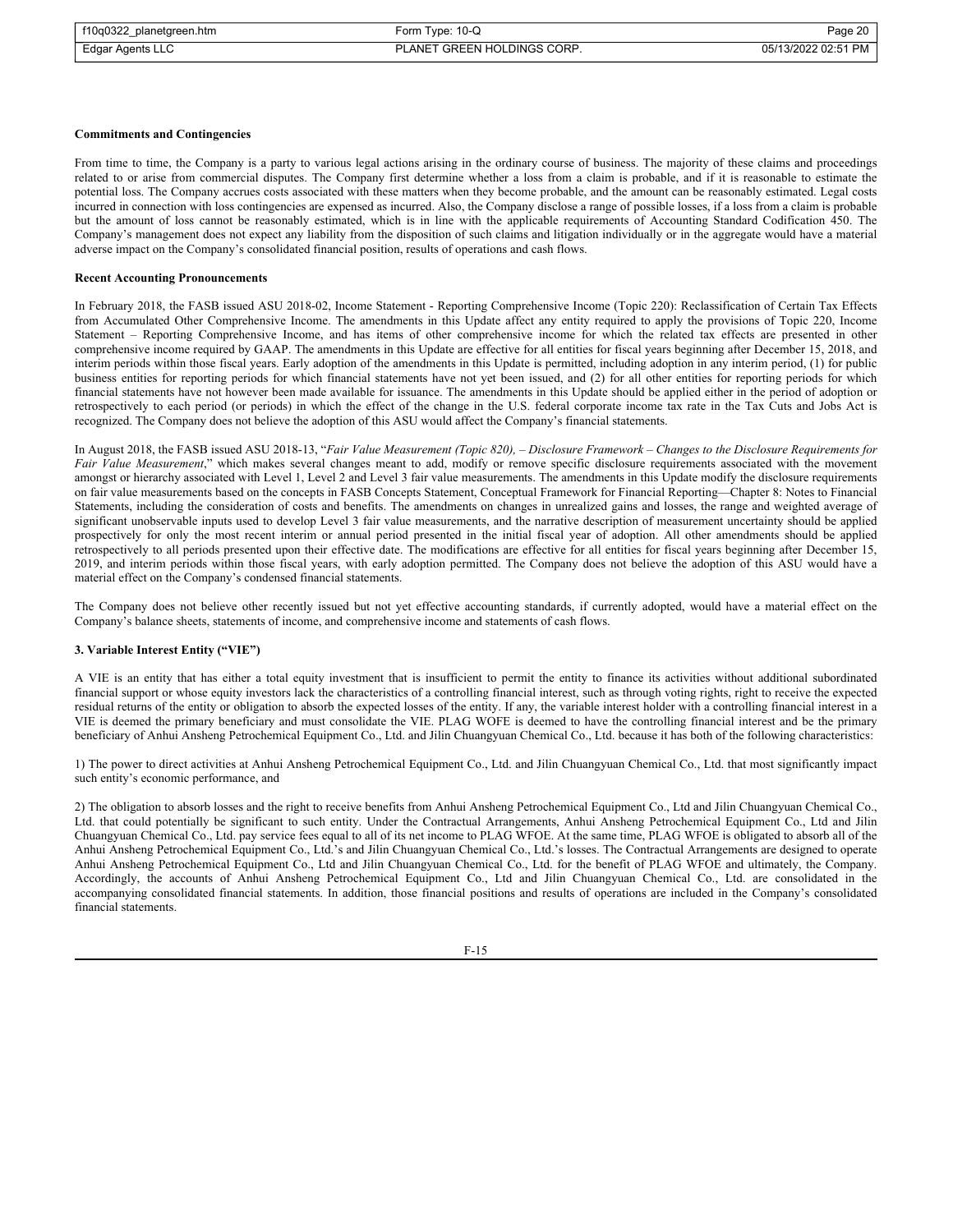| f10q0322<br>planetgreen.htm | Form Type: 10-Q                              | Page 2.                      |
|-----------------------------|----------------------------------------------|------------------------------|
| Edgar Agents LLC            | <b>「GREEN HOLDINGS CORP</b><br><b>PLANET</b> | 05/13/2022 02:51 PM<br>ּ וטט |

The carrying amount of VIE's consolidated assets and liabilities are as follows:

|                                                      | 03/31/2022       | 12/31/2021       |
|------------------------------------------------------|------------------|------------------|
| Assets                                               |                  |                  |
| Current assets                                       |                  |                  |
| Cash and cash equivalents                            | \$<br>45,222     | \$<br>67,966     |
| Restricted cash                                      | 958,714          | 380,750          |
| Accounts receivable, net                             | 2,050,586        | 2,660,566        |
| Inventories                                          | 4,550,063        | 4,244,869        |
| Advances to suppliers                                | 610,460          | 310,769          |
| Other receivables                                    | 96,259           | 118,708          |
| Inter company Receivable                             | 1,732,775        | 1,725,302        |
| Other receivables-related parties                    | 7,491,687        | 7,650,042        |
| Total current assets                                 | 17,535,766       | 17,158,972       |
| Non-current assets                                   |                  |                  |
| Plant and equipment, net                             | 14,719,232       | 12,554,727       |
| Intangible assets, net                               | 2,790,618        | 2,795,048        |
| Construction in progress, net                        | 36,439           | 2,475,874        |
| Deferred tax assets                                  | 427,216          | 425,374          |
| Total non-current assets                             |                  |                  |
|                                                      | 17,973,505       | 18,251,023       |
| <b>Total</b> assets                                  | \$<br>35,509,271 | 35,409,995<br>\$ |
|                                                      |                  |                  |
| <b>Liabilities and Stockholders' Equity</b>          |                  |                  |
| <b>Current liabilities</b>                           |                  |                  |
| Short-term bank loans                                | 6,713,007        | 6,822,054        |
| Accounts payable<br>Advance from customers           | 3,479,171        | 3,558,827        |
|                                                      | 4,233,851        | 3,476,585        |
| Taxes payable                                        | 178,661          | 212,658          |
| Other payables and accrued liabilities               | 3,331,883        | 3,305,395        |
| Intercompany Payable                                 | 6,929,624        | 7,131,860        |
| Other payables-related parties                       | 3,975,556        | 3,958,409        |
| Long term payable-current portion<br>Deferred income |                  | 126,261          |
|                                                      | 53,952           | 58,033           |
| Total current liabilities                            | 28,895,705       | 28,650,082       |
| Non-current liabilities                              |                  |                  |
| Long-term payables                                   | 330,295          | 222,687          |
| Total non-current liabilities                        | 330,295          | 222,687          |
| <b>Total Liabilities</b>                             |                  |                  |
|                                                      | \$<br>29,226,000 | \$<br>28,872,769 |
| Paid-in capital                                      | 12,326,270       | 12,326,270       |
| <b>Statutory Reserve</b>                             | 29,006           | 29,006           |
| Accumulated deficit                                  | (5,640,084)      | (5,357,908)      |
| Accumulated other comprehensive income               | (431, 921)       | (460, 142)       |
| Total stockholders' equity                           | 6,283,271        | 6,537,226        |
|                                                      |                  |                  |
| Total liabilities and stockholders' equity           | 35,509,271       | 35,409,995       |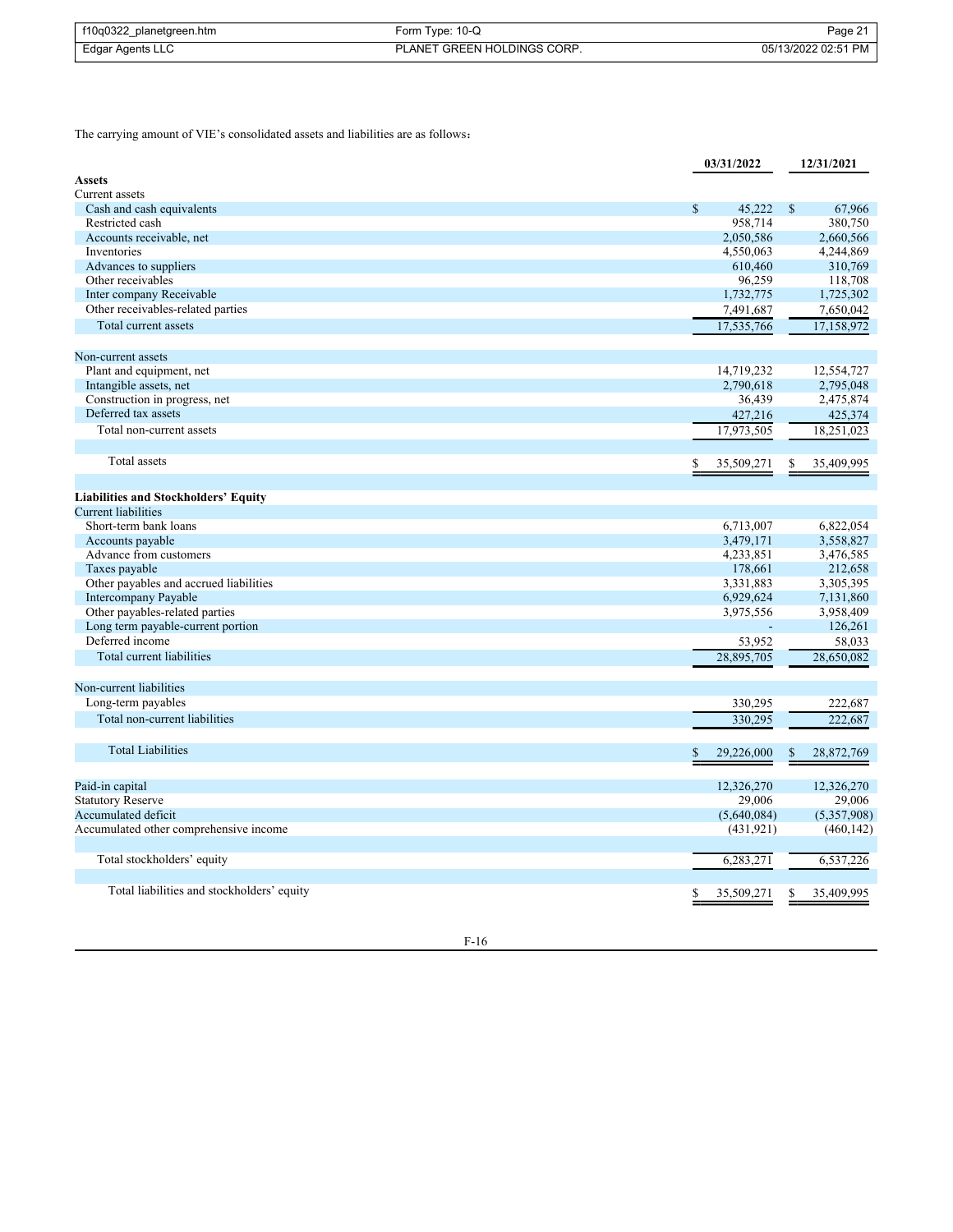| f10q0322 planetgreen.htm | Form Type: 10-Q             | Page 22             |
|--------------------------|-----------------------------|---------------------|
| Edgar Agents LLC         | PLANET GREEN HOLDINGS CORP. | 05/13/2022 02:51 PM |

The summarized operating results of the VIE's are as follows:

|                               | 03/31/2022 | 03/31/2021 |
|-------------------------------|------------|------------|
| Operating revenues            | 3.961.230  | 2,236,143  |
| Gross profit                  | 627,333    | 247,565    |
| Income (loss) from operations | (143, 419) | (690, 713) |
| Net income (loss)             | (282.176)  | (655.024)  |

# **4. Restricted Cash**

As of March 31, 2022 and 2021, the balance of restricted cash was \$958,714 and \$\$380,750, respectively. The details of restricted cash refer to the contingency section.

# **5. Account Receivable, Net**

The Company extends credit terms of 15 to 60 days to the majority of its domestic customers, which include third-party distributors, supermarkets, and wholesalers

|                                       | <i>03/31/2022</i> | 12/31/2021  |
|---------------------------------------|-------------------|-------------|
| Trade accounts receivable             | 5,017,697         | 5,481,589   |
| Less: Allowance for doubtful accounts | (1,669,498)       | (1,662,516) |
|                                       | 3,348,199         | 3,819,073   |
| Allowance for doubtful accounts       |                   |             |
| Beginning balance:                    | (1,662,516)       | (46, 149)   |
| Additions to allowance                | (6,982)           | (1,616,367) |
| Bad debt written-off                  |                   |             |
| Ending balance                        | (1,669,498)       | (1,662,516) |

# **6. Advances and Prepayments to Suppliers**

Prepayments include advance payment to suppliers and vendors to procure raw materials. Prepayments consist of the following:

|                                  | 03/31/2022 | 12/31/2021 |
|----------------------------------|------------|------------|
| Payment to suppliers and vendors |            | 5.681.083  |

# **7. Inventories**

Inventories consisted of the following as of March 31, 2022 and December 31, 2021

| 03/31/2022<br>12/31/2021 |                       |
|--------------------------|-----------------------|
| 2,988,855<br>2,854,407   | Raw materials         |
| 12.858<br>12.587         | Inventory of supplies |
| 3,597,312<br>3,007,039   | Work in progress      |
| 1,577,001<br>1,807,951   | Finished goods        |
| 8,041,578<br>7,816,432   | <b>Total</b>          |
|                          |                       |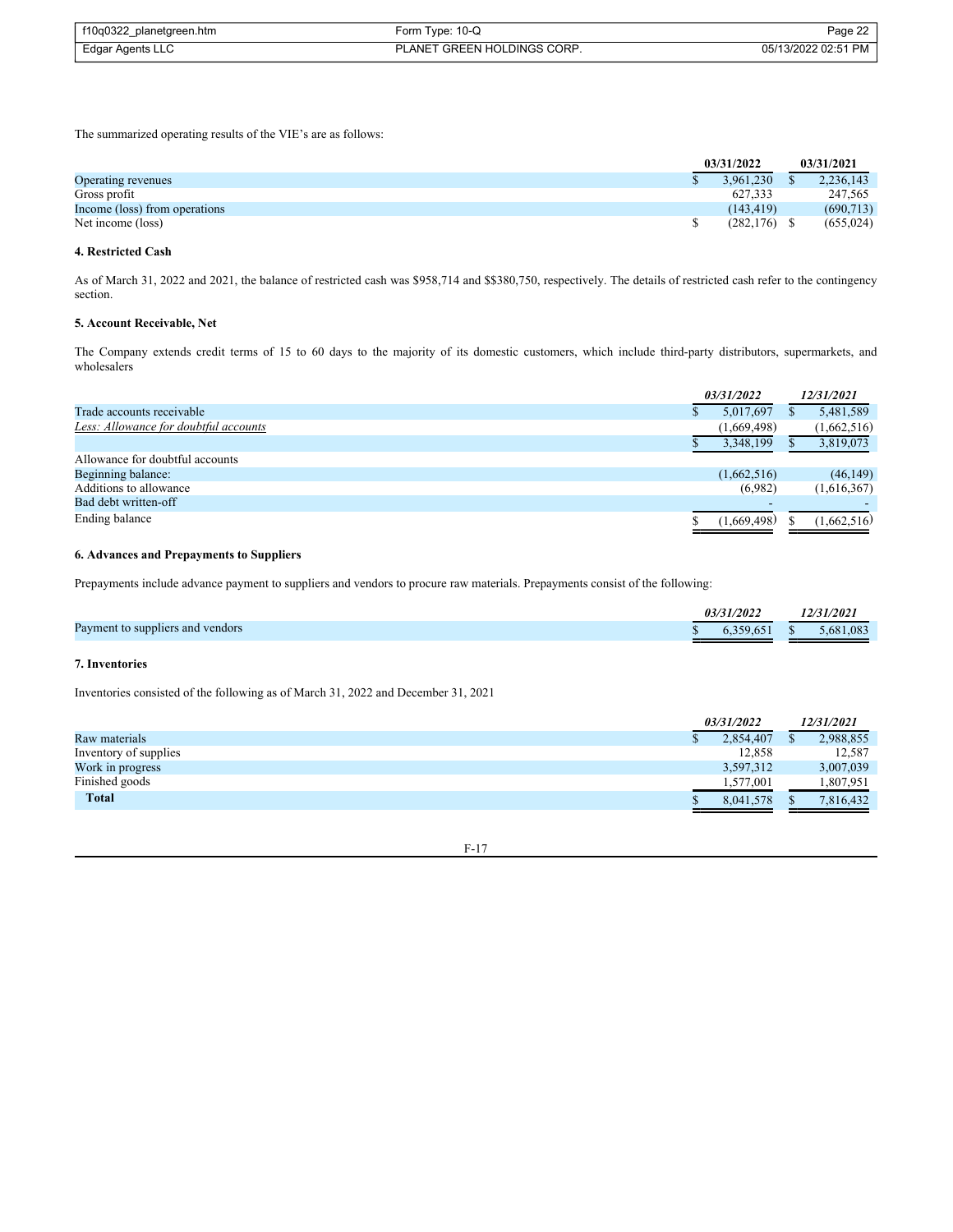| f10q0322_planetgreen.htm | Form Type: 10-Q             | Page 23             |
|--------------------------|-----------------------------|---------------------|
| Edgar Agents LLC         | PLANET GREEN HOLDINGS CORP. | 05/13/2022 02:51 PM |

# **8. Plant and Equipment**

Plant and equipment consisted of the following as of March 31, 2022 and December 31, 2021:

|                                | <i>03/31/2022</i> |              |    | 12/31/2021   |
|--------------------------------|-------------------|--------------|----|--------------|
| At Cost:                       |                   |              |    |              |
| <b>Buildings</b>               |                   | 17,960,110   | S. | 17,550,376   |
| Machinery and equipment        |                   | 13,402,631   |    | 11,681,716   |
| Office equipment               |                   | 963,052      |    | 542,695      |
| Motor vehicles                 |                   | 1,747,729    |    | 1,740,191    |
|                                |                   | 34,073,522   |    | 31,514,978   |
| Less: Impairment               |                   | (832,919)    |    | (829, 326)   |
| Less: Accumulated depreciation |                   | (10,780,708) |    | (10,200,203) |
|                                |                   | 22,459,895   |    | 20,485,449   |
| Construction in progress       |                   | 42,054       |    | 2,475,874    |
|                                |                   | 22,501,949   |    | 22,961,323   |

Depreciation expense for the three months ended March 31, 2022 and 2021 was \$580,505 and \$508,625, respectively.

# **9. Intangible Assets**

|                                | <i>03/31/2022</i> | 12/31/2021  |
|--------------------------------|-------------------|-------------|
| At Cost:                       |                   |             |
| Land use rights                | 4,139,342         | 4,121,488   |
| Software licenses              | 87,608            | 86,359      |
| Trademark                      | 997,551           | 993,248     |
|                                | 5,224,501         | 5,201,095   |
| Less: Accumulated amortization | (1,063,640)       | (1,001,444) |
|                                | 4,160,861         | 4,199,651   |

Amortization expense for the three months ended March 31, 2022 and 2021 was \$62,196 and \$46,937 respectively.

# **10. Investments**

As of March 31, 2022, The Company has paid approximately \$3,150,499 and purchased 20% of Shandong Ningwei New Energy Technology Co., Ltd.'s total equity for investments purpose. Based on ASU 2016-01, an entity will be able to elect to record equity investments without readily determinable fair values and not accounted for by the equity method at cost, less impairment, adjusted for subsequent observable price changes. Entities that elect this measurement alternative will report changes in the carrying value of the equity investments in current earnings

As of March 31, 2022, the Company has spent \$7,804,606 to purchase real estates, a commercial complex, for the start-up of the tea trade project, which project has been included in Xianning City government's 13th Five-Year Development Plan. The Company plans to hold this real estate to earn rentals income.

As of March 31, 2022, the company paid \$2,740,934 in advance to purchase the remaining 15% equity of Jingshan Subsidiary, and the industrial and commercial modification procedures, as well as the shareholders registration process in the local government agencies, are in progress.

# **11. Other Payable**

As of March 31, 2022 and December 31, 2021, the balance of other payable was \$5,049,640 and \$8,635,189. Other payables – third parties are those non-trade payables arising from transactions between the Company and certain third parties.

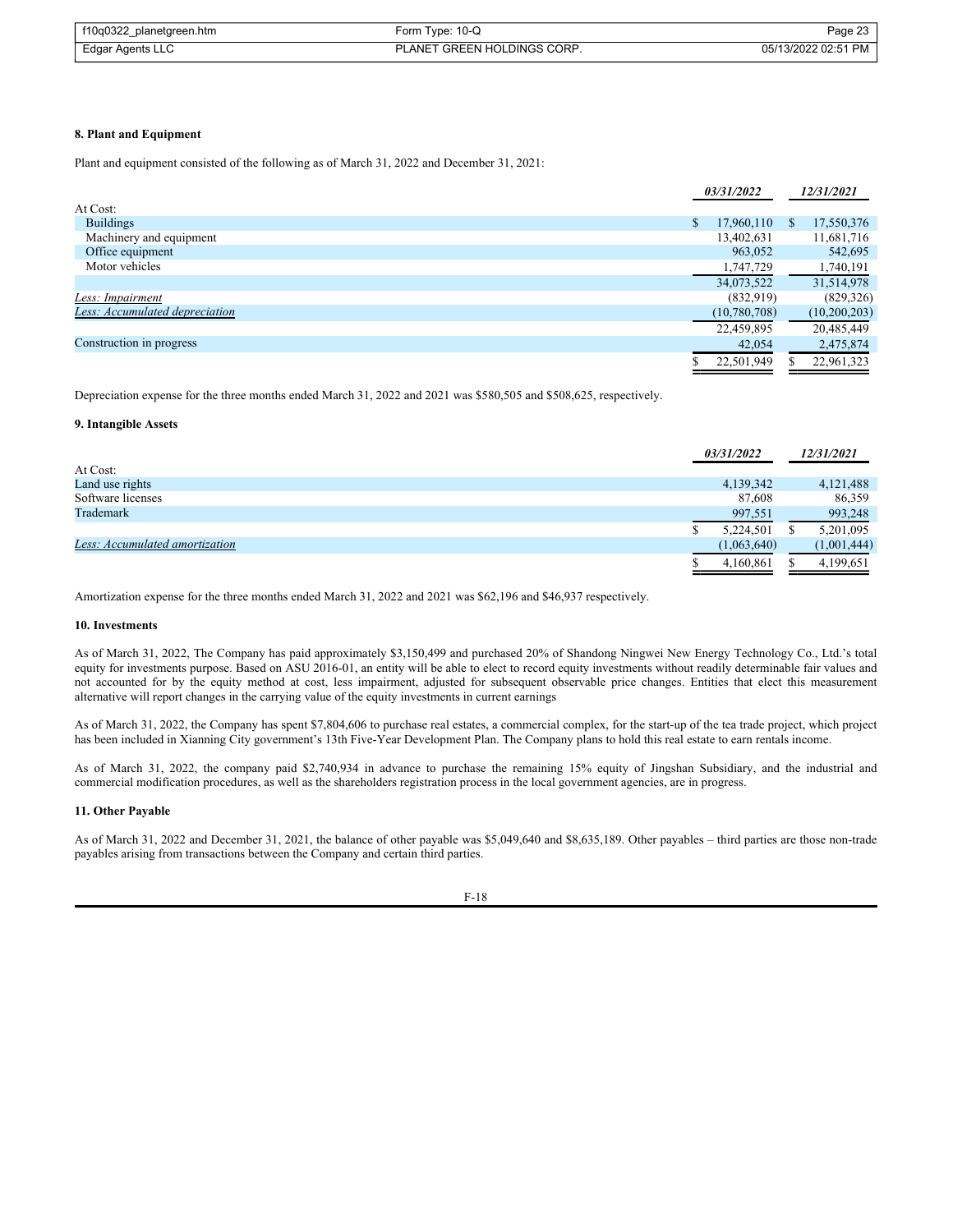# **12. Related Parties Transaction**

As of March 31, 2022 and December 31, 2021, the outstanding balance due from related parties was \$7,625,906 and \$7,670,434, respectively. Significant related parties comprised much of the total outstanding balance as of March 31, 2022 are stated below:

The outstanding balance of \$4,489,462 was due from Mr. Cai Xiaodong, the shareholder of the Anhui Ansheng Petrochemical Equipment Co., Ltd.;

The outstanding balance of \$502,037 was due from Meihekou Chuangyuan Chemical Co. Ltd., which has the same legal representative as Jilin branch.

The outstanding balance of \$2,375,106 was due from Wuxi Xinganbang Petrochemical Equipment Co., Ltd., which has significant influence on Ansheng branch.

The outstanding balance of \$259,032 was due from a couple of individuals, which has significant influence on the subsidiaries of the Company.

These above nontrade receivables arising from transactions between the Company and certain related parties, such as loans to these related parties. These loans are unsecured, non-interest bearing and due on demand.

As of March 31, 2022 and December 31, 2021, the outstanding balance due to related parties was \$9,071,764 and \$5,196,225, respectively. Significant parties comprised much of the total outstanding balance as of March 31, 2022 are stated below:

The outstanding balance of \$1,082,197was due to Ms. Yan Yan, the spouse of the legal representative of Jilin Chuangyuan Chemical Co., Ltd.;

The outstanding balance of \$2,102,862 was due to Mr. Su Lei, the executive of Anhui Ansheng Petrochemical Equipment Co., Ltd.;

The outstanding balance of \$4,348,463 was due to Mr.Cai Xiaodong, the shareholder of the Anhui Ansheng Petrochemical Equipment Co., Ltd.;

The outstanding balance of \$354,431 was due to Wuxi Yangchang Chemical Machinery Factory, which has significant influence on Ansheng branch;

The outstanding balance of \$96,315 was due to Hubei Shuangxin Energy Technology Co., Ltd., which has the same legal representative as Jinshangsanhe branch;

The outstanding balance of \$1,087,495 was due to a couple of executives of the subsidiaries of the Company;

The balance was advanced for working capital of the Company, non-interest bearing, and unsecured unless further disclosed.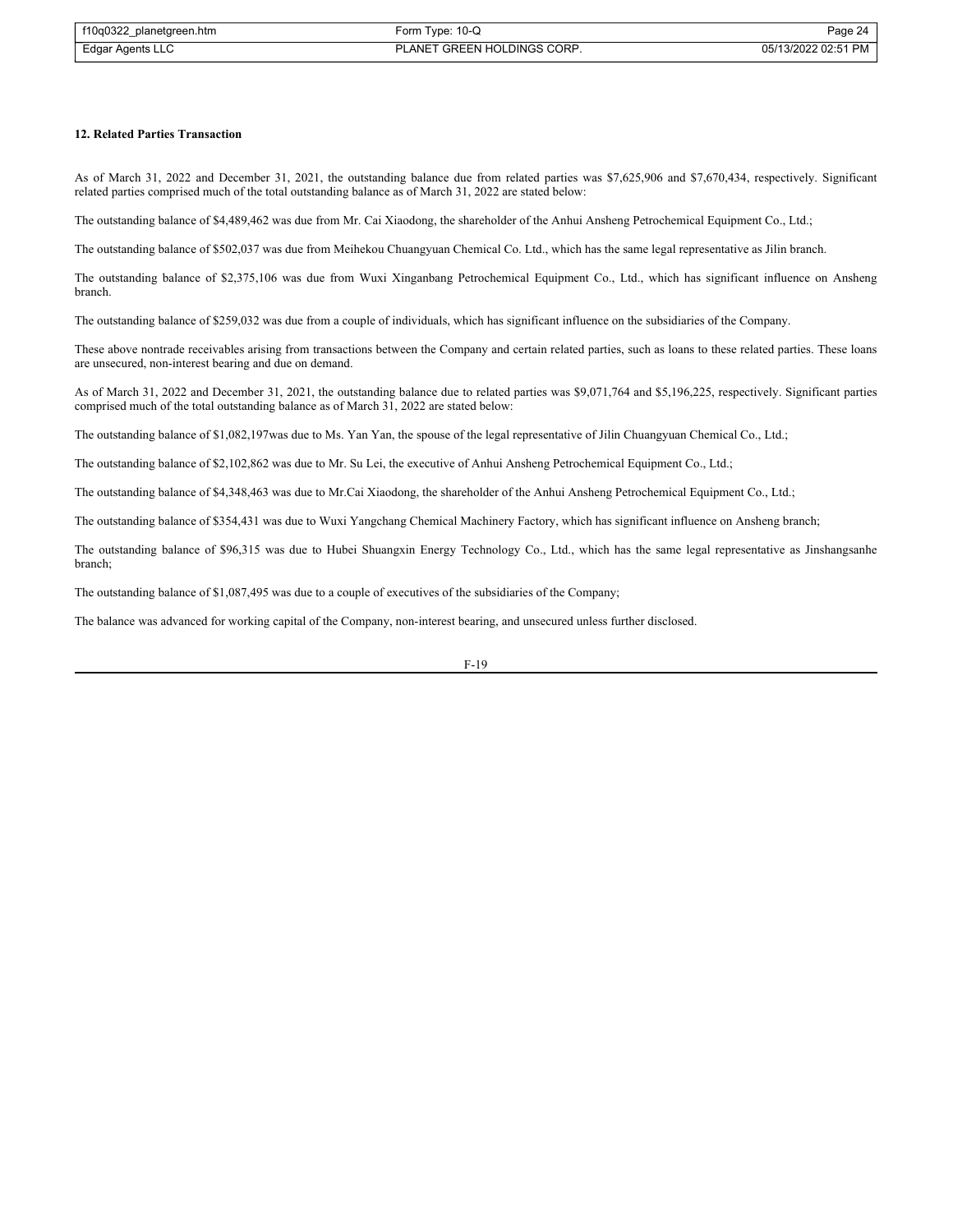| f10q0322_planetgreen.htm | Form Type: 10-Q             | Page 25             |
|--------------------------|-----------------------------|---------------------|
| Edgar Agents LLC         | PLANET GREEN HOLDINGS CORP. | 05/13/2022 02:51 PM |

# **13. Goodwill**

The changes in the carrying amount of goodwill by reportable segment are as follows**:** 

|            | Fast        | JSSH                     | <b>JLCY</b> | <b>SDYC</b> |
|------------|-------------|--------------------------|-------------|-------------|
|            | 2,340,111   |                          |             |             |
| 10.263.937 |             | 923.313                  | 3.191.897   | 4,724,698   |
|            | (2,340,111) | (923, 313)               |             |             |
| 10.263.937 | -           | $\overline{\phantom{0}}$ | 3.191.897   | 4,724,698   |
|            |             |                          |             |             |
|            |             |                          |             |             |
| 10.263.937 |             | -                        | 3,191,897   | 4,724,698   |
|            | Ansheng     |                          |             |             |

The goodwill related to the acquisition of Fast Approach was impaired as the result of actual financial performance being less than that originally forecasted and estimates of future cash flows are at the time of this report, are expected to be less than previously estimated. The global COVID 19 pandemic was a significant macroeconomic factor that contributed to the downward revisions of previous estimation and forecasts; accordingly, after management considered different factors including COVID 19 and performed an analysis by discounting future cash flows, it determined that the fair value of the Fast unit was less than the carrying value; therefore, the Company recorded impairment of goodwill to reflect the difference between fair value and the then previously unimpaired carrying value. Management will continue to monitor for additional deterioration of cash flows.

Goodwill related to JSSH was written off in its entirety as the unit experienced operating losses in the years ended December 31, 2021 and 2020, and based on past performance as guidance for future performance, management determined that discounted expected future cash flows and profitability from the unit were enough to support the carrying value for synergies that were expected to be realized when the Company originally acquired the unit.

# **14. Bank Loans**

The outstanding balances on short-term bank loans consisted of the following:

|                                                           | Weighted             |               |            |            |  |
|-----------------------------------------------------------|----------------------|---------------|------------|------------|--|
|                                                           |                      | Average       |            |            |  |
| Lender                                                    | <b>Maturities</b>    | interest rate | 03/31/2022 | 12/31/2021 |  |
| Rural Credit Cooperatives of Jilin Province, Jilin Branch | Due in November 2023 | $7.83\%$      | 3.938.124  | 3.921.138  |  |
|                                                           |                      |               |            |            |  |
| Loan from Anhui Langxi Rural Commercial Bank Of China     | Due in December 2021 | 3.85%         | 2,774,883  | 2,900,916  |  |

Buildings and land use rights in the amount of \$10,178,520 are used as collateral for Jilin Branch. The short-term bank loan which is denominated in Renminbi was primarily obtained for general working capital.

The loan from Anhui Langxi Rural Commercial Bank of China, Ansheng Branch was credit line obtained for general working capital. As of March 31, 2022, the loan was overdue and the Company proposed to extend maturities on this loan. During the subsequent period, the Company is negotiating a loan extension with its banks and it is probable that the bank routinely keeps rolling over debt to keep the Company's liquidity.

Anhui Langxi Rural Commercial Bank's bank loan has been guaranteed by Anhui Langxi Small and Medium Enterprise Financing Guarantee Co., Ltd. to which Ansheng branch provides the plant with book value of \$3,812,106 as the collateral.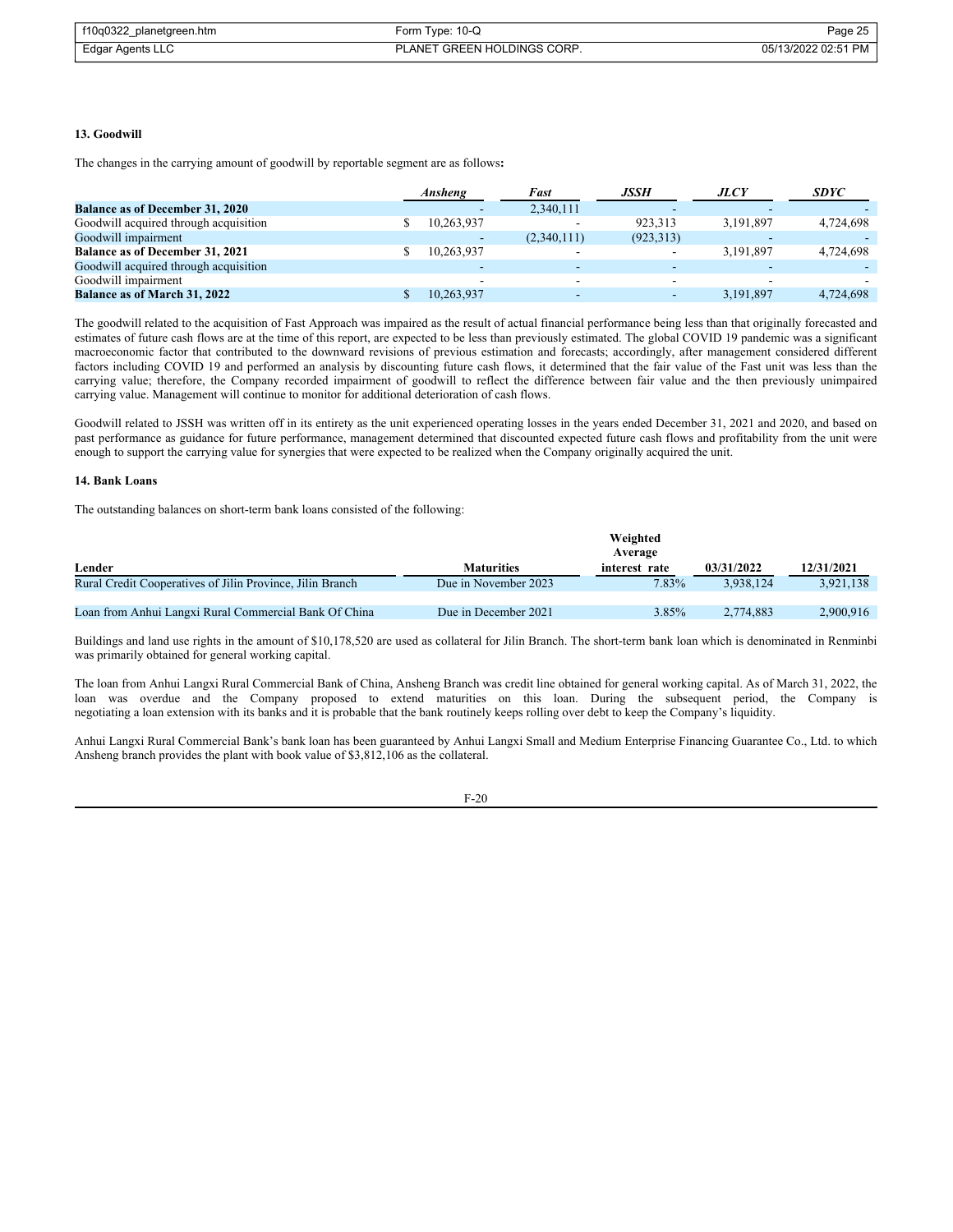| f10q0322 planetgreen.htm | Form Type: 10-Q             | Page 26             |
|--------------------------|-----------------------------|---------------------|
| Edgar Agents LLC         | PLANET GREEN HOLDINGS CORP. | 05/13/2022 02:51 PM |

### **15. Advance from Customers**

The proceeds which are received in advance of the delivery of goods pursuant to applicable contracts, are initially recorded as advance from customer. As of March 31, 2022 and December 31, 2021, the balance of advance from customers was approximately \$7,362,280 and \$6,190,091, respectively.

## **16. Equity**

On May 9, 2019, the Company and its wholly owned subsidiary Shanghai Xunyang Internet Technology Co., Ltd. ("Subsidiary") entered into a Share Exchange Agreement with Xianning Bozhuang Tea Products Co., Ltd. ("Target") and each of the shareholders of Target (collectively, "Sellers"). Such transaction closed on May 14, 2019. Under the Share Exchange Agreement, the Subsidiary acquired all outstanding equity interests of Target, a company that produces tea products and sells such products in China. Pursuant to the Share Exchange Agreement, the Company issued an aggregate of 1,080,000 shares of common stock of the Company to the Sellers in exchange for the transfer of all of the equity interest of the Target to the Subsidiary.

On June 17, 2019, the Company entered into a securities purchase agreement, under which five individuals residing in the PRC agreed to purchase an aggregate of 1,300,000 shares of the Company's common stock, par value \$0.001 per share, for an aggregate purchase price of \$5,460,000, representing a purchase price of \$4.20 per share. The transaction closed on June 19, 2019.

On February 10, 2020, the Company entered into a securities purchase agreement with Mengru Xu and Zhichao Du, according to which Ms. Xu and Mr. Du agreed to invest an aggregate of \$3.51 million in the Company in exchange for an aggregate of 1,350,000 shares of common stock, representing a purchase price of approximately \$2.60 per share. On February 28, 2020, the Company closed the transaction.

On June 5, 2020, the Company issued an aggregate of 1,800,000 shares of its common stock to acquire all the outstanding equity interest of Fast Approach Inc., a corporation incorporated under the laws of Canada and in the business of operating a demand side platform targeting the Chinese education market in North America.

On December 30, 2020, the Company issued a total of 782,165 ordinary shares to six employees of the Company. Total fair value of these ordinary shares was approximately \$1.75 million and the compensation expenses are to be recognized in the fiscal year 2020 because there is no employee's requisite service period requirement.

On January 4, 2021, the Company issued an aggregate of 2,200,000 shares of its common stock to the original shareholders of Jingshan Sanhe Luckysky New Energy Technologies Co., Ltd in exchange for the transfer of 85% of the equity interests of Jingshan Sanhe Luckysky New Energy Technologies Co., Ltd to the Company.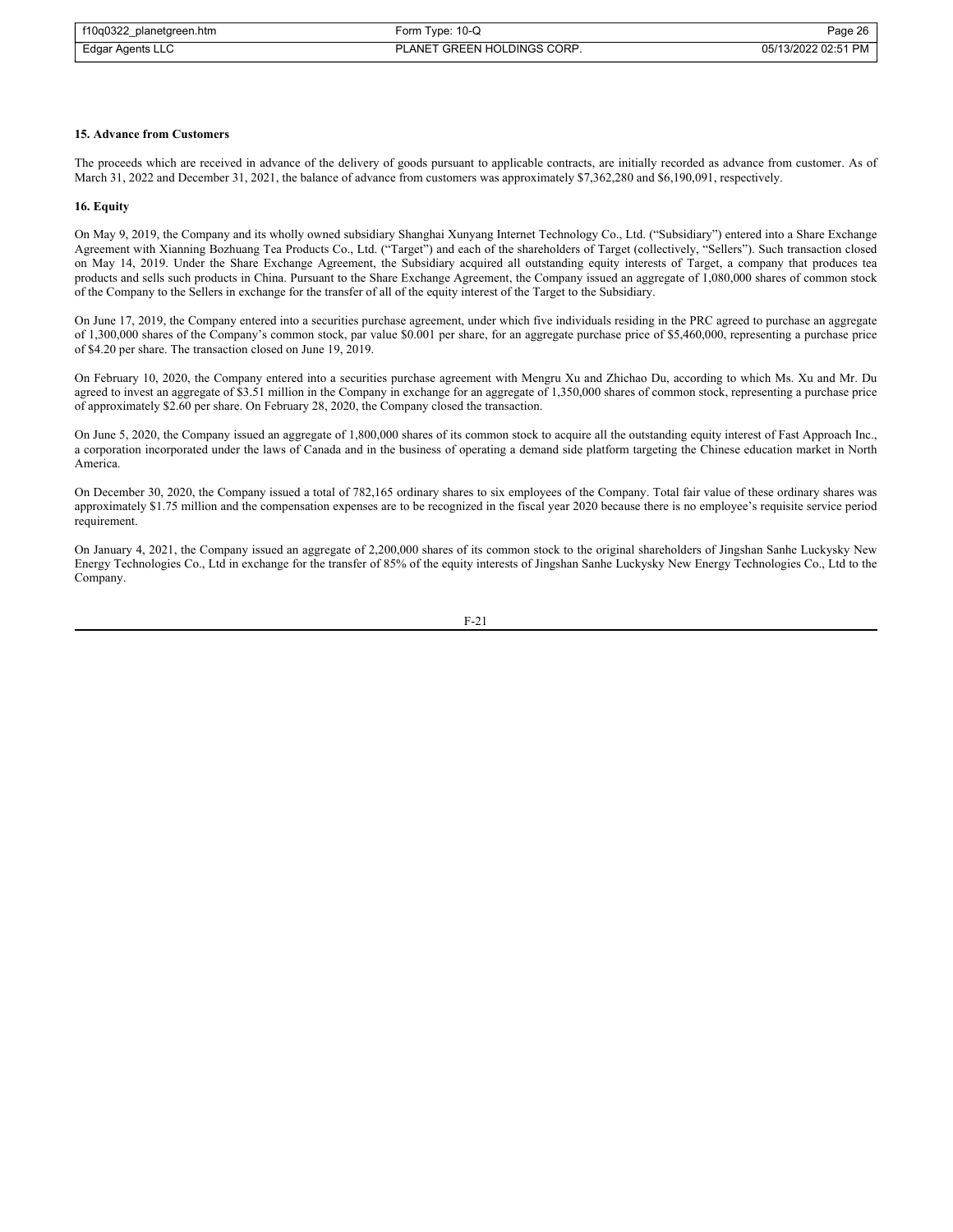| f10q0322 planetgreen.htm | Form Type: 10-Q             | Page 27             |
|--------------------------|-----------------------------|---------------------|
| Edgar Agents LLC         | PLANET GREEN HOLDINGS CORP. | 05/13/2022 02:51 PM |

On January 26, 2021, the Company entered into a Securities Purchase Agreement, pursuant to which three individuals residing in the People's Republic of China agreed to purchase an aggregate of 2,700,000 shares of the Company's common stock, par value \$0.001 per share, for an aggregate purchase price of \$6,750,000, representing a purchase price of \$2.50 per Share.

On March 9, 2021, the Company issued an aggregate of 3,300,000 shares of common stock of the Company to the original shareholder of Jilin Chuangyuan Chemical Co., Ltd. in exchange for the transfer of 75% of the equity interest of Jilin Chuangyuan Chemical Co., Ltd. to the Company.

On April 26, 2021, the Company has entered into a Share Purchase Agreement with three investors, Pursuant to the agreement, the Company will receive gross proceeds of \$7,600,000 in the aggregate, in exchange for the issuance of an aggregate of 4,000,000 shares of the Company's common stock, representing a purchase price of approximately \$1.90 per share.

On July 15, 2021, the Company has issued an aggregate of 4,800,000 shares of common stock of the Company to the equity holders of Anhui Ansheng Petrochemical Equipment Co., Ltd. in exchange for the transfer of 66% of the equity interest of Anhui Ansheng Petrochemical Equipment Co., Ltd. to the Company.

On July 30, 2021, the Company issued a total of 872,000 ordinary shares to seven employees of the Company. Total fair value of these common shares was approximately \$1.16 million. The compensation expenses are to be recognized in the fiscal year 2021 because there is no employee's requisite service period requirement.

On December 30, 2021, The Company issued an aggregate of 5,900,000 shares of common stock to the equity holders of A Shandong Yunchu Supply Chain Co., Ltd. for the transfer to 100% of the equity interest of Shandong Yunchu Supply Chain Co., Ltd. to the Jiayi Technologies (Xianning) Co., Ltd.

On January 13, 2022, the Company entered into a Securities Purchase Agreement, pursuant to which three individuals residing in the People's Republic of China agreed to purchase an aggregate of 7,000,000 shares of the Company's common stock, par value \$0.001 per share, for an aggregate purchase price of \$7,000,000, representing a purchase price of \$1.00 per Share.

As of March 31, 2022, there were 42,581,930 shares of common stock outstanding.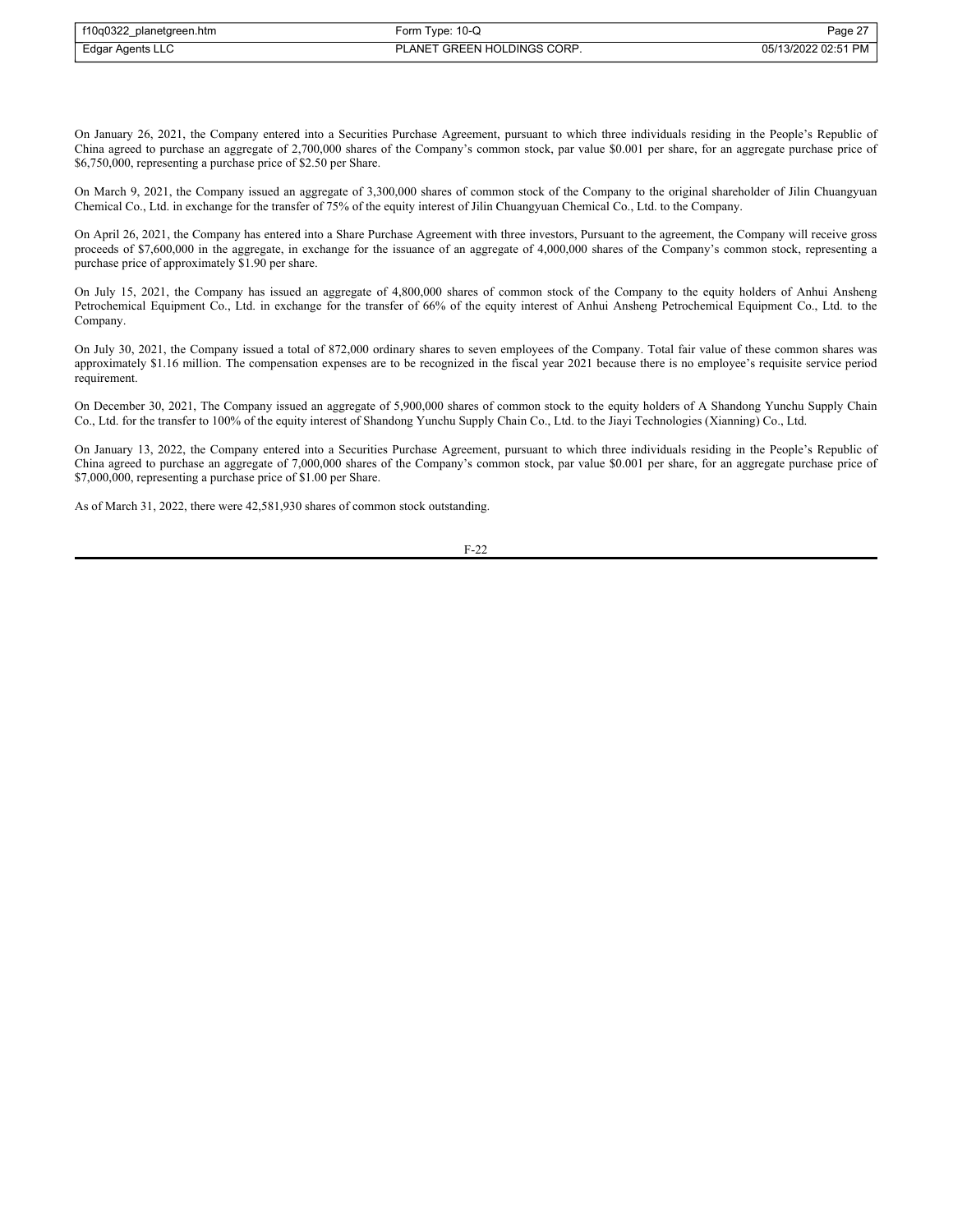| f10q0322_planetgreen.htm | Form Type: 10-Q             | Page 28             |
|--------------------------|-----------------------------|---------------------|
| Edgar Agents LLC         | PLANET GREEN HOLDINGS CORP. | 05/13/2022 02:51 PM |

### **17. Income Taxes**

All of the Company's continuing operations are located in the PRC. The corporate income tax rate in the PRC is 25%.

The following tables provide the reconciliation of the differences between the statutory and effective tax expenses for the three months ended March 31, 2022 and 2021:

|                                           | 03/31/2022    | 03/31/2021  |
|-------------------------------------------|---------------|-------------|
| Loss attributed to PRC operations         | (696, 122)    | (1,491,316) |
| Loss attributed to U.S. operations        | (387, 369)    |             |
| Loss attributed to Canada operations      | (88, 545)     |             |
| Income attributed to BVI                  |               |             |
| Loss before tax                           | (1, 172, 036) | (1,491,316) |
|                                           |               |             |
| PRC Statutory Tax at 25% Rate             | (174, 031)    |             |
| Effect of tax exemption granted           |               |             |
| Valuation allowance                       | 263,434       |             |
| Income tax                                | 89,403        |             |
| Per Share Effect of Tax Exemption         |               |             |
| Effect of tax exemption granted           | \$<br>٠       |             |
| Weighted-Average Shares Outstanding Basic | 41,648,597    | 16,729,930  |
| Per share effect                          |               |             |

The difference between the U.S. federal statutory income tax rate and the Company's effective tax rate was as follows as of March 31, 2022 and 2021:

|                                                 | 03/31/2022  | 03/31/2021    |
|-------------------------------------------------|-------------|---------------|
| U.S. federal statutory income tax rate          | 21%         | 21%           |
| Higher (lower) rates in PRC, net                | $4\%$       | $4\%$         |
| Non-recognized deferred tax benefits in the PRC | $(25.08)\%$ | $(25.00)\%$   |
| The Company's effective tax rate                | $(0.08)$ %  | $\frac{9}{6}$ |

# **18. Earnings/(Loss) Per Share**

Components of basic and diluted earnings per share were as follows:

|                                                                                 | For the three months ended<br>March 31, |  |             |
|---------------------------------------------------------------------------------|-----------------------------------------|--|-------------|
|                                                                                 | 2022                                    |  | 2021        |
| Loss from operations attributable to common stockholders                        | (1,229,777)                             |  | (1,388,463) |
|                                                                                 |                                         |  |             |
| Basic and diluted (loss) earnings per share denominator:                        |                                         |  |             |
| Original Shares at the beginning:                                               | 35,581,930                              |  | 11,809,930  |
| Additions from Actual Events - issuance of common stock for cash                | 6,066,667                               |  | 2,126,667   |
| Additions from Actual Events – issuance of common stock for acquisition         |                                         |  | 1,950,000   |
| Additions from Actual Events – issuance of common stock for stock compensation  |                                         |  | 843,333     |
| Basic Weighted Average Shares Outstanding                                       | 41,648,597                              |  | 16,729,930  |
|                                                                                 |                                         |  |             |
| (Loss) income per share attributable to common shareholders - Basic and diluted | (0.03)                                  |  | (0.08)      |
| Basic and diluted weighted average shares outstanding                           | 41,648,597                              |  | 16,729,930  |
|                                                                                 |                                         |  |             |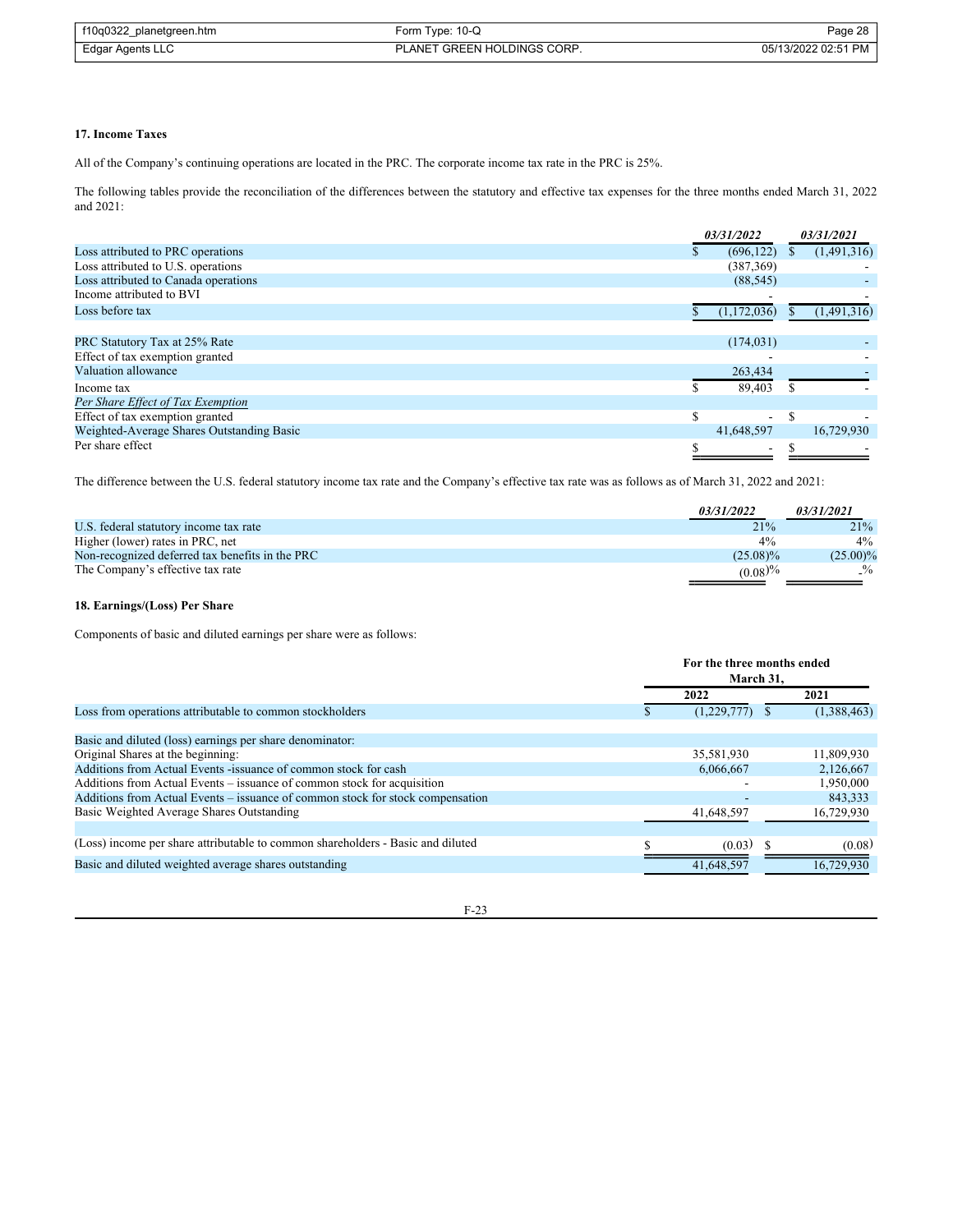| f10q0322 planetgreen.htm | Form Type: 10-Q             | Paqe 29             |
|--------------------------|-----------------------------|---------------------|
| Edgar Agents LLC         | PLANET GREEN HOLDINGS CORP. | 05/13/2022 02:51 PM |

### **19. Concentrations**

### *Customers Concentrations:*

The following table sets forth information about each customer that accounted for 10% or more of the Company's revenues for the three months ended March 31, 2022 and 2021.

|                  |                 | For the periods ended |                 |               |  |  |  |
|------------------|-----------------|-----------------------|-----------------|---------------|--|--|--|
|                  |                 | $31-Mar-22$           | $31-Mar-21$     |               |  |  |  |
| <b>Customers</b> | <b>Amount S</b> | $\frac{6}{9}$         | <b>Amount S</b> | $\frac{6}{9}$ |  |  |  |
| A                |                 |                       | 466,724         | $\sim$ 1      |  |  |  |
| B                |                 |                       | 417,102         | 19            |  |  |  |
| C                |                 | -                     | 336,214         |               |  |  |  |
| D                | 1,441,054       |                       |                 |               |  |  |  |

# *Suppliers Concentrations*

The following table sets forth information about each supplier that accounted for 10% or more of the Company's purchase for the three months ended March 31, 2022 and 2021.

|                  | For the years ended |                                  |                 |               |  |  |
|------------------|---------------------|----------------------------------|-----------------|---------------|--|--|
|                  | $31-Mar-22$         |                                  |                 | $31-Mar-21$   |  |  |
| <b>Suppliers</b> | Amount S            | $\frac{0}{0}$                    | <b>Amount S</b> | $\frac{0}{0}$ |  |  |
| A                | 1,612,681           | 12                               | 1,674,677       | 75            |  |  |
| B                | 4,205,805           | 32                               |                 |               |  |  |
| $\Gamma$<br>◡    | 1,516,012           | $\overline{2}$<br>$\overline{1}$ | -               |               |  |  |

### **20. Lease commitment**

Effective December 31, 2018, the Company adopted ASU 2016-02, "Leases" (Topic 842), and elected the package of practical expedients that does not require us to reassess: (1) whether any expired or existing contracts are, or contain, leases, (2) lease classification for any expired or existing leases and (3) initial direct costs for any expired or existing leases. The Company adopted the practical expedient that allows lessees to treat the lease and non-lease components of a lease as a single lease component.

The Company had a land, facilities and factory lease agreement with a 5-year lease term starting in April 2018 until April 2023. Upon adoption of ASU 2016- 02, the Company recognized lease liabilities of approximately \$0.82 million, with corresponding Right-of-Use (ROU) assets of the same amount based on the present value of the future minimum rental payments of the new lease, using an effective interest rate of 4.75%, which is determined using an incremental borrowing rate.

The weighted average remaining lease term of its existing leases is 1.08 years.

The Company's lease agreements do not contain any material residual value guarantees or material restrictive covenants.

For the three months ended March 31, 2022 and 2021, rent expenses amounted to \$112,335 and \$ 110,013 respectively.

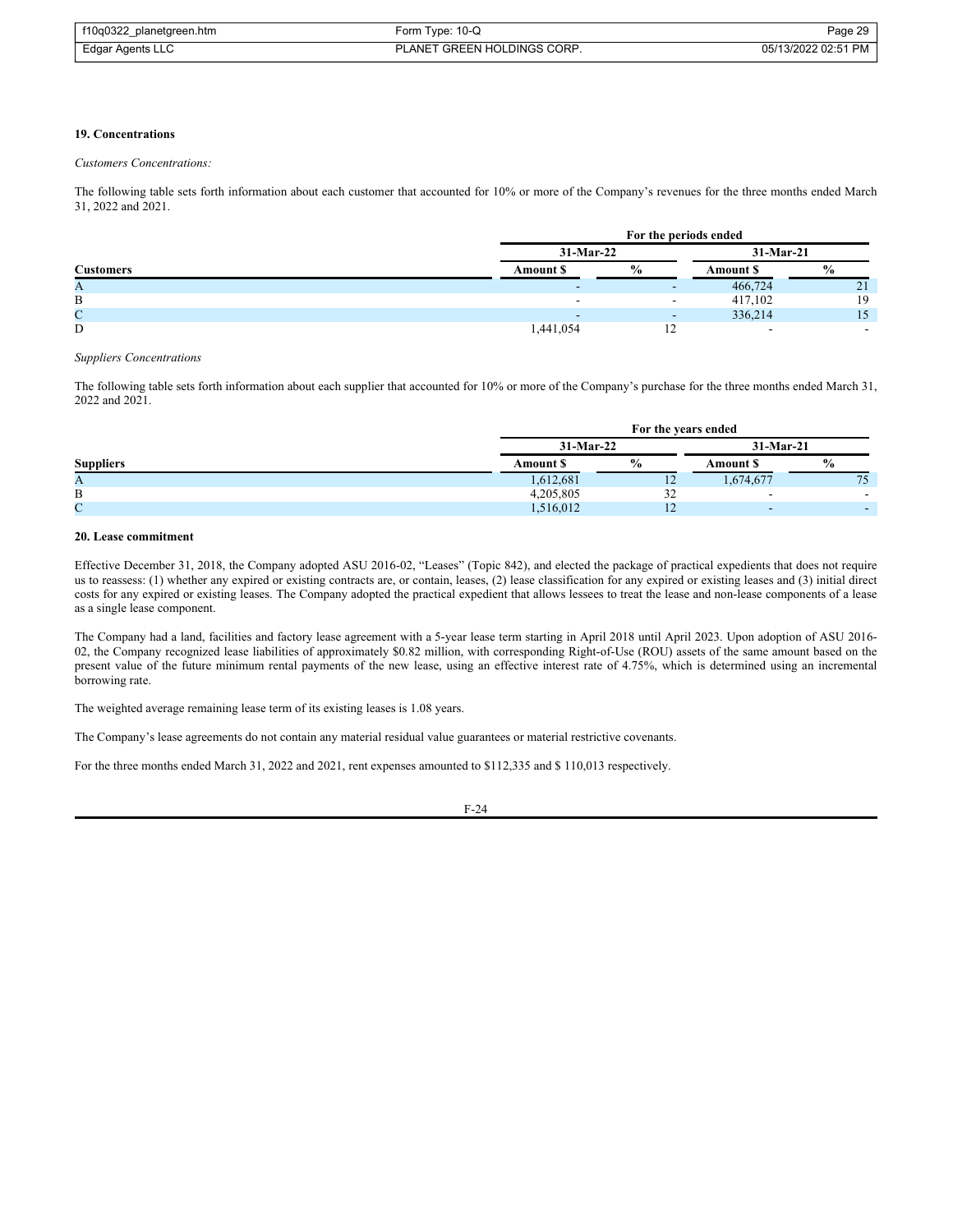| f10q0322 planetgreen.htm | Form Type: 10-Q             | Page 30             |
|--------------------------|-----------------------------|---------------------|
| Edgar Agents LLC         | PLANET GREEN HOLDINGS CORP. | 05/13/2022 02:51 PM |

The five-year maturity of the Company's lease obligations is presented below:

|                                    |  | Operating    |  |  |  |
|------------------------------------|--|--------------|--|--|--|
| Twelve months ended December 31,   |  | lease amount |  |  |  |
| 2022                               |  | 337,005      |  |  |  |
| 2023                               |  | 149,780      |  |  |  |
| Total lease payment                |  | 486,785      |  |  |  |
| Less: interest                     |  | (43, 592)    |  |  |  |
| Present value of lease liabilities |  | 443,193      |  |  |  |

# **21. Risks**

# A. Credit risk

The Company's deposits are made with banks located in the PRC. They do not carry federal deposit insurance and may be subject to loss of the banks become insolvent.

Since the Company's inception, the age of account receivables has been less than one year, indicating that the Company is subject to the minimal risk borne from credit extended to customers.

### B. Interest risk

The Company is subject to interest rate risk when short-term loans become due and require refinancing.

### C. Economic and political risks

The Company's operations are conducted in the PRC. Accordingly, the Company's business, financial condition, and results of operations may be influenced by changes in the political, economic, and legal environments in the PRC.

### **22. Segment Reporting**

The Company follows ASC 280, Segment Reporting, which requires that companies disclose segment data based on how management makes the decision about allocating resources to segments and evaluating their performance. The Company's management assesses performance and determines resource allocations based on several factors, the primary measure being income from operations.

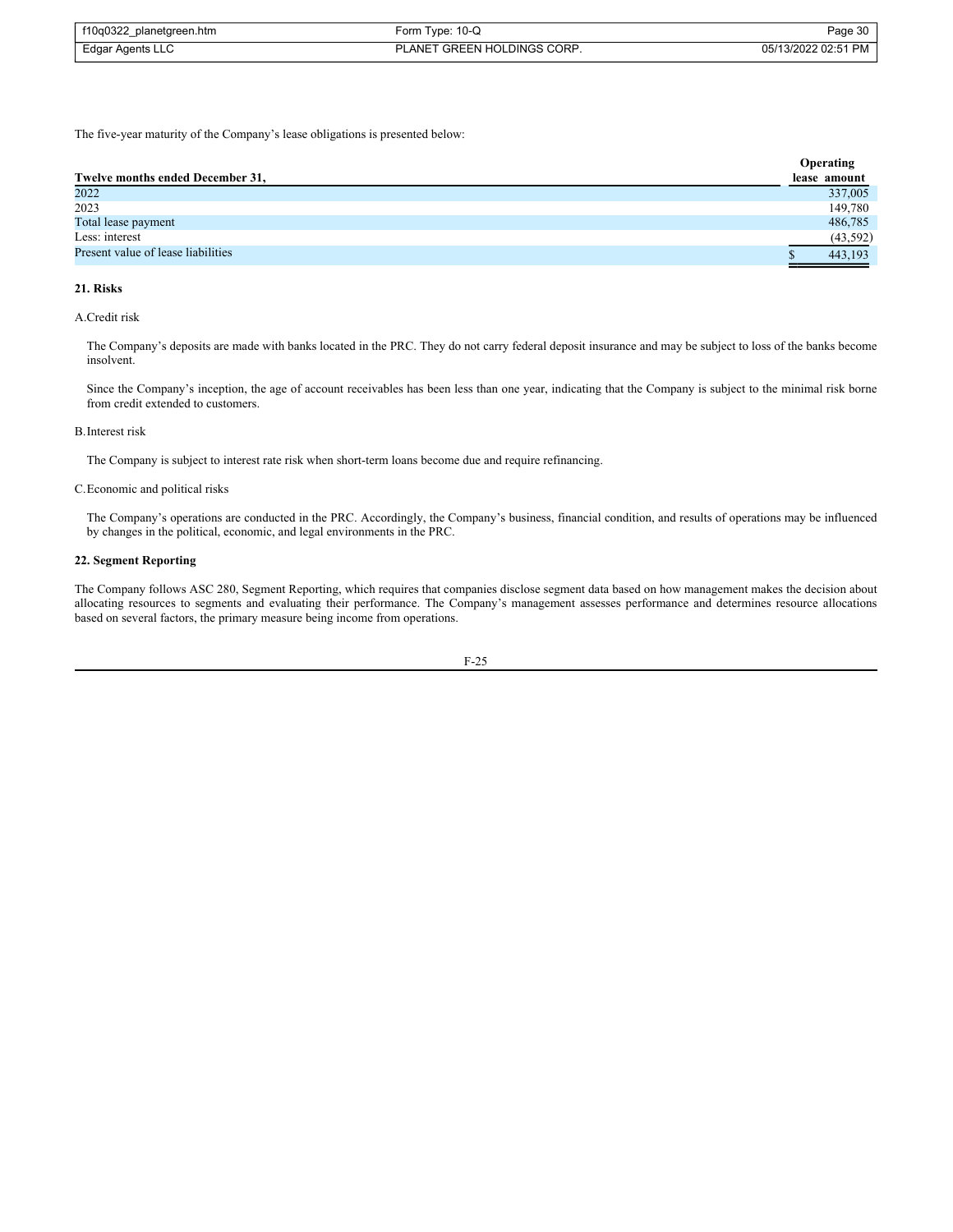| f10q0322 planetgreen.htm | Form Type: 10-Q             | Page 31             |
|--------------------------|-----------------------------|---------------------|
| Edgar Agents LLC         | PLANET GREEN HOLDINGS CORP. | 05/13/2022 02:51 PM |

The Company's primary business segment and operations are Shandong Yunchu, Jingshan Sanhe, Anhui Ansheng, Jilin Chuangyuan, Xianning Bozhuang and Fast Approach. The Company's consolidated operations and consolidated financial position from continuing operations are almost all attributable to Shandong Yunchu, Jingshan Sanhe, Anhui Ansheng, Jilin Chuangyuan, Xianning Bozhuang and Fast Approach. Accordingly, management believes that the consolidated balance sheets and statement of operations provide the relevant information to assess Shandong Yunchu, Jingshan Sanhe, Anhui Ansheng, Jilin Chuangyuan, Xianning Bozhuang and Fast Approach's performance.

| <b>Segment reporting</b>                             | 03/31/2022 | 12/31/2021 |
|------------------------------------------------------|------------|------------|
| Fast Approach and Shanghai Shuning                   | 271,814    | 387,145    |
| Xianning Bozhuang                                    | 10,997,825 | 10,987,674 |
| Jingshan Sanhe                                       | 5,797,902  | 6,069,282  |
| Anhui Ansheng                                        | 17,766,087 | 17,298,525 |
| Jilin Chuangyuan                                     | 16,010,409 | 16,386,168 |
| Jiayi Technologies (Xianning) Co., Ltd.              | 14,317,087 | 12,378,147 |
| Shandong Yunchu                                      | 4,713,139  | 4,094,723  |
| Planet Green Holdings Corporation                    | 16,273,579 | 16,413,420 |
| Lucky Sky Planet Green Holdings Co., Limited (H.K.). | 1,992,967  | 2,000,496  |
| <b>Total Assets</b>                                  | 88,140,809 | 86,015,580 |

### **23. Contingencies**

From time to time, the Company is a party to various legal actions arising in the ordinary course of business. In November 2021, the claim occurred between Ansheng and Beijing Aerospace Star Technology Co., Ltd. due to the dispute over the commercial contracts. On November 16, 2021, Beijing Aerospace Star Technology Co., Ltd. applied for pre-litigation custody of property preservation with the local people's Court of Langxi County, freezing Ansheng's available cash of \$418,056 before filing the action. The liabilities amounts have been accrued in the accompanying consolidated financial statements as of March 31, 2022.

As of March 31, 2022, the loan from Anhui Langxi Rural Commercial Bank of China was overdue and the Company proposed to extend maturities on this loan. During the subsequent period, the Company is negotiating a loan extension with its banks and it is probable that the bank routinely keeps rolling over debt to keep the Company's liquidity.

The Plaintiff (Wuxi Suxin Natural Gas Utilization Co., Ltd.) sued for that the defendants (Anhui Xuanneng Natural Gas Energy Equipment Co., Ltd, Anhui Ansheng Petrochemical Equipment Co., Ltd and other related individuals) have damaged the interest of creditors and the defendant should restitute the plaintiff's mortgage loan principal as well as the interest. The case has now been transferred to the Changfeng County Court of Anhui Province for processing. Meanwhile, due to the impact of this case, Ansheng Company's available cash of \$540,658 was temporarily frozen by the court. There was a few solid evidence proves that Anhui Ansheng Petrochemical Equipment Co., Ltd. and Anhui Xuanneng Natural Gas Energy Equipment Co., Ltd. are independent entities, management believes the possibility of unfavorable outcome occur is remote and there was not any negative or any contingence or commitment impact on this quarter Financial statements.

# **24. Subsequent Events**

The Company has assessed all events from March 31, 2022 up through May 13, 2022, which is the date that these unaudited condensed consolidated financial statements are available to be issued, unless as disclosed below, there are not any material subsequent events that require disclosure in these unaudited condensed consolidated financial statements.

On April 8, 2022, Planet Green Holdings Corp and Jiayi Technologies (Xianning) Co., Ltd., a subsidiary of the Company, entered into a Share Exchange Agreement with Allinyson Ltd., and each of shareholders of the Allinyson Ltd., pursuant to which, among other things and subject to the terms and conditions contained therein, the Subsidiary agreed to effect an acquisition of the Allinyson Ltd. by acquiring from the Sellers 100% of the outstanding equity interests of the Allinyson Ltd. The Allinyson Ltd. develops and operates online games, and sells advertising placements. On April 18, 2022, the parties completed the transaction.

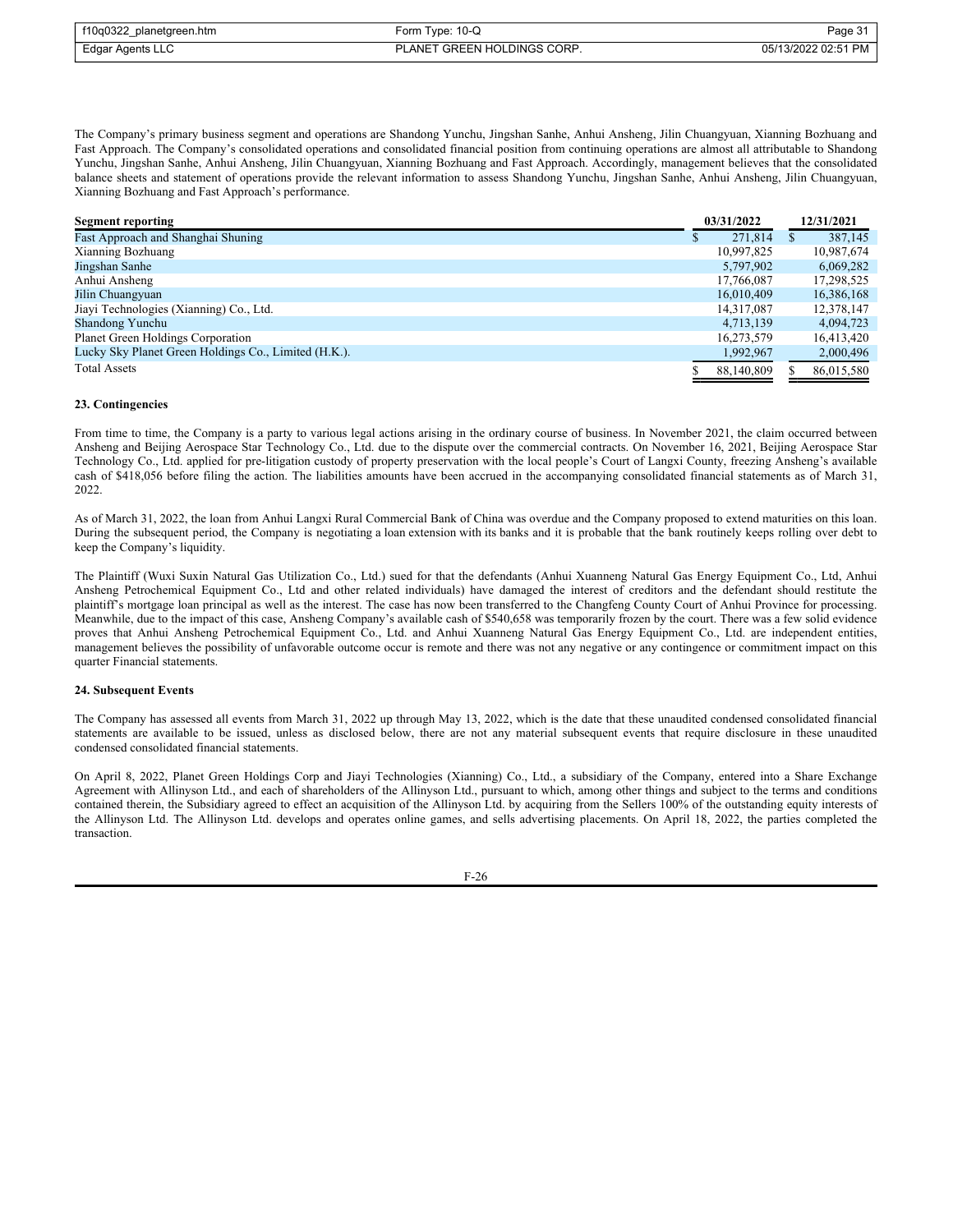| f10q0322_planetgreen.htm | Form Type: 10-Q             | Page 32             |
|--------------------------|-----------------------------|---------------------|
| Edgar Agents LLC         | PLANET GREEN HOLDINGS CORP. | 05/13/2022 02:51 PM |

### **ITEM 2. MANAGEMENT'S DISCUSSION AND ANALYSIS OF FINANCIAL CONDITION AND RESULTS OF OPERATIONS OVERVIEW**

We are headquartered in Gaithersburg, MD. After a series of acquisitions and dispositions during the past two years, our primary business, which is carried out by Shandong Yunchu, Jingshan Sanhe, Jilin Chuangyuan, Anhui Ansheng, Fast Approach Inc and Xianning Bozhuang, is:

- To sell black tea product cultivation, packaging, and sales;
- To sell high-grade synthetic fuel products
- To sell various food products, including chestnut, frozen fruits and vegetables, frozen French fries, and beef and mutton products.
- To sell formaldehyde, urea-formaldehyde glue, methylal, and clean fuel oil
- To sell the barrier and explosion-proof skid-mounted refueling devices, SF double-layer buried oil storage tank
- Multimedia design and online advertising services;

### **Going Concern**

The accompanying unaudited condensed consolidated financial statements have been prepared assuming that the Company will continue as a going concern; however, the Company has incurred a net loss of \$1,261,439 for the three months ended March 31, 2022. As of March 31, 2022, the Company had an accumulated deficit of \$95,302,160, a working capital deficit of \$7,923,180; its net cash used in operating activities for the three months ended March 31, 2022 was \$5,325,707.

The Company plans to continue its expansion and investments, which will require continued improvements in revenue, net income, and cash flows.

### **Results of Operations**

The following discussion should be read in conjunction with the company's audited consolidated financial statement for the three months ended March 31, 2022, and 2021 and related notes to that.

|                                     |         | Three months ended<br>March 31. |       | Increase /<br><b>Decrease</b> |  |
|-------------------------------------|---------|---------------------------------|-------|-------------------------------|--|
| (In Thousands of USD)               | 2022    | 2021                            | (S)   | (%)                           |  |
| Net revenues                        | 11,979  | 2,236                           | 9,743 | 436                           |  |
| Cost of revenues                    | 10.816  | 2,030                           | 8,786 | 433                           |  |
| Gross profit                        | 1,163   | 206                             | 957   | 465                           |  |
| Operating expenses:                 |         |                                 |       |                               |  |
| Selling and marketing expenses      | 451     | 225                             | 226   | 101                           |  |
| General and administrative expenses | 1,803   | 1,562                           | 241   | 15                            |  |
| Research & Developing expenses      | 9       |                                 | -9    | N/A                           |  |
| Operating income (loss)             | (1,100) | (1,581)                         | 481   | (30)                          |  |
| Interest income (expense)           | (157)   | 110                             | (267) | (243)                         |  |
| Other income (expense)              | 85      | (20)                            | 105   | (526)                         |  |
| (Loss) income before tax            | (1,172) | (1,491)                         | 319   | (21)                          |  |
| Income tax expense/(income)         | (89)    |                                 | (89)  | N/A                           |  |
| Net (loss) income                   | (1,261) | (1, 491)                        | 230   | (15)                          |  |

*Net Revenues*. Our net revenues for the three months ended March 31, 2022 amounted to \$11.98 million, which represents an increase of approximately \$9.74 million, or 436%, from \$2.24 million for the three months ended March 31, 2021. This increase was attributable to the acquisition of certain subsidiaries and VIEs.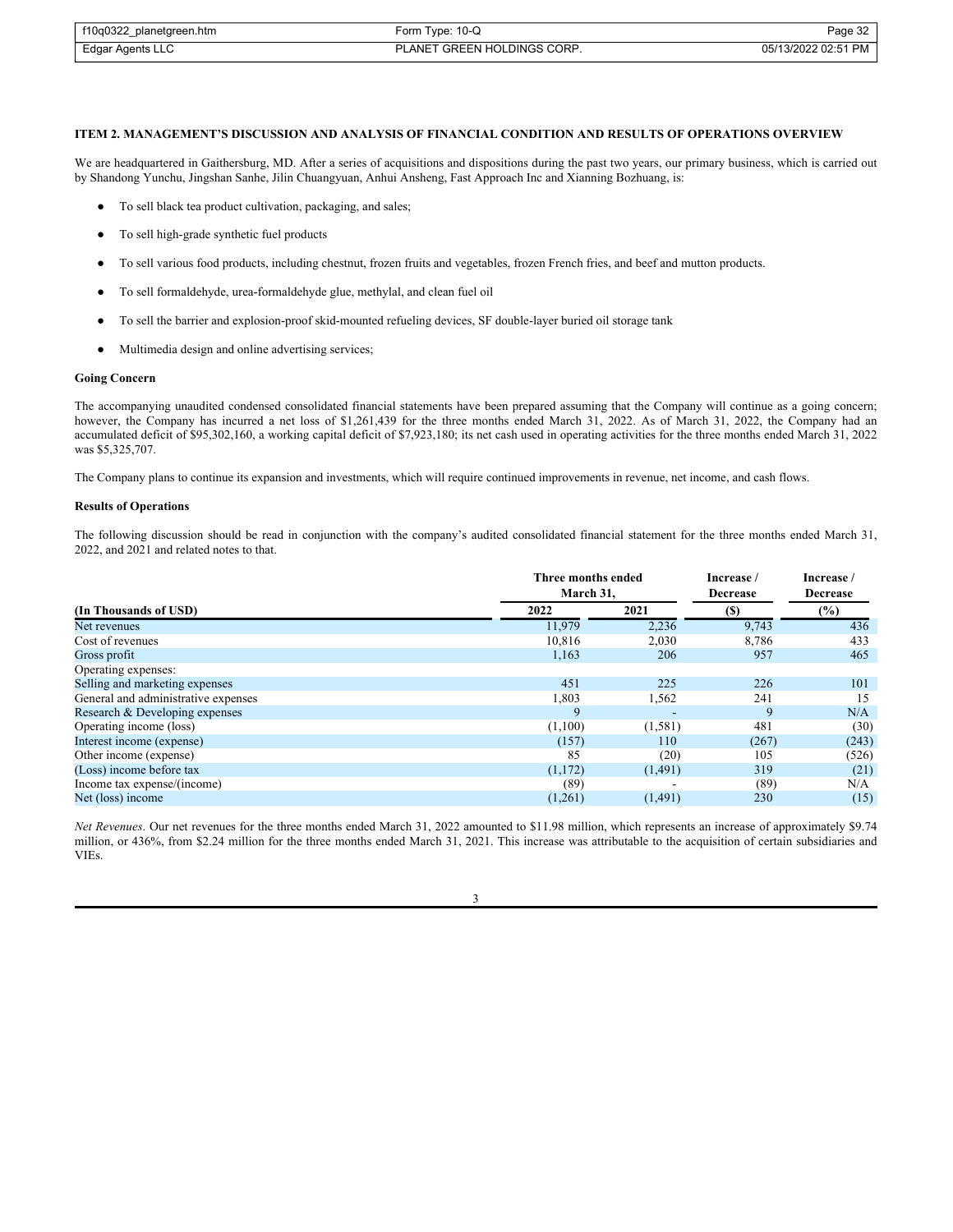| f10q0322<br>planetgreen.htm | <b>Type: 10-Q</b><br>Form              | Page 33             |
|-----------------------------|----------------------------------------|---------------------|
| Edgar Agents LLC            | : GREEN HOLDINGS CORP.<br><b>LANET</b> | 05/13/2022 02:51 PM |

Cost of Revenues. During the three months ended March 31, 2022, we experienced an increase in cost of revenue of \$8.79 million or 433%, in comparison to the three months ended March 31, 2021, from approximately \$2.03 million to \$10.82 million. This increase was mainly due to the acquisition of certain subsidiaries and VIEs.

*Gross Profit*. Our gross profit increased by \$0.95 million, or 465% to \$1.16 million for the three months ended March 31, 2022 from \$0.21 million for the three months ended March 31, 2021. This increase was mainly due to the aforementioned reasons, attributable to the acquisition of certain subsidiaries and VIEs.

### Operating Expenses

*Selling and Marketing Expenses.* Our selling and marketing expenses increased by \$0.23 million, or 101%, to \$0.45 million for the three months ended March 31, 2022 from \$0.23 million for the three months ended March 31, 2021 This increase was mainly due to our effort to expand our business.

*General and Administrative Expenses*. We experienced an increase in general and administrative expense of \$0.24 million from \$1.56 million to approximately \$1.80 million for the three months ended March 31, 2022, compared to the three months ended March 31, 2021. This cost increase was mainly due to the rise in third party service fees.

#### *Net Loss*

Our net loss decreased by \$0.23 million, or 15%, to a net loss of \$1.26 million for the three months ended March 31, 2022 from \$1.49 million in net loss for the three months ended March 31, 2021. This decrease was mainly due to our effort to expand our business.

### **Liquidity and Capital Resources**

In assessing our liquidity, we monitor and analyze our cash-on-hand and operating and capital expenditure commitments. Our liquidity needs meet our working capital requirements, operating expenses, and capital expenditure obligations. In the reporting period in the fiscal period ended March 31, 2022, our primary sources of financing have been cash generated from operations and private placements.

As of March 31, 2022, we had cash and cash equivalents (including restricted cash) of \$1.31 million compared to \$1.13 million as of December 31, 2021. The debt to assets ratio was 41.10% and 40.41% as of March 31, 2022 and December 31, 2021, respectively. We expect to continue to finance our operations and working capital needs in 2022 from cash generated from operations and, if needed, private financings. Suppose available liquidity is insufficient to meet our operating and loan obligations as they come due. In that case, our plans include pursuing alternative financing arrangements or reducing expenditures as necessary to meet our cash requirements. However, there is no assurance that we will raise additional capital or reduce discretionary spending to provide liquidity if needed. We cannot be sure of the availability or terms of any alternative financing arrangements.

The following table provides detailed information about our net cash flow for all financial statement periods presented in this report.

### **Cash Flows Data:**

|                                                 |         | For the three months ended<br>March 31 |  |
|-------------------------------------------------|---------|----------------------------------------|--|
| (In thousands of U.S. dollars)                  | 2022    | 2021                                   |  |
| Net cash flows used in operating activities     | (5,326) | (9,686)                                |  |
| Net cash flows used in investing activities     | (148)   | (169)                                  |  |
| Net cash flows provided by financing activities | 5.545   | 8,384                                  |  |

### Operating Activities

Net cash used in operating activities was \$5.33 million and \$9.69 million for the three months ended March 31, 2022 and 2021, respectively. The decrease in net cash used in operating activities was mainly due to a decrease of \$4.19 million in accounts receivable and an increase of \$1.17 million in advance from customers, an increase of \$2.37 million in prepayment and deposit, an increase of \$3.70 million in other payables and accruals.

### Investing Activities

Net cash used in investing activities for the three months ended March 31, 2022 was \$0.15 million, representing a decrease of \$0.02 million in net cash used in investing activities from \$0.17 million for the same period of 2021. This is mainly due to the reduction in investment in fixed assets.

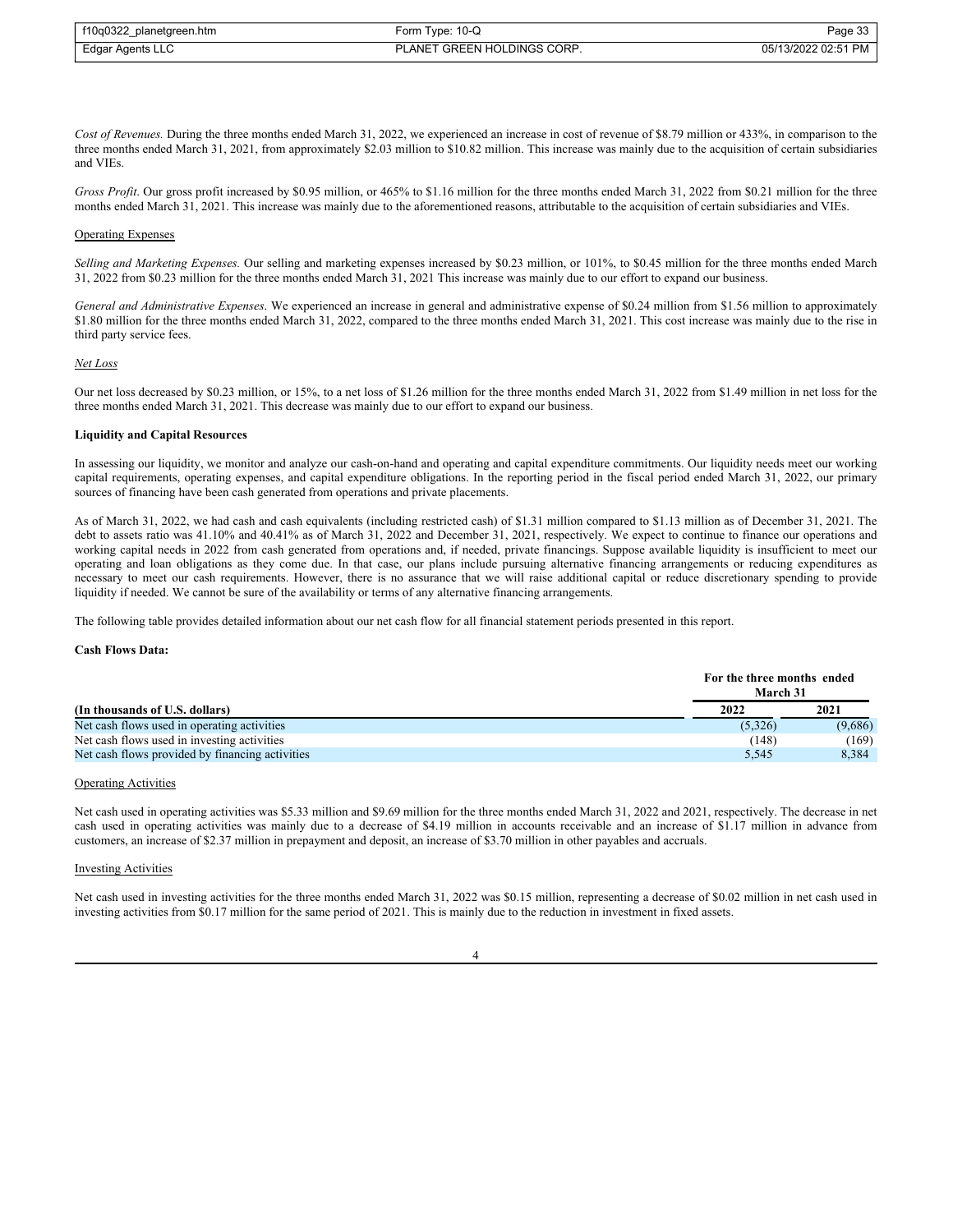| f10q0322_planetgreen.htm | Form Type: 10-Q             | Page 34             |
|--------------------------|-----------------------------|---------------------|
| Edgar Agents LLC         | PLANET GREEN HOLDINGS CORP. | 05/13/2022 02:51 PM |

### Financing Activities

Net cash provided by financing activities for the three months ended March 31, 2022, was \$5.55 million, representing a decrease of \$2.84 million in net cash provided by financing activities from \$8.38 million for the same period of 2021. This is mainly due to the repayment of related party loans, resulting in a change of approximately \$2.96 million. Compared with the same period in 2021 and 2022, related party financing activity transactions resulted in net inflows of \$1.63 million and net outflows of \$1.33 million, respectively.

#### **Critical Accounting Policies**

The preparation of financial statements in conformity with the United States generally accepted accounting principles requires our management to make assumptions, estimates, and judgments that affect the amounts reported in the financial statements, including the notes to that, and related disclosures of commitments contingencies, if any.

We consider our critical accounting policies to require the more significant judgments and estimates in preparing financial statements, including those outlined in Note 2 to the financial statements included herein.

The Company has evaluated the timing and the impact of the guidance above on the financial statements.

As of March 31, 2022, there were no other recently issued accounting standards not yet adopted that would or could have a material effect on the Company's consolidated financial statements.

# **Off-Balance Sheet Arrangements**

We do not have any off-balance arrangements.

### **ITEM 3. QUANTITATIVE AND QUALITATIVE DISCLOSURES ABOUT MARKET RISK**

Not applicable.

### **ITEM 4. CONTROLS AND PROCEDURES**

Disclosure controls and procedures are controls and other procedures that are designed to ensure that information required to be disclosed in our reports filed or submitted under the Exchange Act, is recorded, processed, summarized and reported within the time periods specified in the SEC's rules and forms. Disclosure controls and procedures include, without limitation, controls and procedures designed to ensure that information required to be disclosed in company reports filed or submitted under the Exchange Act is accumulated and communicated to management, including our Chief Executive Officer and our Chief Financial Officer, to allow timely decisions regarding required disclosure.

### *Evaluation of Disclosure Controls and Procedures*

As required by Rules 13a-15 and 15d-15 under the Exchange Act, our Chief Executive Officer and Chief Financial Officer carried out an evaluation of the effectiveness of the design and operation of our disclosure controls and procedures as of March 31, 2022. Based upon his evaluation, our Chief Executive Officer and Chief Financial Officer concluded that our disclosure controls and procedures (as defined in Rules 13a-15(e) and 15d-15(e) under the Exchange Act) were not effective.

As a result, we performed additional analysis as deemed necessary to ensure that our financial statements were prepared in accordance with U.S. generally accepted accounting principles. Accordingly, management believes that the financial statements included in this Form 10-Q present fairly in all material respects our financial position, results of operations and cash flows for the period presented.

We do not expect that our disclosure controls and procedures will prevent all errors and all instances of fraud. Disclosure controls and procedures, no matter how well conceived and operated, can provide only reasonable, not absolute, assurance that the objectives of the disclosure controls and procedures are met. Further, the design of disclosure controls and procedures must reflect the fact that there are resource constraints, and the benefits must be considered relative to their costs. Because of the inherent limitations in all disclosure controls and procedures, no evaluation of disclosure controls and procedures can provide absolute assurance that we have detected all our control deficiencies and instances of fraud, if any. The design of disclosure controls and procedures also is based partly on certain assumptions about the likelihood of future events, and there can be no assurance that any design will succeed in achieving its stated goals under all potential future conditions.

#### *Changes in Internal Control Over Financial Reporting*

During the most recently completed fiscal quarter, there has been no change in our internal control over financial reporting (as defined in Rules 13a-15(f) and 15d-15(f) under the Exchange Act) that has materially affected, or is reasonably likely to materially affect, our internal control over financial reporting.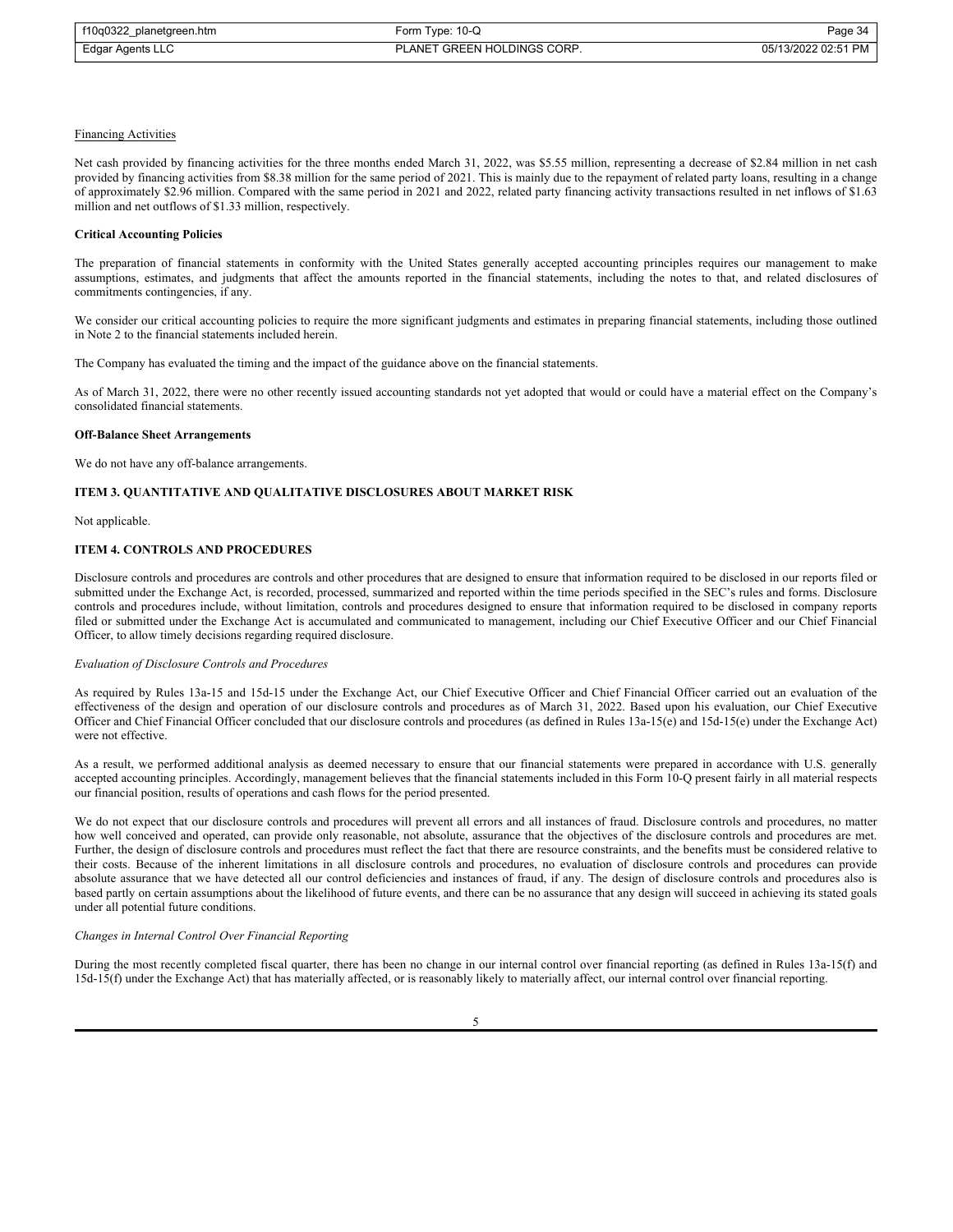| f10q0322_planetgreen.htm | Form Type: 10-Q             | Page 35             |
|--------------------------|-----------------------------|---------------------|
| Edgar Agents LLC         | PLANET GREEN HOLDINGS CORP. | 05/13/2022 02:51 PM |

# **PART II. OTHER INFORMATION**

# **ITEM 1. LEGAL PROCEEDINGS**

None.

# **ITEM 1A. RISK FACTORS**

Risk Factors that could cause our actual results to differ materially from those in this Quarterly Report are any of the risks described in the Company's registration statement on Form S3/A as filed with the SEC on April 25, 2022. Any of these factors could result in a significant or material adverse effect on our results of operations or financial condition. Additional risk factors not presently known to us or that we currently deem immaterial may also impair our business or results of operations. As of the date of this Quarterly Report, there have been no material changes to the risk factors disclosed in the Company's registration statement Form S3/A as filed with the SEC on April 25, 2022.

# **ITEM 2. UNREGISTERED SALES OF EQUITY SECURITIES AND USE OF PROCEEDS**

On January 13, 2022, the Company entered into a Securities Purchase Agreement, pursuant to which three individuals residing in the People's Republic of China agreed to purchase an aggregate of 7,000,000 shares of the Company's common stock, par value \$0.001 per share, for an aggregate purchase price of \$7,000,000, representing a purchase price of \$1.00 per Share. On January 14, 2022, the Company closed securities purchase the transaction. At the closing, the Company received gross proceeds of \$7,000,000 in the aggregate, in exchange for the issuance of Company's common stock. Such securities were issued in connection with our organization pursuant to exemption from registration contained in section 4(a)(2) of the Securities Act. The investors are accredited investor for purposes of Rule 501 of Regulation D.

On April 8, 2022, the Company entered into a Share Exchange Agreement with Allinyson Ltd. ("Target"), and each of shareholders of the Target (collectively, the "Sellers"), pursuant to which, among other things and subject to the terms and conditions contained therein, the Company agreed to effect an acquisition of the Target by acquiring from the Sellers 100% of the ordinary shares issued and outstanding of the Target (the "Acquisition"). Pursuant to the Share Exchange Agreement, in exchange for the acquisition of 100% of the ordinary shares issued and outstanding of the Target, the Company issued an aggregate of 7,500,000 shares of common stock, par value \$0.001 per share, of the Company to the Sellers. The Acquisition was closed on April 18, 2022. Upon the closing of the transaction, the Company acquired 100% shares issued and outstanding ordinary shares of the Target and the Company issued 7,500,000 shares of common stock to the Sellers. Such securities were issued in connection with our organization pursuant to exemption from registration contained in section 4(a)(2) of the Securities Act. The Sellers are accredited investor for purposes of Rule 501 of Regulation D.

# *Use of Proceeds*

We intend to use the proceeds from the private placement transaction as working capital for the operation of our subsidiaries and VIEs.

# **ITEM 3. DEFAULTS UPON SENIOR SECURITIES**

Not applicable.

# **ITEM 4. MINE SAFETY DISCLOSURES**

Not applicable.

# **ITEM 5. OTHER INFORMATION**

None.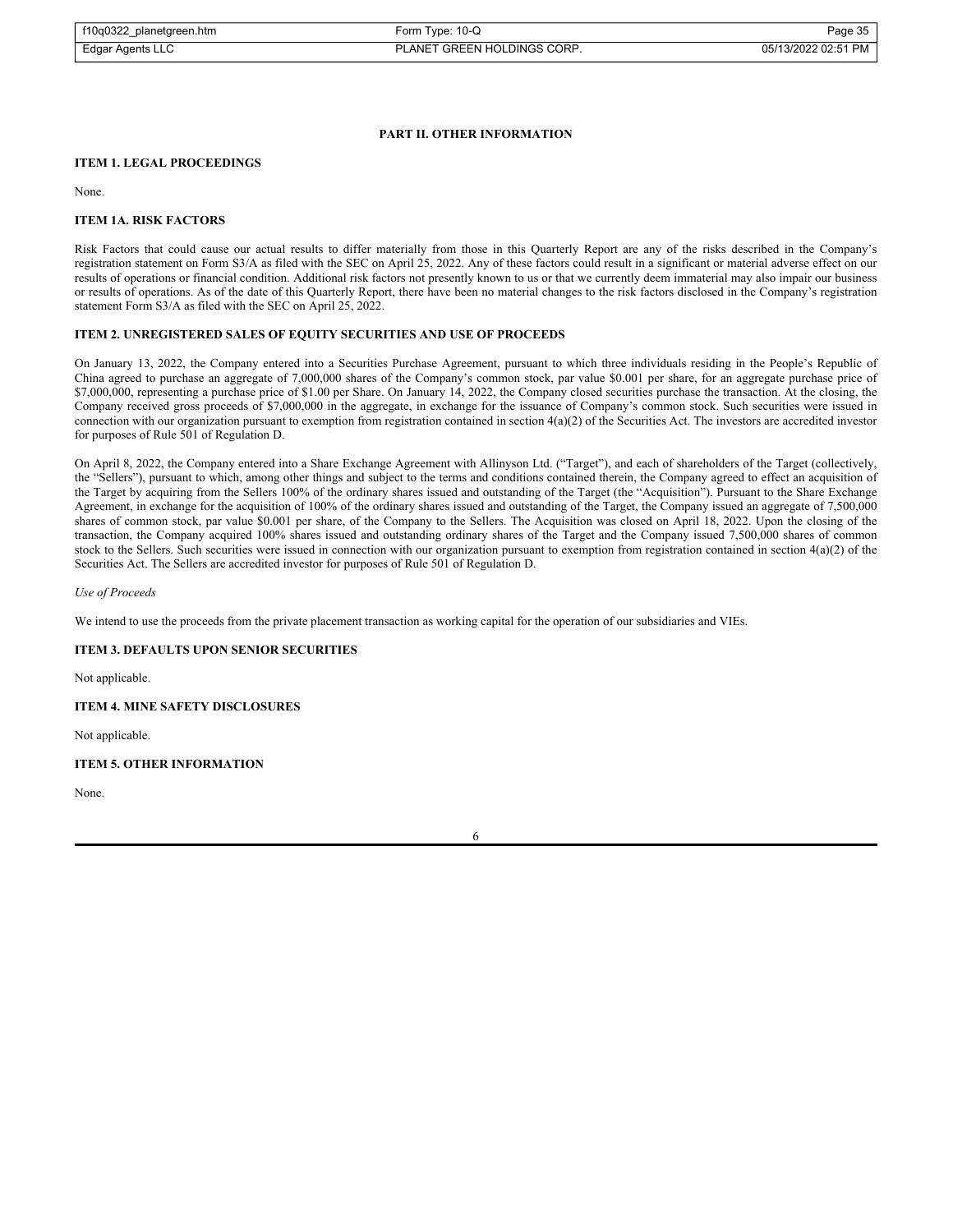| f10q0322_planetgreen.htm | Form Type: 10-Q             | Page 36             |
|--------------------------|-----------------------------|---------------------|
| Edgar Agents LLC         | PLANET GREEN HOLDINGS CORP. | 05/13/2022 02:51 PM |

# **ITEM 6. EXHIBITS**

The following exhibits are filed as part of this report.

| Exhibit No. | <b>Description</b>                                                                                                                            |
|-------------|-----------------------------------------------------------------------------------------------------------------------------------------------|
| 31.1        | Certification of Principal Executive Officer filed pursuant to Section 302 of the Sarbanes-Oxley Act of 2002.*                                |
| 31.2        | Certification of Principal Financial Officer filed pursuant to Section 302 of the Sarbanes-Oxley Act of 2002.*                                |
| 32.1        | Certification of Principal Executive Officer pursuant to 18 U.S.C. Section 1350, as adopted pursuant to Section 906 of the Sarbanes-Oxley Act |
|             | of $2002.**$                                                                                                                                  |
| 32.2        | Certification of Principal Financial Officer pursuant to 18 U.S.C. Section 1350, as adopted pursuant to Section 906 of the Sarbanes-Oxley Act |
|             | of $2002.**$                                                                                                                                  |
| 101.INS     | Inline XBRL Instance Document.*                                                                                                               |
| 101.SCH     | Inline XBRL Taxonomy Extension Schema Document.*                                                                                              |
| 101.CAL     | Inline XBRL Taxonomy Extension Calculation Linkbase Document.*                                                                                |
| 101.DEF     | Inline XBRL Taxonomy Extension Definition Linkbase Document.*                                                                                 |
| 101.LAB     | Inline XBRL Taxonomy Extension Label Linkbase Document.*                                                                                      |
| 101.PRE     | Inline XBRL Taxonomy Extension Presentation Linkbase Document.*                                                                               |
| 104         | Cover Page Interactive Data File (formatted as Inline XBRL and contained in Exhibit 101).*                                                    |
|             |                                                                                                                                               |

\* Filed herewith.

\*\* Furnished herewith.

7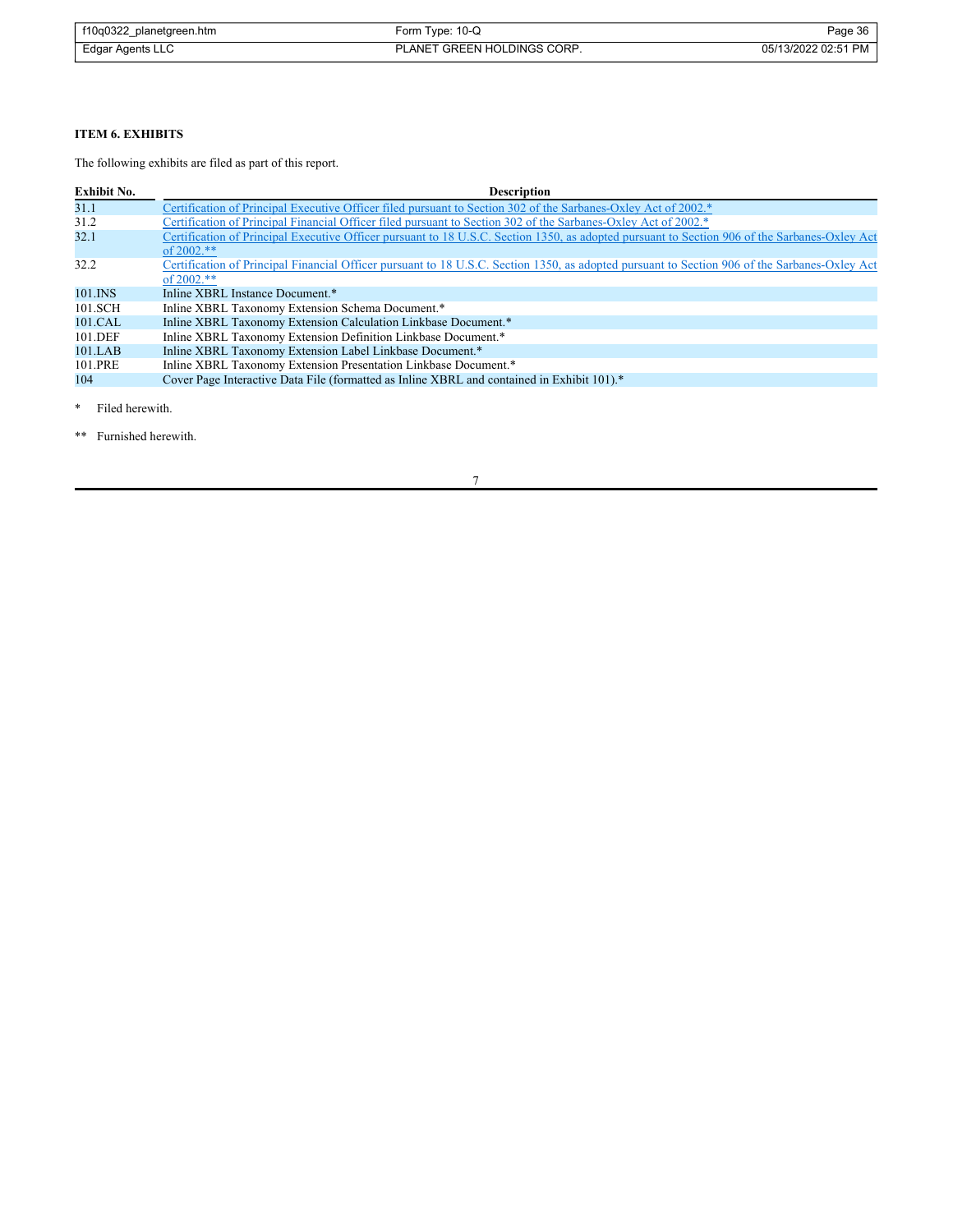| f10q0322 planetgreen.htm | Form Type: 10-Q             | Paqe 37             |
|--------------------------|-----------------------------|---------------------|
| Edgar Agents LLC         | PLANET GREEN HOLDINGS CORP. | 05/13/2022 02:51 PM |

# **SIGNATURES**

Pursuant to the requirements of Section 13 or 15(d) of the Securities Exchange Act of 1934, the registrant has duly caused this report to be signed on its behalf by the undersigned, thereunto duly authorized.

**PLANET GREEN HOLDINGS CORP.**

Date: May 13, 2022 By: /s/ Bin Zhou

Bin Zhou, Chief Executive Officer and Chairman (Principal Executive Officer)

Date: May 13, 2022 By: /s/ Lili Hu

Lili Hu, Chief Financial Officer (Principal Financial and Accounting Officer)

Pursuant to the requirements of the Securities Exchange Act of 1934, this annual report has been signed by the following persons in the capacities and on the dates indicated.

8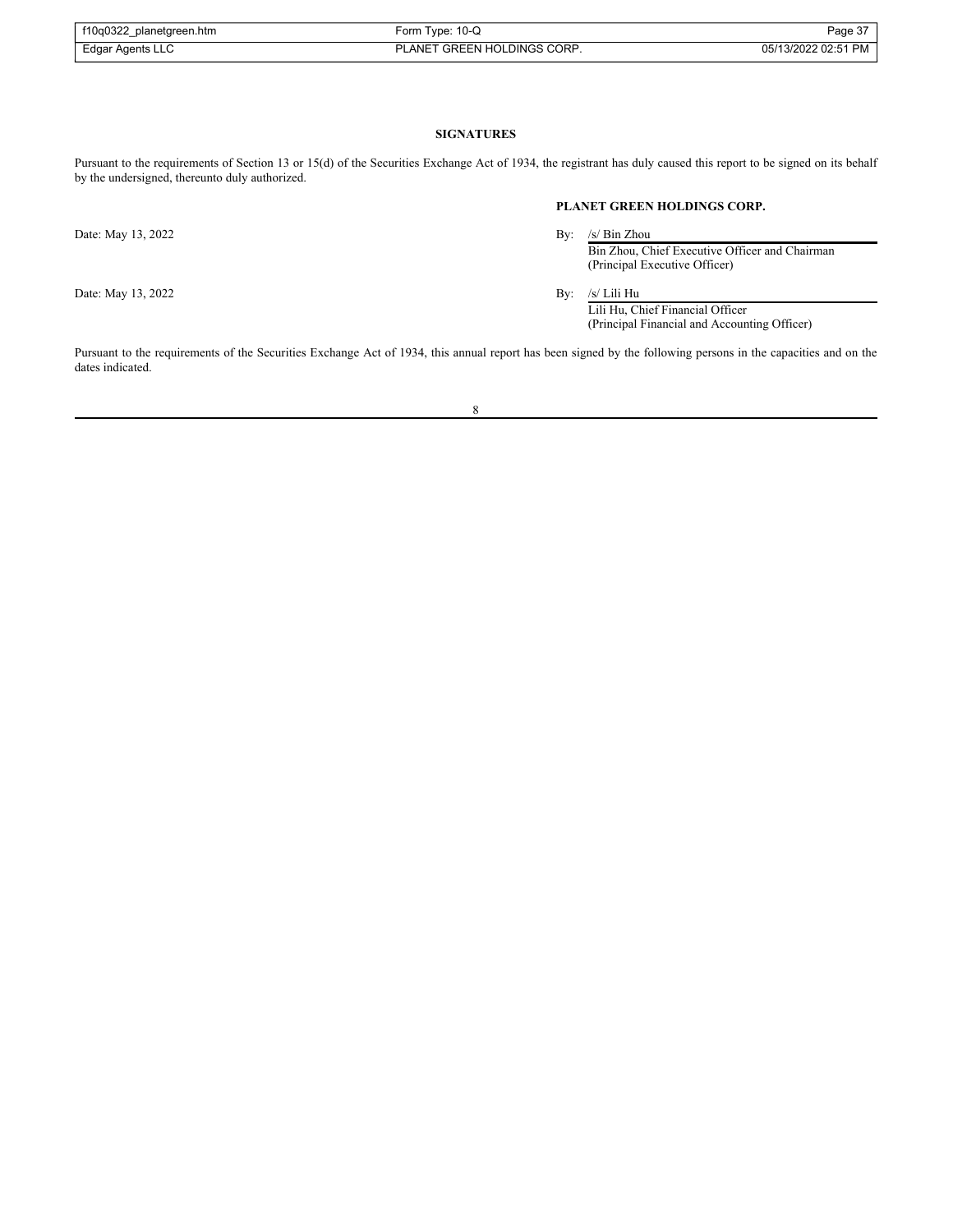**Exhibit 31.1**

# **CERTIFICATIONS OF CHIEF EXECUTIVE OFFICER PURSUANT TO SECTION 302**

I, Bin Zhou, certify that:

1. I have reviewed this Quarterly Report on Form 10-Q of Planet Green Holdings Corp.;

2. Based on my knowledge, this report does not contain any untrue statement of a material fact or omit to state a material fact necessary to make the statements made, in light of the circumstances under which such statements were made, not misleading with respect to the period covered by this report;

3. Based on my knowledge, the financial statements, and other financial information included in this report, fairly present in all material respects the financial condition, results of operations and cash flows of the Registrant as of, and for, the periods presented in this report;

4. The Registrant's other certifying officer and I are responsible for establishing and maintaining disclosure controls and procedures (as defined in Exchange Act Rules 13a-15(e) and 15d-15(e)) and internal control over financial reporting (as defined in Exchange Act Rules 13a-15(f) and 15d-15(f)) for the Registrant and have:

a. Designed such disclosure controls and procedures, or caused such disclosure controls and procedures to be designed under our supervision, to ensure that material information relating to the Registrant, including its consolidated subsidiaries, is made known to us by others within those entities, particularly during the period in which this report is being prepared;

b. [Paragraph intentionally omitted in accordance with SEC Release Nos. 34-47986 and 34-54942];

c. Evaluated the effectiveness of the Registrant's disclosure controls and procedures and presented in this report our conclusions about the effectiveness of the disclosure controls and procedures as of the end of the period covered by this report based on such evaluation; and

d. Disclosed in this report any change in the Registrant's internal control over financial reporting that occurred during the Registrant's most recent fiscal quarter (the Registrant's fourth fiscal quarter in the case of an annual report) that has materially affected, or is reasonably likely to materially affect, the Registrant's internal control over financial reporting; and

5. The Registrant's other certifying officer and I have disclosed, based on our most recent evaluation of internal control over financial reporting, to the Registrant's auditors and the audit committee of the Registrant's board of directors (or persons performing the equivalent functions):

a. All significant deficiencies and material weaknesses in the design or operation of internal control over financial reporting which are reasonably likely to adversely affect the Registrant's ability to record, process, summarize and report financial information; and

b. Any fraud, whether or not material, that involves management or other employees who have a significant role in the Registrant's internal control over financial reporting.

Date: May 13, 2022 By: /s/ Bin Zhou

Bin Zhou, Chief Executive Officer and Chairman (Principal Executive Officer)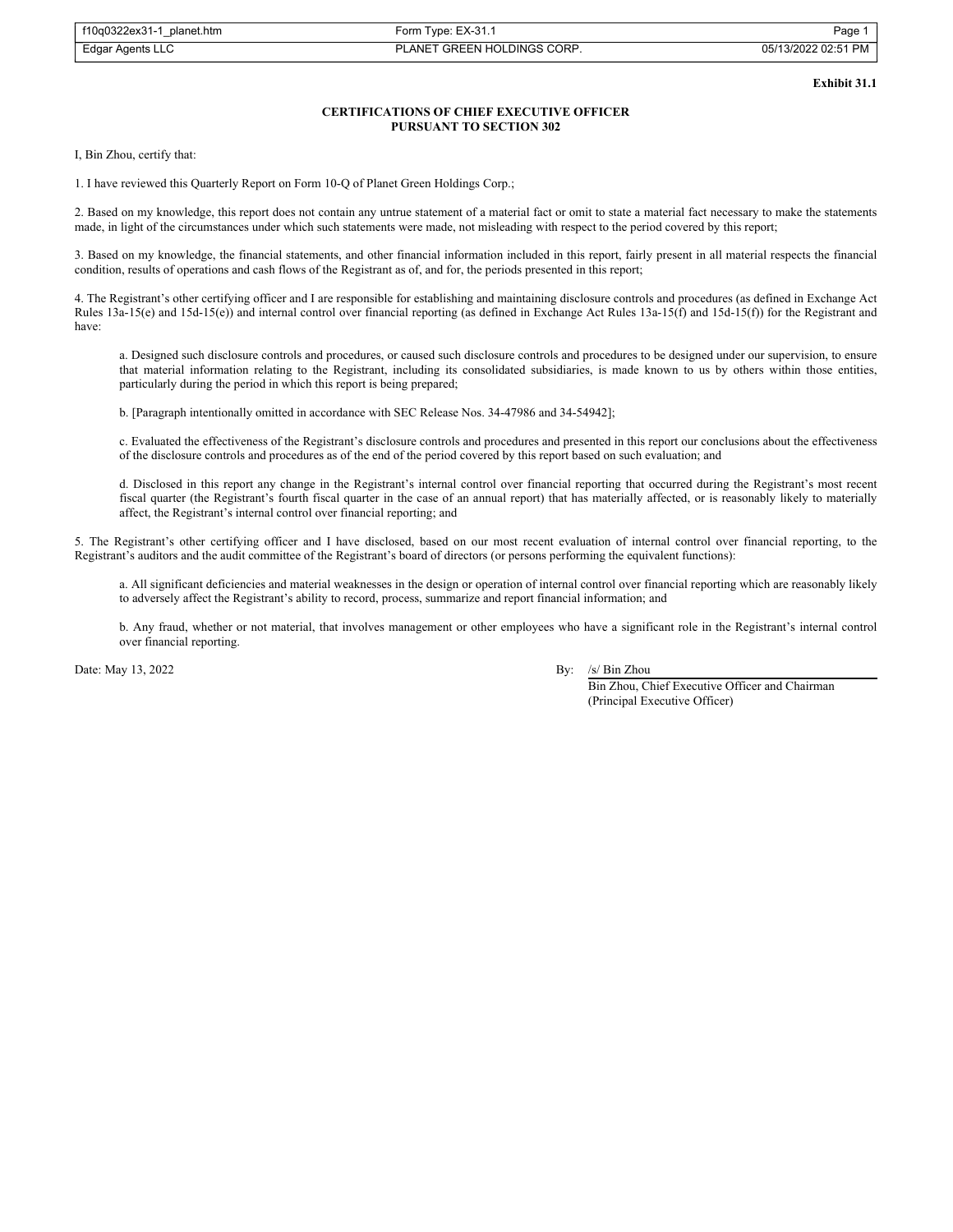| $f10q0322ex31-2$ planet.htm | Form Type: EX-31.2          | Page                |
|-----------------------------|-----------------------------|---------------------|
| Edgar Agents LLC            | PLANET GREEN HOLDINGS CORP. | 05/13/2022 02:51 PM |

**Exhibit 31.2**

### **CERTIFICATIONS OF CHIEF FINANCIAL OFFICER PURSUANT TO SECTION 302**

I, Lili Hu, certify that:

1. I have reviewed this Quarterly Report on Form 10-Q of Planet Green Holdings Corp.;

2. Based on my knowledge, this report does not contain any untrue statement of a material fact or omit to state a material fact necessary to make the statements made, in light of the circumstances under which such statements were made, not misleading with respect to the period covered by this report;

3. Based on my knowledge, the financial statements, and other financial information included in this report, fairly present in all material respects the financial condition, results of operations and cash flows of the Registrant as of, and for, the periods presented in this report;

4. The Registrant's other certifying officer and I are responsible for establishing and maintaining disclosure controls and procedures (as defined in Exchange Act Rules 13a-15(e) and 15d-15(e)) and internal control over financial reporting (as defined in Exchange Act Rules 13a-15(f) and 15d-15(f)) for the Registrant and have:

a. Designed such disclosure controls and procedures, or caused such disclosure controls and procedures to be designed under our supervision, to ensure that material information relating to the Registrant, including its consolidated subsidiaries, is made known to us by others within those entities, particularly during the period in which this report is being prepared;

b. [Paragraph intentionally omitted in accordance with SEC Release Nos. 34-47986 and 34-54942];

c. Evaluated the effectiveness of the Registrant's disclosure controls and procedures and presented in this report our conclusions about the effectiveness of the disclosure controls and procedures as of the end of the period covered by this report based on such evaluation; and

d. Disclosed in this report any change in the Registrant's internal control over financial reporting that occurred during the Registrant's most recent fiscal quarter (the Registrant's fourth fiscal quarter in the case of an annual report) that has materially affected, or is reasonably likely to materially affect, the Registrant's internal control over financial reporting; and

5. The Registrant's other certifying officer and I have disclosed, based on our most recent evaluation of internal control over financial reporting, to the Registrant's auditors and the audit committee of the Registrant's board of directors (or persons performing the equivalent functions):

a. All significant deficiencies and material weaknesses in the design or operation of internal control over financial reporting which are reasonably likely to adversely affect the Registrant's ability to record, process, summarize and report financial information; and

b. Any fraud, whether or not material, that involves management or other employees who have a significant role in the Registrant's internal control over financial reporting.

Date: May 13, 2022 By: /s/ Lili Hu

Lili Hu, Chief Financial Officer (Principal Financial and Accounting Officer)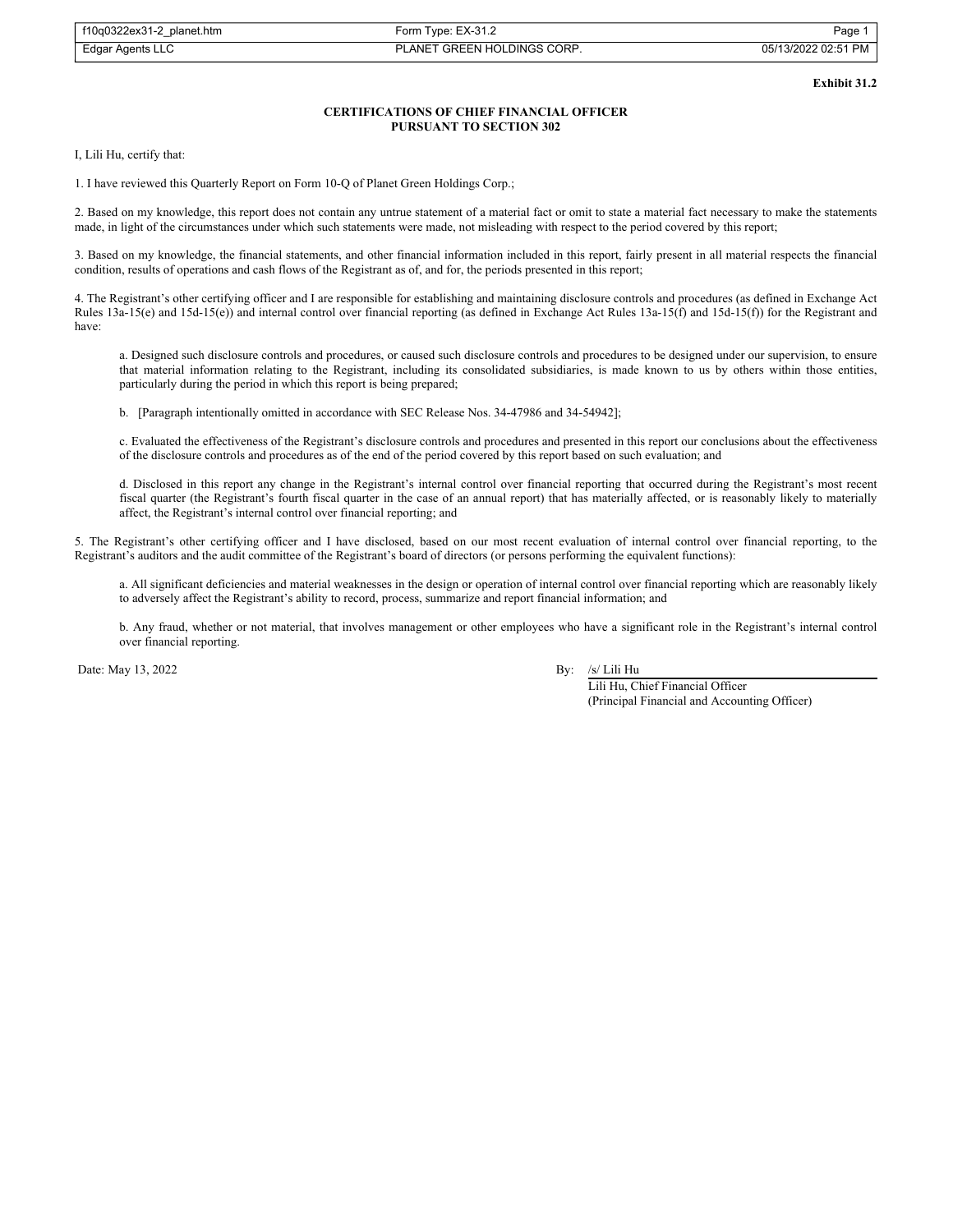**Exhibit 32.1**

### **CERTIFICATION PURSUANT TO 18 U.S.C. SECTION 1350 AS ADOPTED PURSUANT TO SECTION 906 OF THE SARBANES-OXLEY ACT OF 2002**

In connection with the Quarterly Report of Planet Green Holdings Corp. (the "Company") on Form 10-Q for the period ended March 31, 2022 as filed with the Securities and Exchange Commission on the date hereof (the "Report"), the undersigned, in the capacities and on the date indicated below, hereby certifies pursuant to 18 U.S.C. Section 1350, as adopted pursuant to Section 906 of the Sarbanes-Oxley Act of 2002, that to his knowledge:

1. The Report fully complies with the requirements of Section 13(a) or 15(d) of the Securities Exchange Act of 1934; and

2. The information contained in the Report fairly presents, in all material respects, the financial condition and results of operation of the Company.

Date: May  $13, 2022$  By:

| $/s/$ Bin Zhou                                 |
|------------------------------------------------|
| Bin Zhou, Chief Executive Officer and Chairman |
| (Principal Executive Officer)                  |

A signed original of this written statement required by Section 906 of the Sarbanes-Oxley Act of 2002 has been provided to the Company and will be retained by the Company and furnished to the Securities and Exchange Commission or its staff upon request.